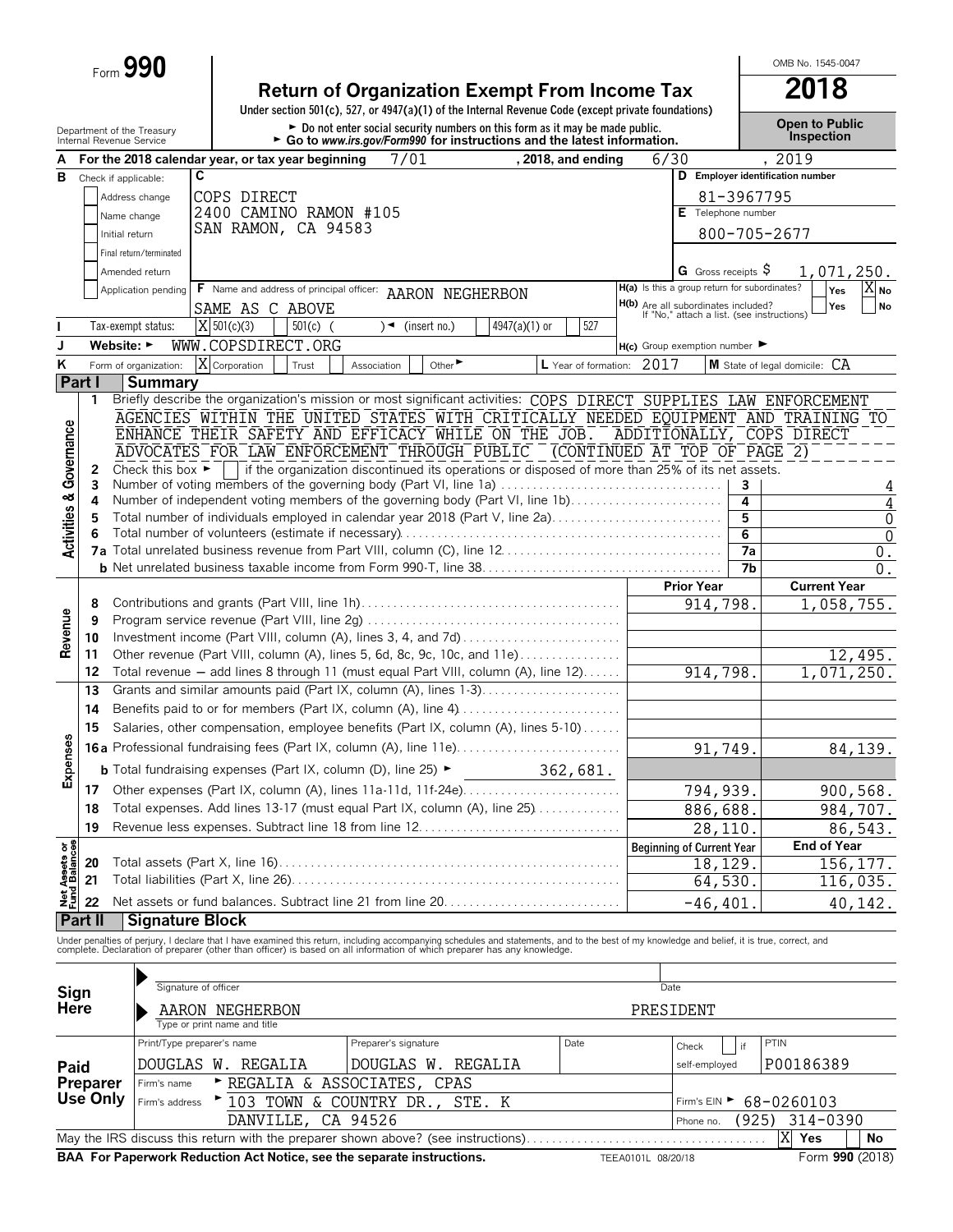| Form 990 (2018) | COPS DIRECT                                                                                                                                                                                         |                                  | 81-3967795                                                    | Page 2          |
|-----------------|-----------------------------------------------------------------------------------------------------------------------------------------------------------------------------------------------------|----------------------------------|---------------------------------------------------------------|-----------------|
| <b>Part III</b> | <b>Statement of Program Service Accomplishments</b><br>Check if Schedule O contains a response or note to any line in this Part III                                                                 |                                  |                                                               |                 |
| $\mathbf{1}$    | Briefly describe the organization's mission:                                                                                                                                                        |                                  |                                                               |                 |
|                 | OUTREACH AND EDUCATION REGARDING THE NEEDS AND RISKS ASSOCIATED WITH THEIR                                                                                                                          |                                  |                                                               |                 |
|                 |                                                                                                                                                                                                     |                                  |                                                               |                 |
|                 | PROFESSION. THIS OUTREACH EMPOWERS AMERICANS TO LET LAW ENFORCEMENT DIRECTLY KNOW                                                                                                                   |                                  |                                                               |                 |
|                 | THAT THEY ARE SUPPORTED.                                                                                                                                                                            |                                  |                                                               |                 |
|                 | 2 Did the organization undertake any significant program services during the year which were not listed on the prior                                                                                |                                  |                                                               |                 |
|                 |                                                                                                                                                                                                     |                                  |                                                               | Yes<br>No       |
|                 | If "Yes," describe these new services on Schedule O.                                                                                                                                                |                                  |                                                               |                 |
| 3               | Did the organization cease conducting, or make significant changes in how it conducts, any program services?                                                                                        |                                  |                                                               | Yes             |
|                 | If "Yes," describe these changes on Schedule O.                                                                                                                                                     |                                  |                                                               |                 |
| 4               | Describe the organization's program service accomplishments for each of its three largest program services, as measured by expenses.                                                                |                                  |                                                               |                 |
|                 | Section 501(c)(3) and 501(c)(4) organizations are required to report the amount of grants and allocations to others, the total expenses,<br>and revenue, if any, for each program service reported. |                                  |                                                               |                 |
| 4a (Code:       | ) (Expenses $\sqrt{5}$                                                                                                                                                                              | 554,769. including grants of $$$ | \$<br>) (Revenue                                              |                 |
|                 | COPSDIRECT IS A CHARITABLE ORGANIZATION SUPPLYING LAW ENFORCEMENT AGENCIES WITHIN                                                                                                                   |                                  |                                                               | THE             |
|                 | UNITED STATES WITH CRITICALLY NEEDED ITEMS WHICH CANNOT BE ACQUIRED THROUGH NORMAL                                                                                                                  |                                  |                                                               |                 |
|                 | PROCUREMENT PRACTICES.                                                                                                                                                                              |                                  | PROCUREMENT ISSUES MAY STEM FROM BUDGETARY CONSTRAINTS WITHIN |                 |
|                 | AN AGENCY, A LACK OF STAFFING, OR NOT ENOUGH FINANCIAL RESOURCES TO WARRANT A GIVEN                                                                                                                 |                                  |                                                               |                 |
|                 | BUT STILL NEEDED - ACQUISITION.                                                                                                                                                                     |                                  |                                                               |                 |
|                 | ITEMS PROVIDED BY COPSDIRECT FALL INTO CATEGORIES OF MEDICAL, OPERATIONAL, TACTICAL                                                                                                                 |                                  |                                                               |                 |
|                 | COMMUNICATIONS, OR K9 FOR THE CONVENTIONAL BEAT OFFICER.                                                                                                                                            |                                  | COPSDIRECT ALSO SUPPORTS                                      |                 |
|                 | SPECIALIZED ELEMENTS SUCH AS K9, SWAT, LEO FIRST RESPONDERS, AND SEARCH & RESCUE.                                                                                                                   |                                  |                                                               |                 |
|                 | THIS SUPPORT IS NOT FOR ITEMS WHICH ARE THE RESPONSIBILITY OF THE INDIVIDUAL OFFICER.                                                                                                               |                                  |                                                               |                 |
|                 | ALL SUPPORT PROVIDED BY COPSDIRECT IS AT NOT EXPENSE TO THE REQUESTING AGENCY.                                                                                                                      |                                  |                                                               |                 |
|                 |                                                                                                                                                                                                     |                                  |                                                               |                 |
|                 |                                                                                                                                                                                                     |                                  |                                                               |                 |
| $4b$ (Code:     | ) (Expenses $\sqrt{5}$                                                                                                                                                                              | including grants of $$$          | ) (Revenue                                                    |                 |
|                 |                                                                                                                                                                                                     |                                  |                                                               |                 |
|                 |                                                                                                                                                                                                     |                                  |                                                               |                 |
|                 |                                                                                                                                                                                                     |                                  |                                                               |                 |
|                 |                                                                                                                                                                                                     |                                  |                                                               |                 |
|                 |                                                                                                                                                                                                     |                                  |                                                               |                 |
|                 |                                                                                                                                                                                                     |                                  |                                                               |                 |
|                 |                                                                                                                                                                                                     |                                  |                                                               |                 |
|                 |                                                                                                                                                                                                     |                                  |                                                               |                 |
|                 |                                                                                                                                                                                                     |                                  |                                                               |                 |
|                 |                                                                                                                                                                                                     |                                  |                                                               |                 |
|                 |                                                                                                                                                                                                     |                                  |                                                               |                 |
|                 |                                                                                                                                                                                                     |                                  |                                                               |                 |
| $4c$ (Code:     | ) (Expenses $\sqrt{5}$                                                                                                                                                                              | including grants of $\$$         | ) (Revenue                                                    |                 |
|                 |                                                                                                                                                                                                     |                                  |                                                               |                 |
|                 |                                                                                                                                                                                                     |                                  |                                                               |                 |
|                 |                                                                                                                                                                                                     |                                  |                                                               |                 |
|                 |                                                                                                                                                                                                     |                                  |                                                               |                 |
|                 |                                                                                                                                                                                                     |                                  |                                                               |                 |
|                 |                                                                                                                                                                                                     |                                  |                                                               |                 |
|                 |                                                                                                                                                                                                     |                                  |                                                               |                 |
|                 |                                                                                                                                                                                                     |                                  |                                                               |                 |
|                 |                                                                                                                                                                                                     |                                  |                                                               |                 |
|                 |                                                                                                                                                                                                     |                                  |                                                               |                 |
|                 |                                                                                                                                                                                                     |                                  |                                                               |                 |
|                 |                                                                                                                                                                                                     |                                  |                                                               |                 |
|                 | 4 d Other program services (Describe in Schedule O.)                                                                                                                                                |                                  |                                                               |                 |
| (Expenses       | \$                                                                                                                                                                                                  | including grants of<br>Ş         | ) (Revenue $\frac{1}{2}$                                      |                 |
|                 | 4e Total program service expenses                                                                                                                                                                   | 554,769.                         |                                                               |                 |
|                 |                                                                                                                                                                                                     | TEEA0102L 08/03/18               |                                                               | Form 990 (2018) |
| <b>BAA</b>      |                                                                                                                                                                                                     |                                  |                                                               |                 |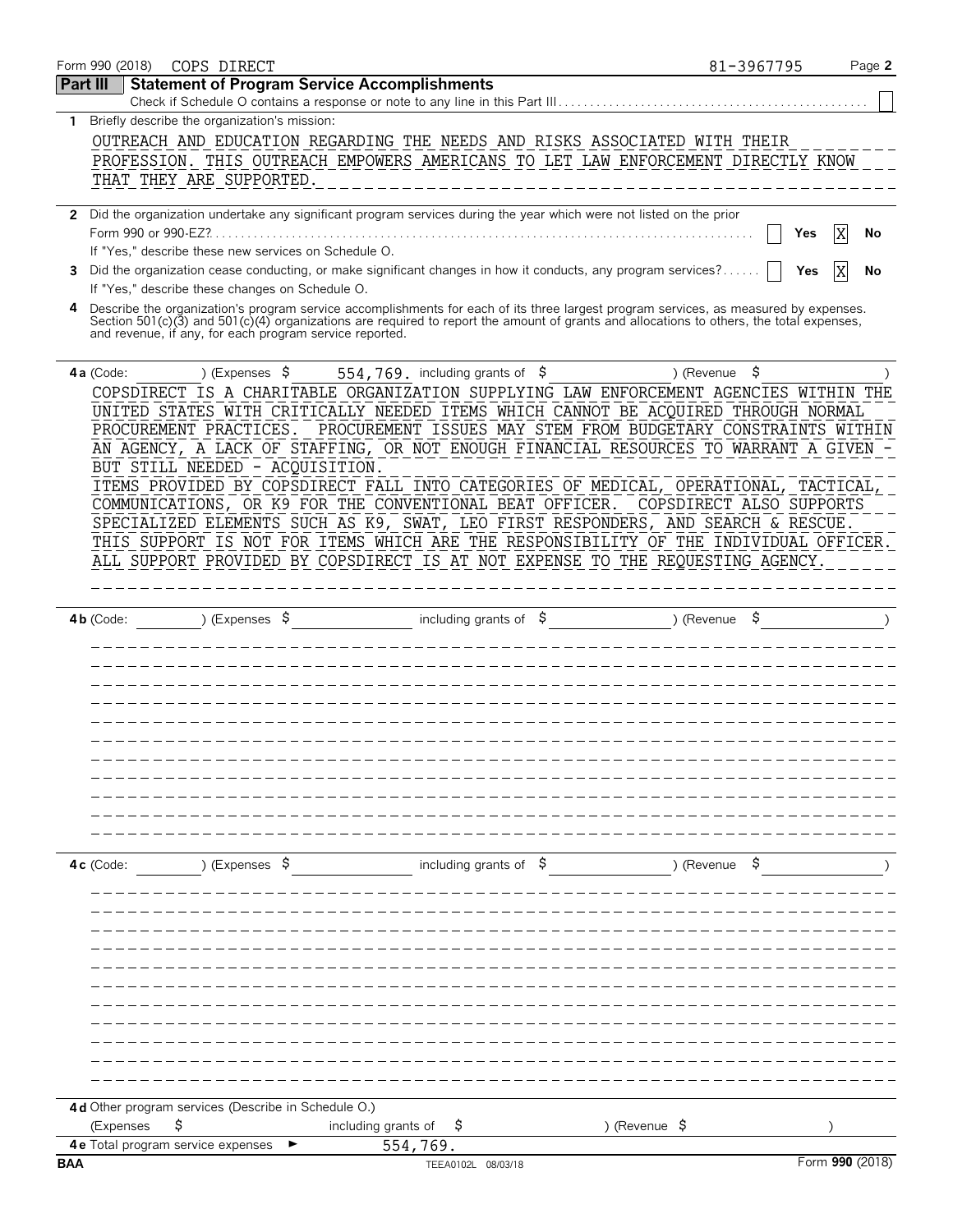Form 990 (2018) Page **3** COPS DIRECT 81-3967795 **Part IV Checklist of Required Schedules**

|    |                                                                                                                                                                                                                                                     |                | Yes | No |
|----|-----------------------------------------------------------------------------------------------------------------------------------------------------------------------------------------------------------------------------------------------------|----------------|-----|----|
|    | Is the organization described in section 501(c)(3) or $4947(a)(1)$ (other than a private foundation)? If 'Yes,' complete<br>Schedule A                                                                                                              | 1              | Χ   |    |
|    |                                                                                                                                                                                                                                                     | $\overline{2}$ |     | Χ  |
| 3  | Did the organization engage in direct or indirect political campaign activities on behalf of or in opposition to candidates                                                                                                                         | 3              |     | Χ  |
| 4  | Section 501(c)(3) organizations. Did the organization engage in lobbying activities, or have a section 501(h) election                                                                                                                              | 4              |     | Χ  |
| 5. | Is the organization a section 501(c)(4), 501(c)(5), or 501(c)(6) organization that receives membership dues,<br>assessments, or similar amounts as defined in Revenue Procedure 98-19? If 'Yes,' complete Schedule C, Part III                      | 5              |     | X  |
| 6  | Did the organization maintain any donor advised funds or any similar funds or accounts for which donors have the right<br>to provide advice on the distribution or investment of amounts in such funds or accounts? If 'Yes,' complete Schedule D,  | 6              |     | Χ  |
| 7  | Did the organization receive or hold a conservation easement, including easements to preserve open space, the                                                                                                                                       | 7              |     | Χ  |
| 8  | Did the organization maintain collections of works of art, historical treasures, or other similar assets? If 'Yes,'                                                                                                                                 | 8              |     | Χ  |
| 9  | Did the organization report an amount in Part X, line 21, for escrow or custodial account liability, serve as a custodian<br>for amounts not listed in Part X; or provide credit counseling, debt management, credit repair, or debt negotiation    | 9              |     | Χ  |
| 10 | Did the organization, directly or through a related organization, hold assets in temporarily restricted endowments,<br>permanent endowments, or quasi-endowments? If 'Yes,' complete Schedule D, Part V.                                            | 10             |     | Χ  |
| 11 | If the organization's answer to any of the following questions is 'Yes', then complete Schedule D. Parts VI, VII, VIII, IX,<br>or X as applicable.                                                                                                  |                |     |    |
|    | a Did the organization report an amount for land, buildings, and equipment in Part X, line 10? If 'Yes,' complete Schedule                                                                                                                          | 11 a           |     | Χ  |
|    | <b>b</b> Did the organization report an amount for investments – other securities in Part X, line 12 that is 5% or more of its total                                                                                                                | 11 b           |     | Χ  |
|    | c Did the organization report an amount for investments – program related in Part X, line 13 that is 5% or more of its total                                                                                                                        | 11 c           |     | Χ  |
|    | d Did the organization report an amount for other assets in Part X, line 15 that is 5% or more of its total assets reported                                                                                                                         | 11 d           |     | X  |
|    | e Did the organization report an amount for other liabilities in Part X, line 25? If 'Yes,' complete Schedule D, Part X                                                                                                                             | 11 e           | Χ   |    |
|    | f Did the organization's separate or consolidated financial statements for the tax year include a footnote that addresses<br>the organization's liability for uncertain tax positions under FIN 48 (ASC 740)? If 'Yes,' complete Schedule D, Part X | 11 f           | Χ   |    |
|    | 12 a Did the organization obtain separate, independent audited financial statements for the tax year? If 'Yes,' complete                                                                                                                            | 12a            |     | Χ  |
|    | <b>b</b> Was the organization included in consolidated, independent audited financial statements for the tax year? If 'Yes,' and<br>if the organization answered 'No' to line 12a, then completing Schedule D, Parts XI and XII is optional         | 12 b           |     | Χ  |
|    |                                                                                                                                                                                                                                                     | 13             |     | X  |
|    |                                                                                                                                                                                                                                                     | 14a            |     | Χ  |
|    | <b>b</b> Did the organization have aggregate revenues or expenses of more than \$10,000 from grantmaking, fundraising,<br>business, investment, and program service activities outside the United States, or aggregate foreign investments valued   | 14b            |     | Χ  |
|    | 15 Did the organization report on Part IX, column (A), line 3, more than \$5,000 of grants or other assistance to or for any                                                                                                                        | 15             |     | Χ  |
|    | 16 Did the organization report on Part IX, column (A), line 3, more than \$5,000 of aggregate grants or other assistance to                                                                                                                         | 16             |     | Χ  |
|    | 17 Did the organization report a total of more than \$15,000 of expenses for professional fundraising services on Part IX, column (A), lines 6 and 11e? If 'Yes,' complete Schedule G, Part I (see instructions)                                    | 17             | Χ   |    |
|    | 18 Did the organization report more than \$15,000 total of fundraising event gross income and contributions on Part VIII,                                                                                                                           | 18             |     | X  |
|    | 19 Did the organization report more than \$15,000 of gross income from gaming activities on Part VIII, line 9a? If 'Yes,'                                                                                                                           | 19             |     | Χ  |
|    |                                                                                                                                                                                                                                                     | <b>20a</b>     |     | Χ  |
|    |                                                                                                                                                                                                                                                     | 20b            |     |    |
| 21 | Did the organization report more than \$5,000 of grants or other assistance to any domestic organization or                                                                                                                                         | 21             |     | X  |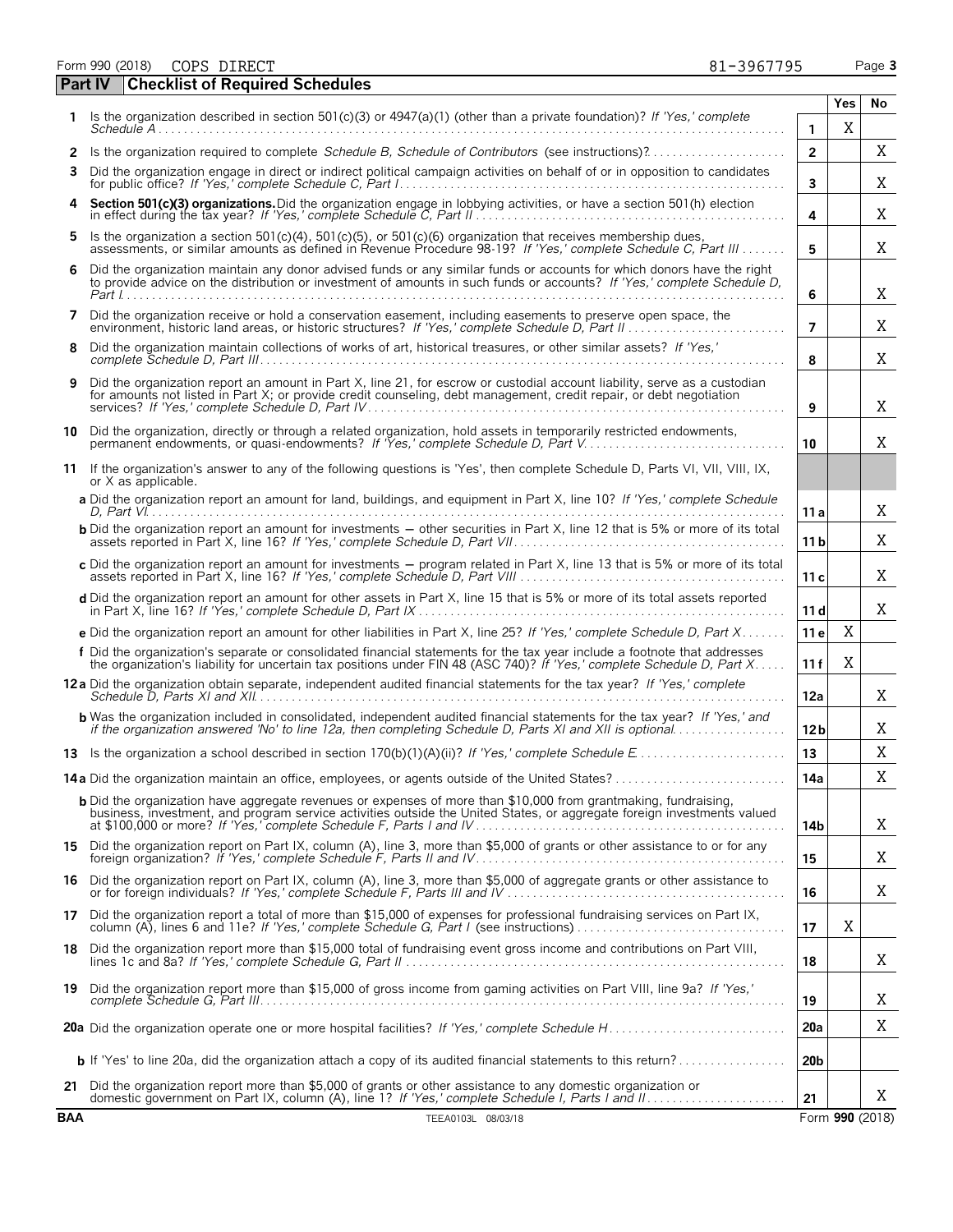Form 990 (2018) Page **4** COPS DIRECT 81-3967795

|    | <b>Part IV</b> | <b>Checklist of Required Schedules</b> (continued)                                                                                                                                                                                                              |                 |            |                         |
|----|----------------|-----------------------------------------------------------------------------------------------------------------------------------------------------------------------------------------------------------------------------------------------------------------|-----------------|------------|-------------------------|
|    |                |                                                                                                                                                                                                                                                                 |                 | <b>Yes</b> | No                      |
|    |                | 22 Did the organization report more than \$5,000 of grants or other assistance to or for domestic individuals on Part IX,                                                                                                                                       | 22              |            | Χ                       |
|    |                | 23 Did the organization answer 'Yes' to Part VII, Section A, line 3, 4, or 5 about compensation of the organization's current<br>and former officers, directors, trustees, key employees, and highest compensated employees? If 'Yes,' complete<br>Schedule $J$ | 23              |            | Χ                       |
|    |                | 24 a Did the organization have a tax-exempt bond issue with an outstanding principal amount of more than \$100,000 as of<br>the last day of the year, that was issued after December 31, 2002? If Yes,' answer lines 24b through 24d and                        | 24a             |            | X                       |
|    |                | <b>b</b> Did the organization invest any proceeds of tax-exempt bonds beyond a temporary period exception?                                                                                                                                                      | 24 <sub>b</sub> |            |                         |
|    |                | c Did the organization maintain an escrow account other than a refunding escrow at any time during the year to defease                                                                                                                                          | 24c             |            |                         |
|    |                | d Did the organization act as an 'on behalf of' issuer for bonds outstanding at any time during the year?                                                                                                                                                       | 24d             |            |                         |
|    |                | 25 a Section 501(c)(3), 501(c)(4), and 501(c)(29) organizations. Did the organization engage in an excess benefit                                                                                                                                               | 25a             |            | X                       |
|    |                | b Is the organization aware that it engaged in an excess benefit transaction with a disqualified person in a prior year, and<br>that the transaction has not been reported on any of the organization's prior Forms 990 or 990-EZ? If 'Yes,' complete           | 25 <sub>b</sub> |            | X                       |
| 26 |                | Did the organization report any amount on Part X, line 5, 6, or 22 for receivables from or payables to any current or<br>former officers, directors, trustees, key employees, highest compensated employees, or disqualified pers                               | 26              |            | X                       |
| 27 |                | Did the organization provide a grant or other assistance to an officer, director, trustee, key employee, substantial<br>contributor or employee thereof, a grant selection committee member, or to a 35% controlled entity or fam                               | 27              |            | X                       |
|    |                | 28 Was the organization a party to a business transaction with one of the following parties (see Schedule L, Part IV<br>instructions for applicable filing thresholds, conditions, and exceptions):                                                             |                 |            |                         |
|    |                | a A current or former officer, director, trustee, or key employee? If 'Yes,' complete Schedule L, Part IV                                                                                                                                                       | 28a             |            | X                       |
|    |                | <b>b</b> A family member of a current or former officer, director, trustee, or key employee? If 'Yes,' complete                                                                                                                                                 | 28b             |            | X                       |
|    |                | c An entity of which a current or former officer, director, trustee, or key employee (or a family member thereof) was an                                                                                                                                        | 28 <sub>c</sub> |            | X                       |
| 29 |                | Did the organization receive more than \$25,000 in non-cash contributions? If 'Yes,' complete Schedule M.                                                                                                                                                       | 29              |            | $\overline{X}$          |
| 30 |                | Did the organization receive contributions of art, historical treasures, or other similar assets, or qualified conservation                                                                                                                                     | 30              |            | X                       |
| 31 |                | Did the organization liquidate, terminate, or dissolve and cease operations? If 'Yes,' complete Schedule N, Part I                                                                                                                                              | 31              |            | $\overline{X}$          |
| 32 |                | Did the organization sell, exchange, dispose of, or transfer more than 25% of its net assets? If 'Yes,' complete                                                                                                                                                | 32              |            | X                       |
|    |                | 33 Did the organization own 100% of an entity disregarded as separate from the organization under Regulations sections                                                                                                                                          | 33              |            | X                       |
|    |                | 34 Was the organization related to any tax-exempt or taxable entity? If 'Yes,' complete Schedule R, Part II, III, or IV,                                                                                                                                        | 34              |            | Χ                       |
|    |                |                                                                                                                                                                                                                                                                 | 35a             |            | $\overline{\mathrm{X}}$ |
|    |                | b If 'Yes' to line 35a, did the organization receive any payment from or engage in any transaction with a controlled                                                                                                                                            | 35 <sub>b</sub> |            |                         |
| 36 |                | Section 501(c)(3) organizations. Did the organization make any transfers to an exempt non-charitable related                                                                                                                                                    | 36              |            | Χ                       |
| 37 |                | Did the organization conduct more than 5% of its activities through an entity that is not a related organization and that is<br>treated as a partnership for federal income tax purposes? If 'Yes,' complete Schedule R, Part VI                                | 37              |            | X                       |
| 38 |                | Did the organization complete Schedule O and provide explanations in Schedule O for Part VI, lines 11b and 19?                                                                                                                                                  | 38              | Χ          |                         |
|    | Part V         | <b>Statements Regarding Other IRS Filings and Tax Compliance</b>                                                                                                                                                                                                |                 |            |                         |
|    |                |                                                                                                                                                                                                                                                                 |                 |            |                         |
|    |                | <b>1a</b> Enter the number reported in Box 3 of Form 1096. Enter -0- if not applicable<br>1 a                                                                                                                                                                   |                 | <b>Yes</b> | No                      |
|    |                | <b>b</b> Enter the number of Forms W-2G included in line 1a. Enter -0- if not applicable<br>1 <sub>b</sub><br>U                                                                                                                                                 |                 |            |                         |
|    |                | c Did the organization comply with backup withholding rules for reportable payments to vendors and reportable gaming                                                                                                                                            |                 |            |                         |
|    |                |                                                                                                                                                                                                                                                                 | 1 с             | Χ          |                         |

**BAA** TEEA0104L 08/03/18 Form **990** (2018)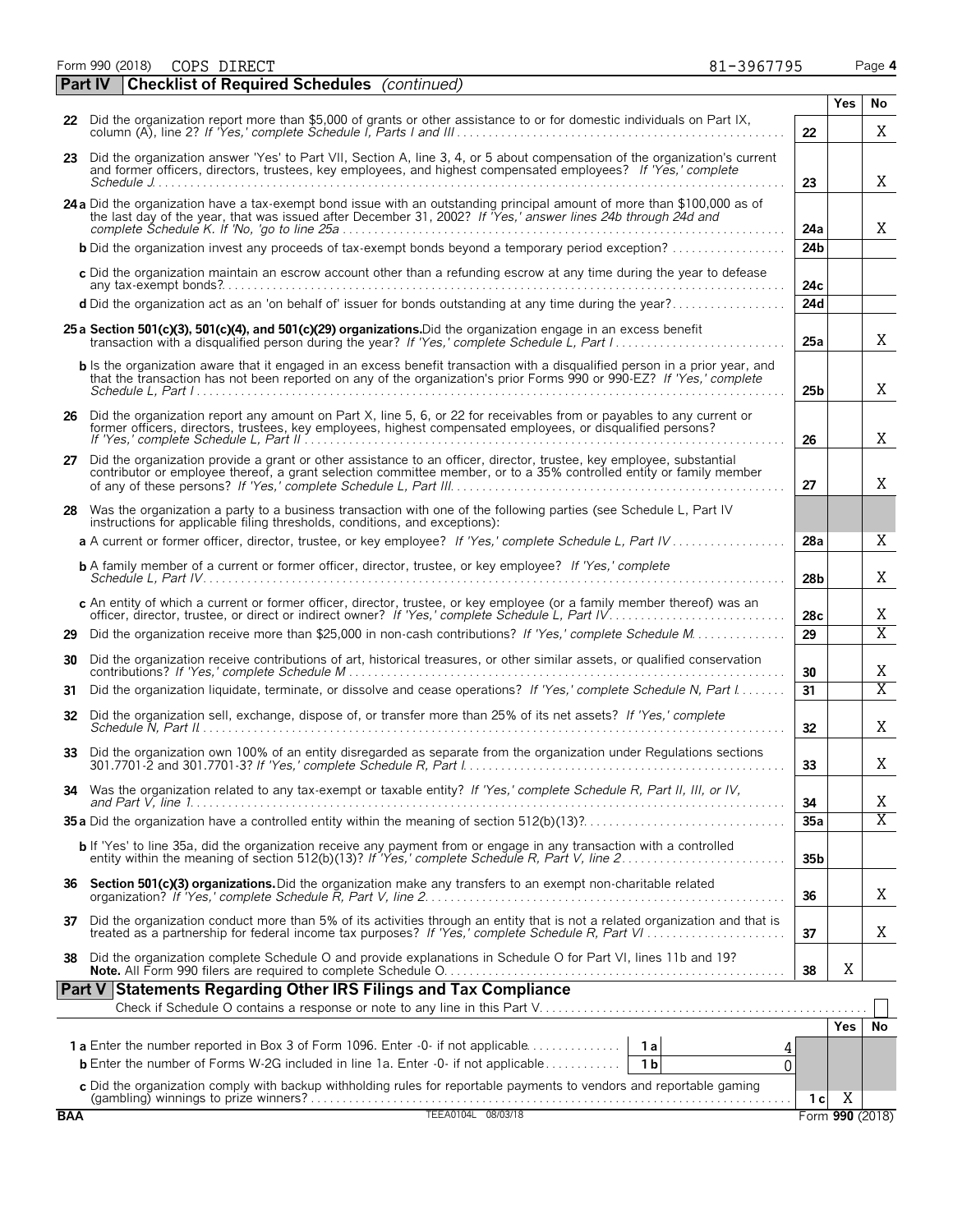|            | Form 990 (2018)<br>COPS DIRECT                                                                                                                                                                                                 | 81-3967795      |                 | Page 5                       |
|------------|--------------------------------------------------------------------------------------------------------------------------------------------------------------------------------------------------------------------------------|-----------------|-----------------|------------------------------|
|            | Statements Regarding Other IRS Filings and Tax Compliance (continued)<br><b>Part V</b>                                                                                                                                         |                 |                 |                              |
|            |                                                                                                                                                                                                                                |                 | <b>Yes</b>      | No                           |
|            | 2a Enter the number of employees reported on Form W-3, Transmittal of Wage and Tax State-                                                                                                                                      |                 |                 |                              |
|            | ments, filed for the calendar year ending with or within the year covered by this return<br>2a                                                                                                                                 | 0               |                 |                              |
|            | <b>b</b> If at least one is reported on line 2a, did the organization file all required federal employment tax returns?                                                                                                        | 2 <sub>b</sub>  |                 |                              |
|            | Note. If the sum of lines 1a and 2a is greater than 250, you may be required to e-file (see instructions)                                                                                                                      |                 |                 |                              |
|            |                                                                                                                                                                                                                                | Зa              |                 | Χ                            |
|            |                                                                                                                                                                                                                                | 3 <sub>b</sub>  |                 |                              |
|            | 4a At any time during the calendar year, did the organization have an interest in, or a signature or other authority over, a financial account in a foreign country (such as a bank account, securities account, or other fina | 4а              |                 | Χ                            |
|            | <b>b</b> If 'Yes,' enter the name of the foreign country: $\blacktriangleright$                                                                                                                                                |                 |                 |                              |
|            | See instructions for filing requirements for FinCEN Form 114, Report of Foreign Bank and Financial Accounts (FBAR).                                                                                                            |                 |                 |                              |
|            | <b>5a</b> Was the organization a party to a prohibited tax shelter transaction at any time during the tax year?                                                                                                                | 5а              |                 | Χ<br>$\overline{\mathrm{X}}$ |
|            | <b>b</b> Did any taxable party notify the organization that it was or is a party to a prohibited tax shelter transaction?                                                                                                      | 5 <sub>b</sub>  |                 |                              |
|            |                                                                                                                                                                                                                                | 5c              |                 |                              |
|            | 6 a Does the organization have annual gross receipts that are normally greater than \$100,000, and did the organization<br>solicit any contributions that were not tax deductible as charitable contributions?                 | 6 a             |                 | Χ                            |
|            | b If 'Yes,' did the organization include with every solicitation an express statement that such contributions or gifts were                                                                                                    | 6b              |                 |                              |
|            | 7 Organizations that may receive deductible contributions under section 170(c).                                                                                                                                                |                 |                 |                              |
|            | a Did the organization receive a payment in excess of \$75 made partly as a contribution and partly for goods and                                                                                                              | 7а              |                 | X                            |
|            | <b>b</b> If 'Yes,' did the organization notify the donor of the value of the goods or services provided? $\ldots$                                                                                                              | 7 <sub>b</sub>  |                 |                              |
|            | c Did the organization sell, exchange, or otherwise dispose of tangible personal property for which it was required to file                                                                                                    |                 |                 |                              |
|            |                                                                                                                                                                                                                                | 7 с             |                 | Χ                            |
|            |                                                                                                                                                                                                                                |                 |                 |                              |
|            | e Did the organization receive any funds, directly or indirectly, to pay premiums on a personal benefit contract?                                                                                                              | 7 e             |                 | Χ                            |
|            | f Did the organization, during the year, pay premiums, directly or indirectly, on a personal benefit contract?                                                                                                                 | 7f              |                 | Χ                            |
|            | q If the organization received a contribution of qualified intellectual property, did the organization file Form 8899                                                                                                          | 7 g             |                 |                              |
|            | h If the organization received a contribution of cars, boats, airplanes, or other vehicles, did the organization file a                                                                                                        |                 |                 |                              |
| 8          | Form 1098-C?.<br>Sponsoring organizations maintaining donor advised funds. Did a donor advised fund maintained by the sponsoring                                                                                               | 7 h             |                 |                              |
|            |                                                                                                                                                                                                                                | 8               |                 |                              |
| 9          | Sponsoring organizations maintaining donor advised funds.                                                                                                                                                                      |                 |                 |                              |
|            |                                                                                                                                                                                                                                | 9 a             |                 |                              |
|            | <b>b</b> Did the sponsoring organization make a distribution to a donor, donor advisor, or related person?                                                                                                                     | 9 b             |                 |                              |
|            | 10 Section 501(c)(7) organizations. Enter:                                                                                                                                                                                     |                 |                 |                              |
|            | 10 a                                                                                                                                                                                                                           |                 |                 |                              |
|            | <b>b</b> Gross receipts, included on Form 990, Part VIII, line 12, for public use of club facilities<br>10 <sub>b</sub>                                                                                                        |                 |                 |                              |
|            | 11 Section 501(c)(12) organizations. Enter:                                                                                                                                                                                    |                 |                 |                              |
|            | 11 a                                                                                                                                                                                                                           |                 |                 |                              |
|            | <b>b</b> Gross income from other sources (Do not net amounts due or paid to other sources                                                                                                                                      |                 |                 |                              |
|            | 11 b                                                                                                                                                                                                                           |                 |                 |                              |
|            | 12a Section 4947(a)(1) non-exempt charitable trusts. Is the organization filing Form 990 in lieu of Form 1041?                                                                                                                 | 12 a            |                 |                              |
|            | <b>b</b> If 'Yes,' enter the amount of tax-exempt interest received or accrued during the year $\dots \dots$<br>12 <sub>b</sub>                                                                                                |                 |                 |                              |
|            | 13 Section 501(c)(29) qualified nonprofit health insurance issuers.                                                                                                                                                            |                 |                 |                              |
|            |                                                                                                                                                                                                                                | 13a             |                 |                              |
|            | <b>Note.</b> See the instructions for additional information the organization must report on Schedule O.                                                                                                                       |                 |                 |                              |
|            | <b>b</b> Enter the amount of reserves the organization is required to maintain by the states in<br>which the organization is licensed to issue qualified health plans<br>13 <sub>b</sub>                                       |                 |                 |                              |
|            | 13c                                                                                                                                                                                                                            |                 |                 |                              |
|            |                                                                                                                                                                                                                                | 14 a            |                 | Χ                            |
|            | <b>b</b> If 'Yes,' has it filed a Form 720 to report these payments? If 'No,' provide an explanation in Schedule O                                                                                                             | 14 <sub>b</sub> |                 |                              |
|            | 15 Is the organization subject to the section 4960 tax on payment(s) of more than \$1,000,000 in remuneration or                                                                                                               |                 |                 |                              |
|            | excess parachute payment(s) during the year?                                                                                                                                                                                   | 15              |                 | Χ                            |
|            | If 'Yes,' see instructions and file Form 4720, Schedule N.                                                                                                                                                                     |                 |                 |                              |
|            | 16 Is the organization an educational institution subject to the section 4968 excise tax on net investment income?                                                                                                             | 16              |                 | Χ                            |
|            | If 'Yes,' complete Form 4720, Schedule O.                                                                                                                                                                                      |                 |                 |                              |
| <b>BAA</b> | TEEA0105L 12/31/18                                                                                                                                                                                                             |                 | Form 990 (2018) |                              |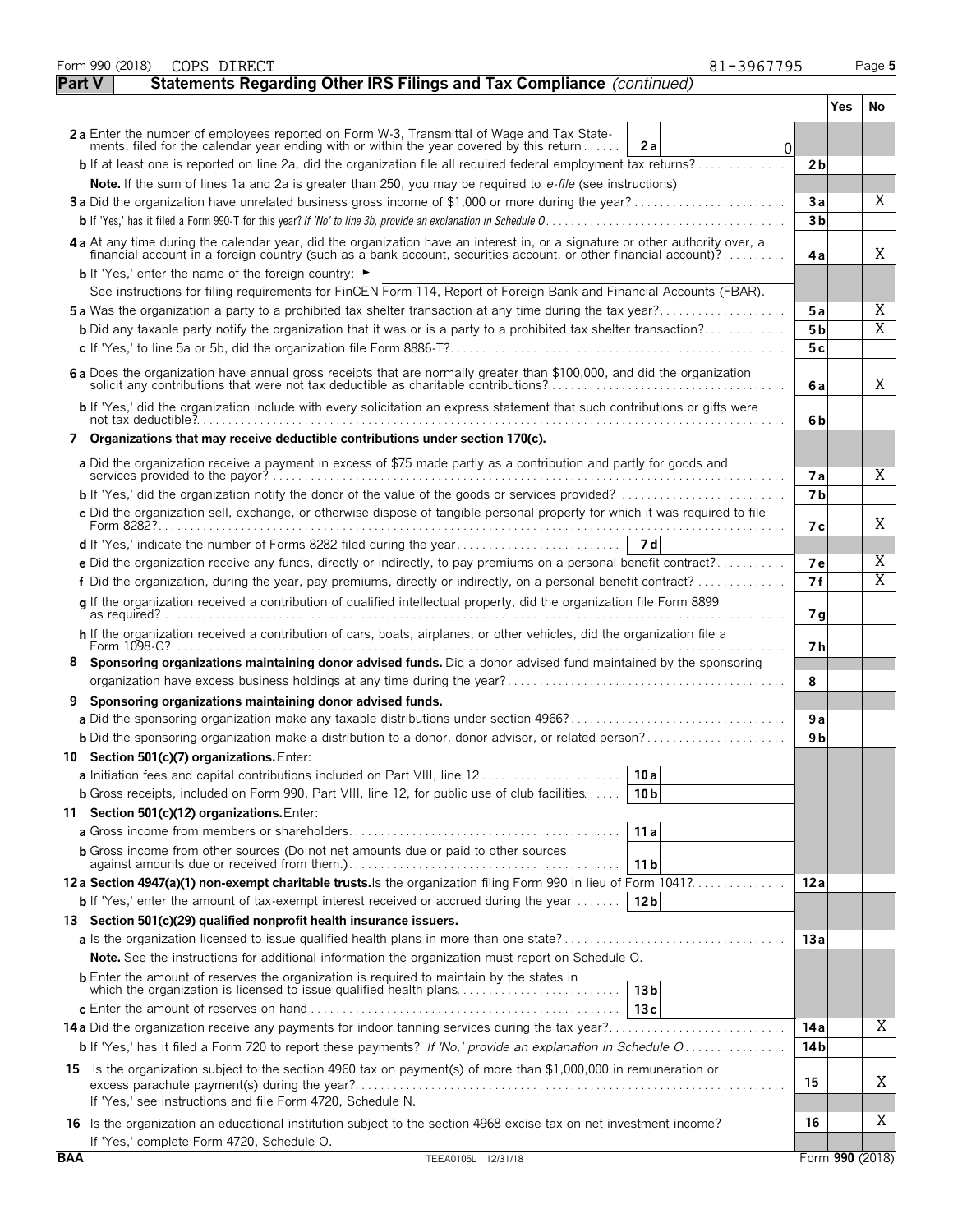| <b>Part VI</b><br>Governance, Management, and Disclosure For each 'Yes' response to lines 2 through 7b below, and for<br>a 'No' response to line 8a, 8b, or 10b below, describe the circumstances, processes, or changes in<br>Schedule O. See instructions. |                |  |     |  |  |  |
|--------------------------------------------------------------------------------------------------------------------------------------------------------------------------------------------------------------------------------------------------------------|----------------|--|-----|--|--|--|
| <b>Section A. Governing Body and Management</b>                                                                                                                                                                                                              |                |  |     |  |  |  |
|                                                                                                                                                                                                                                                              |                |  | Yes |  |  |  |
| <b>1a</b> Enter the number of voting members of the governing body at the end of the tax year $\dots$                                                                                                                                                        | 1al            |  |     |  |  |  |
| If there are material differences in voting rights among members<br>of the governing body, or if the governing body delegated broad<br>authority to an executive committee or similar committee, explain in Schedule O.                                      |                |  |     |  |  |  |
| <b>b</b> Enter the number of voting members included in line 1a, above, who are independent $\dots$                                                                                                                                                          | 1 <sub>b</sub> |  |     |  |  |  |
| 2 Did any officer, director, trustee, or key employee have a family relationship or a business relationship with any other                                                                                                                                   |                |  |     |  |  |  |
| 0 Did the composition delegate control and memoranism duties contemporary acutement by an order the diseast composition                                                                                                                                      |                |  |     |  |  |  |

|                                                                                                                                                                                                                                     | TO ALL CACCALITYC CONTINUES OF SINTINGLI CONTINUES. CADIANT IN OSHCAU                                                                                                                                                   |                 |                |                         |  |  |  |  |  |  |
|-------------------------------------------------------------------------------------------------------------------------------------------------------------------------------------------------------------------------------------|-------------------------------------------------------------------------------------------------------------------------------------------------------------------------------------------------------------------------|-----------------|----------------|-------------------------|--|--|--|--|--|--|
|                                                                                                                                                                                                                                     | <b>b</b> Enter the number of voting members included in line 1a, above, who are independent $\vert$ 1b                                                                                                                  |                 |                |                         |  |  |  |  |  |  |
|                                                                                                                                                                                                                                     | 2 Did any officer, director, trustee, or key employee have a family relationship or a business relationship with any other                                                                                              |                 |                |                         |  |  |  |  |  |  |
|                                                                                                                                                                                                                                     |                                                                                                                                                                                                                         | $\overline{2}$  |                | X.                      |  |  |  |  |  |  |
| 3                                                                                                                                                                                                                                   | Did the organization delegate control over management duties customarily performed by or under the direct supervision of officers, directors, or trustees, or key employees to a management company or other person?    | 3               |                | Χ                       |  |  |  |  |  |  |
| 4                                                                                                                                                                                                                                   | Did the organization make any significant changes to its governing documents                                                                                                                                            |                 |                |                         |  |  |  |  |  |  |
|                                                                                                                                                                                                                                     |                                                                                                                                                                                                                         | 4               |                | Χ                       |  |  |  |  |  |  |
| 5.                                                                                                                                                                                                                                  | Did the organization become aware during the year of a significant diversion of the organization's assets?                                                                                                              | 5               |                | $\overline{\mathrm{X}}$ |  |  |  |  |  |  |
| 6                                                                                                                                                                                                                                   |                                                                                                                                                                                                                         | 6               |                | Χ                       |  |  |  |  |  |  |
|                                                                                                                                                                                                                                     | 7a Did the organization have members, stockholders, or other persons who had the power to elect or appoint one or more                                                                                                  | <b>7a</b>       |                | X                       |  |  |  |  |  |  |
|                                                                                                                                                                                                                                     | <b>b</b> Are any governance decisions of the organization reserved to (or subject to approval by) members,                                                                                                              | 7 b             |                | Χ                       |  |  |  |  |  |  |
| Did the organization contemporaneously document the meetings held or written actions undertaken during the year by<br>the following:                                                                                                |                                                                                                                                                                                                                         |                 |                |                         |  |  |  |  |  |  |
|                                                                                                                                                                                                                                     |                                                                                                                                                                                                                         |                 |                |                         |  |  |  |  |  |  |
|                                                                                                                                                                                                                                     |                                                                                                                                                                                                                         |                 |                |                         |  |  |  |  |  |  |
| 9 Is there any officer, director, trustee, or key employee listed in Part VII, Section A, who cannot be reached at the                                                                                                              |                                                                                                                                                                                                                         |                 |                |                         |  |  |  |  |  |  |
|                                                                                                                                                                                                                                     | Section B. Policies (This Section B requests information about policies not required by the Internal Revenue Code.)                                                                                                     |                 |                |                         |  |  |  |  |  |  |
|                                                                                                                                                                                                                                     |                                                                                                                                                                                                                         |                 | Yes            | No                      |  |  |  |  |  |  |
|                                                                                                                                                                                                                                     |                                                                                                                                                                                                                         | 10a             |                | Χ                       |  |  |  |  |  |  |
| b If 'Yes,' did the organization have written policies and procedures governing the activities of such chapters, affiliates, and branches to ensure their                                                                           |                                                                                                                                                                                                                         |                 |                |                         |  |  |  |  |  |  |
|                                                                                                                                                                                                                                     |                                                                                                                                                                                                                         |                 |                |                         |  |  |  |  |  |  |
|                                                                                                                                                                                                                                     | <b>b</b> Describe in Schedule O the process, if any, used by the organization to review this Form 990.<br>SEE SCHEDULE O                                                                                                |                 |                |                         |  |  |  |  |  |  |
|                                                                                                                                                                                                                                     |                                                                                                                                                                                                                         | 12a             | Χ              |                         |  |  |  |  |  |  |
|                                                                                                                                                                                                                                     | <b>b</b> Were officers, directors, or trustees, and key employees required to disclose annually interests that could give rise                                                                                          | 12 <sub>b</sub> | X              |                         |  |  |  |  |  |  |
|                                                                                                                                                                                                                                     | c Did the organization regularly and consistently monitor and enforce compliance with the policy? If 'Yes,' describe in                                                                                                 | 12c             | Χ              |                         |  |  |  |  |  |  |
|                                                                                                                                                                                                                                     |                                                                                                                                                                                                                         | 13              | $\overline{X}$ |                         |  |  |  |  |  |  |
| 14                                                                                                                                                                                                                                  | Did the organization have a written document retention and destruction policy?                                                                                                                                          | 14              | $\overline{X}$ |                         |  |  |  |  |  |  |
| 15                                                                                                                                                                                                                                  | Did the process for determining compensation of the following persons include a review and approval by independent<br>persons, comparability data, and contemporaneous substantiation of the deliberation and decision? |                 |                |                         |  |  |  |  |  |  |
|                                                                                                                                                                                                                                     | a The organization's CEO, Executive Director, or top management official SEE SCHEDULE . O                                                                                                                               | 15a             | Χ              |                         |  |  |  |  |  |  |
|                                                                                                                                                                                                                                     |                                                                                                                                                                                                                         | 15 <sub>b</sub> | X              |                         |  |  |  |  |  |  |
|                                                                                                                                                                                                                                     | If 'Yes' to line 15a or 15b, describe the process in Schedule O (see instructions).                                                                                                                                     |                 |                |                         |  |  |  |  |  |  |
| 16 a Did the organization invest in, contribute assets to, or participate in a joint venture or similar arrangement with a                                                                                                          |                                                                                                                                                                                                                         |                 |                |                         |  |  |  |  |  |  |
|                                                                                                                                                                                                                                     |                                                                                                                                                                                                                         | 16a             |                | Χ                       |  |  |  |  |  |  |
| <b>b</b> If 'Yes,' did the organization follow a written policy or procedure requiring the organization to evaluate its participation in joint venture arrangements under applicable federal tax law, and take steps to safeguard t |                                                                                                                                                                                                                         |                 |                |                         |  |  |  |  |  |  |
|                                                                                                                                                                                                                                     |                                                                                                                                                                                                                         | 16 <sub>b</sub> |                |                         |  |  |  |  |  |  |
|                                                                                                                                                                                                                                     | Section C. Disclosure                                                                                                                                                                                                   |                 |                |                         |  |  |  |  |  |  |
|                                                                                                                                                                                                                                     | 17 List the states with which a copy of this Form 990 is required to be filed $\blacktriangleright$<br>CA                                                                                                               |                 |                |                         |  |  |  |  |  |  |

### 18 Section 6104 requires an organization to make its Forms 1023 (1024 or 1024-A if applicable), 990, and 990-T (Section 501(c)(3)s only)<br>available for public inspection. Indicate how you made these available. Check all tha Own website  $\boxed{X}$  Another's website  $\boxed{X}$  Upon request  $\boxed{O}$  Other *(explain in Schedule O)* Г Another's website

| 19 Describe in Schedule O whether (and if so, how) the organization made its governing documents, conflict of interest policy, and financial statements available to |                |  |  |
|----------------------------------------------------------------------------------------------------------------------------------------------------------------------|----------------|--|--|
| the public during the tax year.                                                                                                                                      | SEE SCHEDULE O |  |  |
| ___ __ _ _                                                                                                                                                           |                |  |  |

Form 990 (2018) Page **6** COPS DIRECT 81-3967795

X

**Yes No**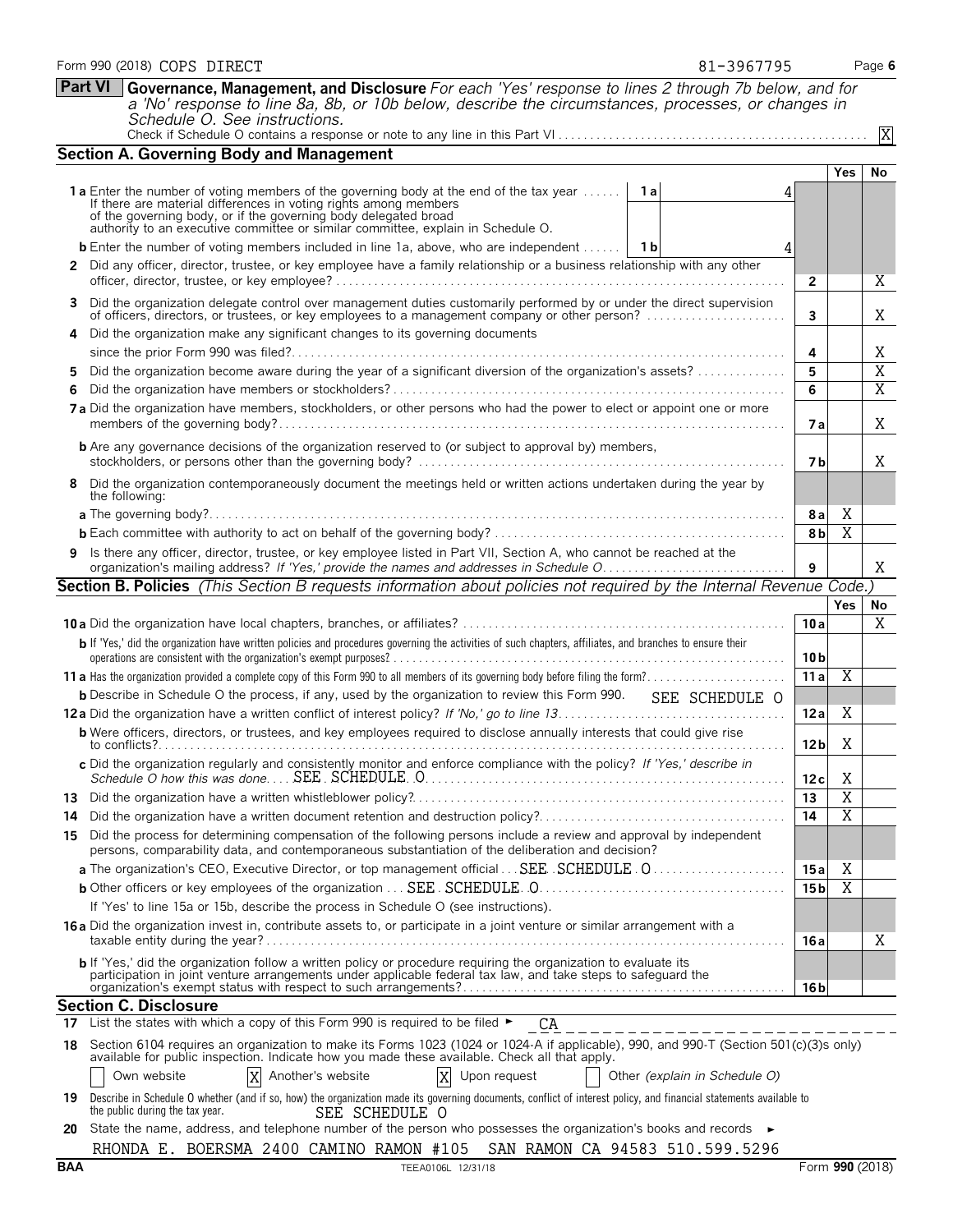| Form 990 (2018)<br>COPS DIRECT                                                                                                                                                                                                                                                                                                                                                                                                   |                                                                                                                                                                                                                  |                                                                                                                                                                                            |                                           |                                                                               | 81-3967795                                                                         | Page 7                                                                                                          |  |  |  |  |
|----------------------------------------------------------------------------------------------------------------------------------------------------------------------------------------------------------------------------------------------------------------------------------------------------------------------------------------------------------------------------------------------------------------------------------|------------------------------------------------------------------------------------------------------------------------------------------------------------------------------------------------------------------|--------------------------------------------------------------------------------------------------------------------------------------------------------------------------------------------|-------------------------------------------|-------------------------------------------------------------------------------|------------------------------------------------------------------------------------|-----------------------------------------------------------------------------------------------------------------|--|--|--|--|
| Compensation of Officers, Directors, Trustees, Key Employees, Highest Compensated Employees, and<br><b>Part VII</b><br><b>Independent Contractors</b>                                                                                                                                                                                                                                                                            |                                                                                                                                                                                                                  |                                                                                                                                                                                            |                                           |                                                                               |                                                                                    |                                                                                                                 |  |  |  |  |
|                                                                                                                                                                                                                                                                                                                                                                                                                                  |                                                                                                                                                                                                                  |                                                                                                                                                                                            |                                           |                                                                               |                                                                                    |                                                                                                                 |  |  |  |  |
|                                                                                                                                                                                                                                                                                                                                                                                                                                  | Section A. Officers, Directors, Trustees, Key Employees, and Highest Compensated Employees                                                                                                                       |                                                                                                                                                                                            |                                           |                                                                               |                                                                                    |                                                                                                                 |  |  |  |  |
| 1 a Complete this table for all persons required to be listed. Report compensation for the calendar year ending with or within the<br>organization's tax year.<br>• List all of the organization's <b>current</b> officers, directors, trustees (whether individuals or organizations), regardless of amount of<br>compensation. Enter -0- in columns (D), (E), and (F) if no compensation was paid.                             |                                                                                                                                                                                                                  |                                                                                                                                                                                            |                                           |                                                                               |                                                                                    |                                                                                                                 |  |  |  |  |
| • List all of the organization's current key employees, if any. See instructions for definition of 'key employee.'<br>• List the organization's five current highest compensated employees (other than an officer, director, trustee, or key employee)<br>who received reportable compensation (Box 5 of Form W-2 and/or Box 7 of Form 1099-MISC) of more than \$100,000 from the<br>organization and any related organizations. |                                                                                                                                                                                                                  |                                                                                                                                                                                            |                                           |                                                                               |                                                                                    |                                                                                                                 |  |  |  |  |
| • List all of the organization's <b>former</b> officers, key employees, and highest compensated employees who received more than \$100,000<br>of reportable compensation from the organization and any related organizations.<br>• List all of the organization's former directors or trustees that received, in the capacity as a former director or trustee of the                                                             |                                                                                                                                                                                                                  |                                                                                                                                                                                            |                                           |                                                                               |                                                                                    |                                                                                                                 |  |  |  |  |
| organization, more than \$10,000 of reportable compensation from the organization and any related organizations.                                                                                                                                                                                                                                                                                                                 |                                                                                                                                                                                                                  |                                                                                                                                                                                            |                                           |                                                                               |                                                                                    |                                                                                                                 |  |  |  |  |
| List persons in the following order: individual trustees or directors; institutional trustees; officers; key employees; highest compensated<br>employees; and former such persons.                                                                                                                                                                                                                                               |                                                                                                                                                                                                                  |                                                                                                                                                                                            |                                           |                                                                               |                                                                                    |                                                                                                                 |  |  |  |  |
| Check this box if neither the organization nor any related organization compensated any current officer, director, or trustee.                                                                                                                                                                                                                                                                                                   |                                                                                                                                                                                                                  |                                                                                                                                                                                            |                                           |                                                                               |                                                                                    |                                                                                                                 |  |  |  |  |
|                                                                                                                                                                                                                                                                                                                                                                                                                                  |                                                                                                                                                                                                                  | (C)                                                                                                                                                                                        |                                           |                                                                               |                                                                                    |                                                                                                                 |  |  |  |  |
| (A)<br>Name and Title                                                                                                                                                                                                                                                                                                                                                                                                            | (B)<br>Average<br>hours<br>per<br>week<br>$\frac{\text{were}}{\text{hours}}$ for $\frac{1}{\text{cm}}$<br>hours for $\frac{1}{\text{cm}}$<br>related organiza-<br>organiza-<br>tions<br>below<br>dotted<br>line) | Position (do not check more<br>than one box, unless person<br>is both an officer and a<br>director/trustee)<br>Key employee<br>Institutional trustee<br><b>Officer</b><br>pajsnų jenovibuj | Former<br>Highest compensated<br>enployee | (D)<br>Reportable<br>compensation from<br>the organization<br>(W-2/1099-MISC) | (E)<br>Reportable<br>compensation from<br>related organizations<br>(W-2/1099-MISC) | (F)<br>Estimated<br>amount of other<br>compensation<br>from the<br>organization<br>and related<br>organizations |  |  |  |  |

PRESIDENT 0 X X 0. 0. 0.

DIRECTOR 0 X 0. 0. 0.

DIRECTOR 0 X 0. 0. 0.

 $DIRECTOR$  0. 0. 0.

**(1)** AARON NEGHERBON 20

**(2)** ROSS JOHNSON 2

**(3)** CARY GOLDBERG 2

**(4)** JAMIE OSTROFF 2

**(5)**

**(6)**

**(7)**

**(8)**

**(9)**

**(10)**

 $(11)$ 

**(12)**

 $(13)$ 

 $(14)$ 

**BAA** TEEA0107L 08/03/18 Form **990** (2018)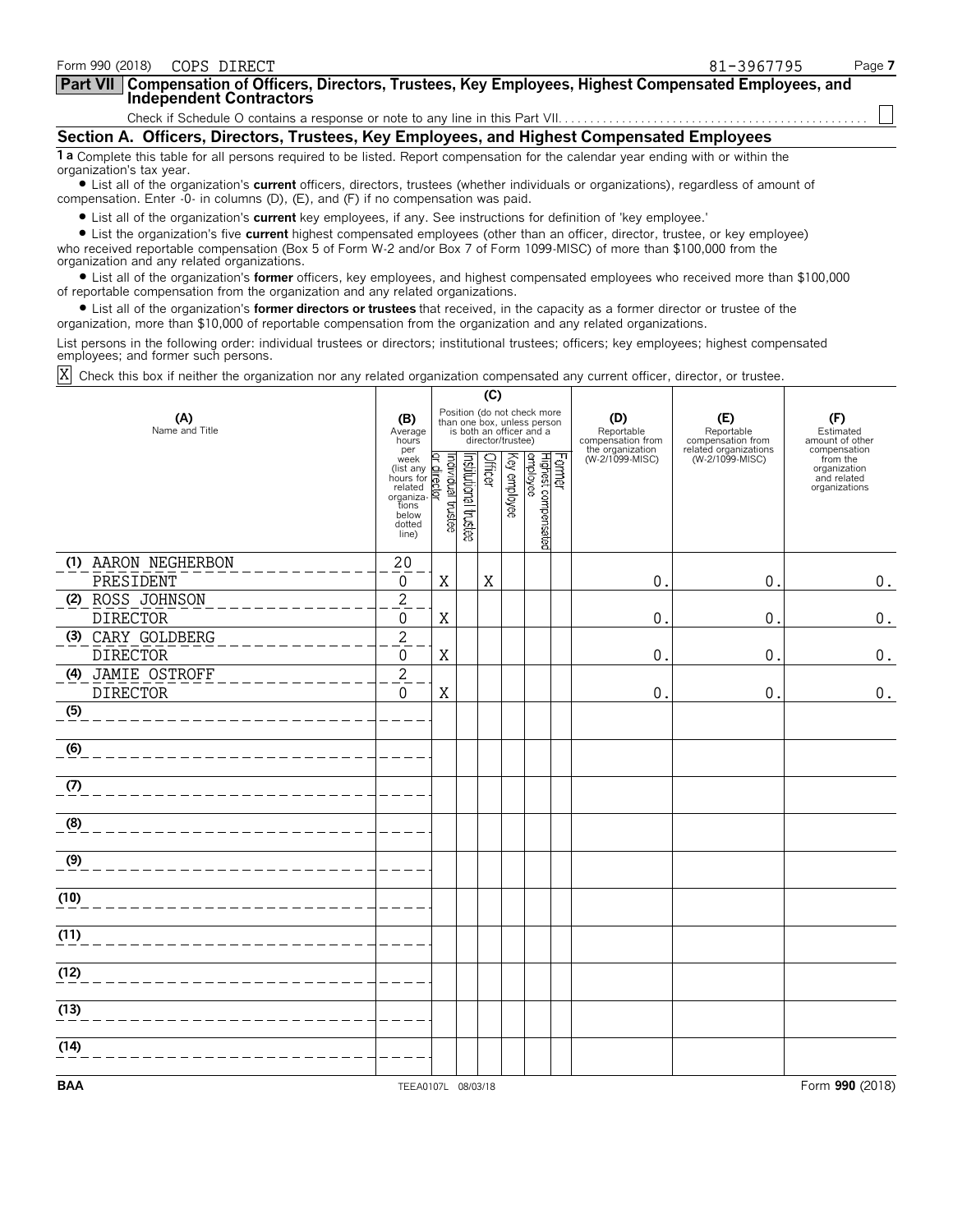### Form 990 (2018) Page **8** COPS DIRECT 81-3967795

|              |               | Part VII Section A. Officers, Directors, Trustees, Key Employees, and Highest Compensated Employees (continued)                                                                                                 |                                                                              |                                  |                      |         |              |                                                                                                             |        |                                        |                                          |     |                                                                          |
|--------------|---------------|-----------------------------------------------------------------------------------------------------------------------------------------------------------------------------------------------------------------|------------------------------------------------------------------------------|----------------------------------|----------------------|---------|--------------|-------------------------------------------------------------------------------------------------------------|--------|----------------------------------------|------------------------------------------|-----|--------------------------------------------------------------------------|
|              |               |                                                                                                                                                                                                                 | (B)                                                                          |                                  |                      | (C)     |              |                                                                                                             |        |                                        |                                          |     |                                                                          |
|              |               | (A)<br>Name and title                                                                                                                                                                                           | Average<br>hours<br>per                                                      |                                  |                      |         |              | Position<br>(do not check more than one<br>box, unless person is both an<br>officer and a director/trustee) |        | (D)<br>Reportable<br>compensation from | (E)<br>Reportable<br>compensation from   |     | (F)<br>Estimated<br>amount of other                                      |
|              |               |                                                                                                                                                                                                                 | week<br>(list any<br>hours<br>for<br>related<br>organiza<br>- tions<br>below | ar director<br>ndividual trustee | nstitutional trustee | Officer | Key employee | Highest compensated<br>employee                                                                             | Former | the organization<br>(W-2/1099-MISC)    | related organizations<br>(W-2/1099-MISC) |     | compensation<br>from the<br>organization<br>and related<br>organizations |
|              |               |                                                                                                                                                                                                                 | dotted<br>line)                                                              |                                  |                      |         |              |                                                                                                             |        |                                        |                                          |     |                                                                          |
| (15)         |               |                                                                                                                                                                                                                 |                                                                              |                                  |                      |         |              |                                                                                                             |        |                                        |                                          |     |                                                                          |
| (16)         |               |                                                                                                                                                                                                                 |                                                                              |                                  |                      |         |              |                                                                                                             |        |                                        |                                          |     |                                                                          |
| (17)         |               |                                                                                                                                                                                                                 |                                                                              |                                  |                      |         |              |                                                                                                             |        |                                        |                                          |     |                                                                          |
| (18)         |               |                                                                                                                                                                                                                 |                                                                              |                                  |                      |         |              |                                                                                                             |        |                                        |                                          |     |                                                                          |
| (19)         |               |                                                                                                                                                                                                                 |                                                                              |                                  |                      |         |              |                                                                                                             |        |                                        |                                          |     |                                                                          |
| (20)         |               |                                                                                                                                                                                                                 |                                                                              |                                  |                      |         |              |                                                                                                             |        |                                        |                                          |     |                                                                          |
| (21)         |               |                                                                                                                                                                                                                 |                                                                              |                                  |                      |         |              |                                                                                                             |        |                                        |                                          |     |                                                                          |
| (22)         |               |                                                                                                                                                                                                                 |                                                                              |                                  |                      |         |              |                                                                                                             |        |                                        |                                          |     |                                                                          |
| (23)         |               |                                                                                                                                                                                                                 |                                                                              |                                  |                      |         |              |                                                                                                             |        |                                        |                                          |     |                                                                          |
| (24)         |               |                                                                                                                                                                                                                 |                                                                              |                                  |                      |         |              |                                                                                                             |        |                                        |                                          |     |                                                                          |
| (25)         |               |                                                                                                                                                                                                                 |                                                                              |                                  |                      |         |              |                                                                                                             |        |                                        |                                          |     |                                                                          |
|              | 1 b Sub-total |                                                                                                                                                                                                                 |                                                                              |                                  |                      |         |              |                                                                                                             |        | 0.                                     | 0.                                       |     | $0$ .                                                                    |
|              |               | c Total from continuation sheets to Part VII, Section A                                                                                                                                                         |                                                                              |                                  |                      |         |              |                                                                                                             |        | 0.                                     | 0.                                       |     | $0$ .                                                                    |
| $\mathbf{2}$ |               | Total number of individuals (including but not limited to those listed above) who received more than \$100,000 of reportable compensation<br>from the organization $\blacktriangleright$<br>0                   |                                                                              |                                  |                      |         |              |                                                                                                             |        | $\mathbf{0}$ .                         | $\mathbf{0}$ .                           |     | $0$ .                                                                    |
|              |               |                                                                                                                                                                                                                 |                                                                              |                                  |                      |         |              |                                                                                                             |        |                                        |                                          |     | Yes<br>No                                                                |
| 3            |               | Did the organization list any former officer, director, or trustee, key employee, or highest compensated employee                                                                                               |                                                                              |                                  |                      |         |              |                                                                                                             |        |                                        |                                          | 3   | Χ                                                                        |
| 4            |               | For any individual listed on line 1a, is the sum of reportable compensation and other compensation from<br>the organization and related organizations greater than \$150,000? If 'Yes,' complete Schedule J for |                                                                              |                                  |                      |         |              |                                                                                                             |        |                                        |                                          |     |                                                                          |
| 5            |               | Did any person listed on line 1a receive or accrue compensation from any unrelated organization or individual                                                                                                   |                                                                              |                                  |                      |         |              |                                                                                                             |        |                                        |                                          | 4   | Χ                                                                        |
|              |               | <b>Section B. Independent Contractors</b>                                                                                                                                                                       |                                                                              |                                  |                      |         |              |                                                                                                             |        |                                        |                                          | 5   | Χ                                                                        |
|              |               | Complete this table for your five highest compensated independent contractors that received more than \$100,000 of                                                                                              |                                                                              |                                  |                      |         |              |                                                                                                             |        |                                        |                                          |     |                                                                          |
|              |               | compensation from the organization. Report compensation for the calendar year ending with or within the organization's tax year.                                                                                |                                                                              |                                  |                      |         |              |                                                                                                             |        |                                        |                                          |     |                                                                          |
|              |               | (A)<br>Name and business address                                                                                                                                                                                |                                                                              |                                  |                      |         |              |                                                                                                             |        | (B)<br>Description of services         |                                          | (C) | Compensation                                                             |
|              |               |                                                                                                                                                                                                                 |                                                                              |                                  |                      |         |              |                                                                                                             |        |                                        |                                          |     |                                                                          |
|              |               |                                                                                                                                                                                                                 |                                                                              |                                  |                      |         |              |                                                                                                             |        |                                        |                                          |     |                                                                          |
|              |               |                                                                                                                                                                                                                 |                                                                              |                                  |                      |         |              |                                                                                                             |        |                                        |                                          |     |                                                                          |
|              |               | 2 Total number of independent contractors (including but not limited to those listed above) who received more than                                                                                              |                                                                              |                                  |                      |         |              |                                                                                                             |        |                                        |                                          |     |                                                                          |
|              |               | \$100,000 of compensation from the organization ►                                                                                                                                                               | - 0                                                                          |                                  |                      |         |              |                                                                                                             |        |                                        |                                          |     |                                                                          |
| <b>BAA</b>   |               |                                                                                                                                                                                                                 |                                                                              | TEEA0108L 08/03/18               |                      |         |              |                                                                                                             |        |                                        |                                          |     | Form 990 (2018)                                                          |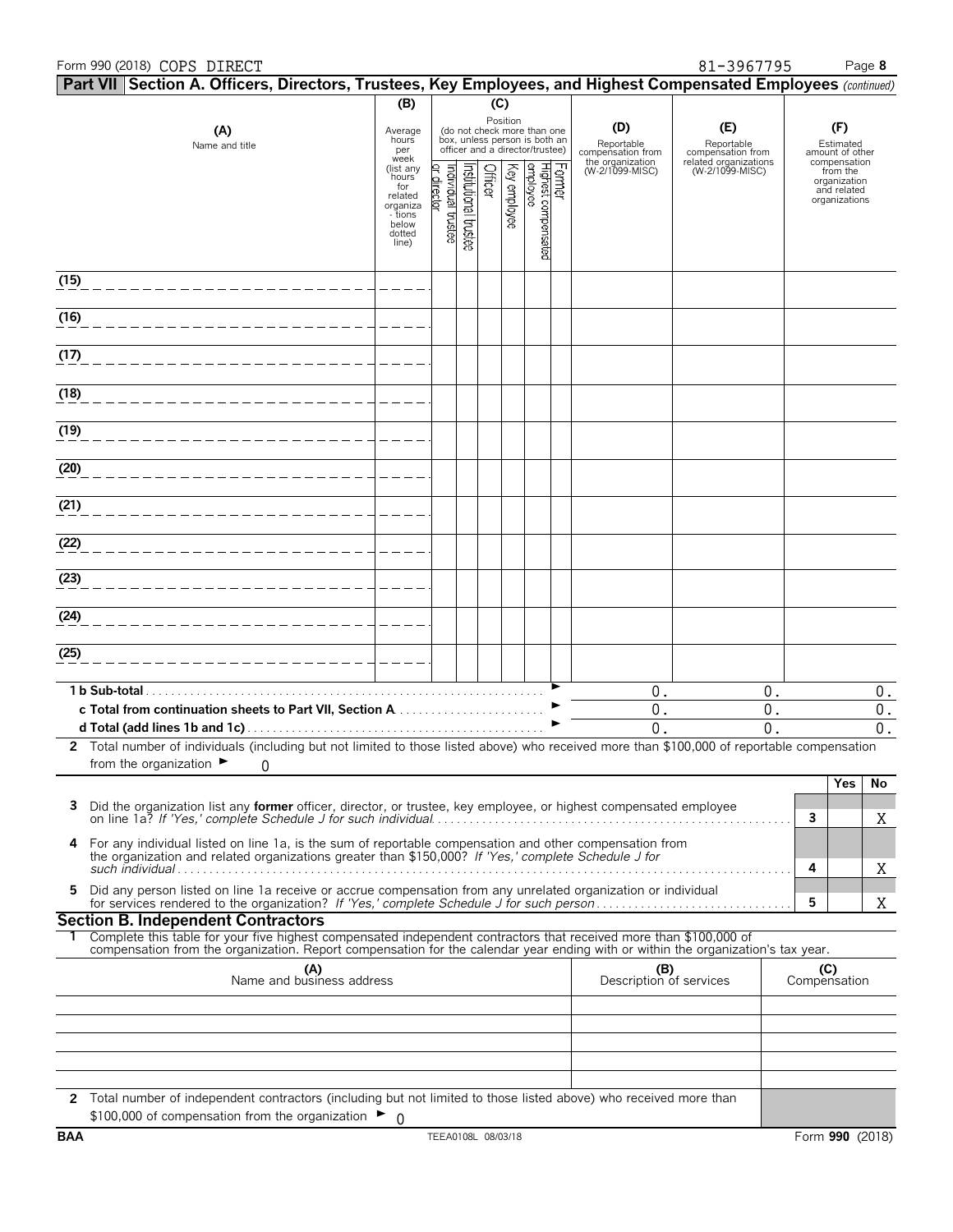|                                                           |                                                                                                                 | (A)<br>Total revenue | (B)<br>Related or<br>exempt<br>function<br>revenue | (C)<br>Unrelated<br>business<br>revenue | (D)<br>Revenue<br>excluded from tax<br>under sections<br>512-514 |
|-----------------------------------------------------------|-----------------------------------------------------------------------------------------------------------------|----------------------|----------------------------------------------------|-----------------------------------------|------------------------------------------------------------------|
|                                                           | 1a Federated campaigns<br>1 a                                                                                   |                      |                                                    |                                         |                                                                  |
|                                                           | <b>b</b> Membership dues<br>1 <sub>b</sub>                                                                      |                      |                                                    |                                         |                                                                  |
|                                                           | $c$ Fundraising events<br>1 <sub>c</sub>                                                                        |                      |                                                    |                                         |                                                                  |
|                                                           | d Related organizations<br>1 <sub>d</sub>                                                                       |                      |                                                    |                                         |                                                                  |
|                                                           | e Government grants (contributions).<br>1 e                                                                     |                      |                                                    |                                         |                                                                  |
| Contributions, Gifts, Grants<br>and Other Similar Amounts | f All other contributions, gifts, grants, and<br>similar amounts not included above<br>1 f<br><u>1,058,755.</u> |                      |                                                    |                                         |                                                                  |
|                                                           | g Noncash contributions included in lines 1a-1f: \$                                                             | ▶                    |                                                    |                                         |                                                                  |
|                                                           | <b>Business Code</b>                                                                                            | 1,058,755.           |                                                    |                                         |                                                                  |
| Program Service Revenue                                   | 2а<br>----------------                                                                                          |                      |                                                    |                                         |                                                                  |
|                                                           | b<br>_ _ _ _ _ _ _ _ _ _ _ _ _ _ _ _                                                                            |                      |                                                    |                                         |                                                                  |
|                                                           | С<br>_ _ _ _ _ _ _ _ _ _ _ _ _ _ _ _ _                                                                          |                      |                                                    |                                         |                                                                  |
|                                                           | d<br>_______________                                                                                            |                      |                                                    |                                         |                                                                  |
|                                                           | _______________                                                                                                 |                      |                                                    |                                         |                                                                  |
|                                                           | f All other program service revenue                                                                             |                      |                                                    |                                         |                                                                  |
|                                                           | Investment income (including dividends, interest and                                                            |                      |                                                    |                                         |                                                                  |
|                                                           | 3                                                                                                               |                      |                                                    |                                         |                                                                  |
|                                                           | Income from investment of tax-exempt bond proceeds  ▶<br>4                                                      |                      |                                                    |                                         |                                                                  |
|                                                           | 5                                                                                                               | 12,495.              | 12,495.                                            |                                         |                                                                  |
|                                                           | (i) Real<br>(ii) Personal                                                                                       |                      |                                                    |                                         |                                                                  |
|                                                           | 6a Gross rents                                                                                                  |                      |                                                    |                                         |                                                                  |
|                                                           | <b>b</b> Less: rental expenses                                                                                  |                      |                                                    |                                         |                                                                  |
|                                                           | c Rental income or (loss)<br>d Net rental income or (loss)                                                      |                      |                                                    |                                         |                                                                  |
|                                                           | (i) Securities<br>(ii) Other<br>7 a Gross amount from sales of                                                  |                      |                                                    |                                         |                                                                  |
|                                                           | assets other than inventory                                                                                     |                      |                                                    |                                         |                                                                  |
|                                                           | <b>b</b> Less: cost or other basis<br>and sales expenses                                                        |                      |                                                    |                                         |                                                                  |
|                                                           | <b>c</b> Gain or (loss). $\ldots$                                                                               |                      |                                                    |                                         |                                                                  |
|                                                           |                                                                                                                 |                      |                                                    |                                         |                                                                  |
| <b>Other Revenue</b>                                      | 8 a Gross income from fundraising events<br>(not including $$$<br>of contributions reported on line 1c).        |                      |                                                    |                                         |                                                                  |
|                                                           | See Part IV, line 18. a                                                                                         |                      |                                                    |                                         |                                                                  |
|                                                           | <b>b</b> Less: direct expenses <b>b</b>                                                                         |                      |                                                    |                                         |                                                                  |
|                                                           | c Net income or (loss) from fundraising events ▶                                                                |                      |                                                    |                                         |                                                                  |
|                                                           | 9 a Gross income from gaming activities.<br>See Part IV, line 19. a                                             |                      |                                                    |                                         |                                                                  |
|                                                           | <b>b</b> Less: direct expenses <b>b</b>                                                                         |                      |                                                    |                                         |                                                                  |
|                                                           |                                                                                                                 |                      |                                                    |                                         |                                                                  |
|                                                           | 10a Gross sales of inventory, less returns                                                                      |                      |                                                    |                                         |                                                                  |
|                                                           | <b>b</b> Less: cost of goods sold <b>b</b>                                                                      |                      |                                                    |                                         |                                                                  |
|                                                           | c Net income or (loss) from sales of inventory<br>Miscellaneous Revenue                                         |                      |                                                    |                                         |                                                                  |
|                                                           | <b>Business Code</b><br>11 a                                                                                    |                      |                                                    |                                         |                                                                  |
|                                                           | b                                                                                                               |                      |                                                    |                                         |                                                                  |
|                                                           |                                                                                                                 |                      |                                                    |                                         |                                                                  |
|                                                           | $      -$                                                                                                       |                      |                                                    |                                         |                                                                  |
|                                                           |                                                                                                                 |                      |                                                    |                                         |                                                                  |
|                                                           |                                                                                                                 |                      |                                                    |                                         |                                                                  |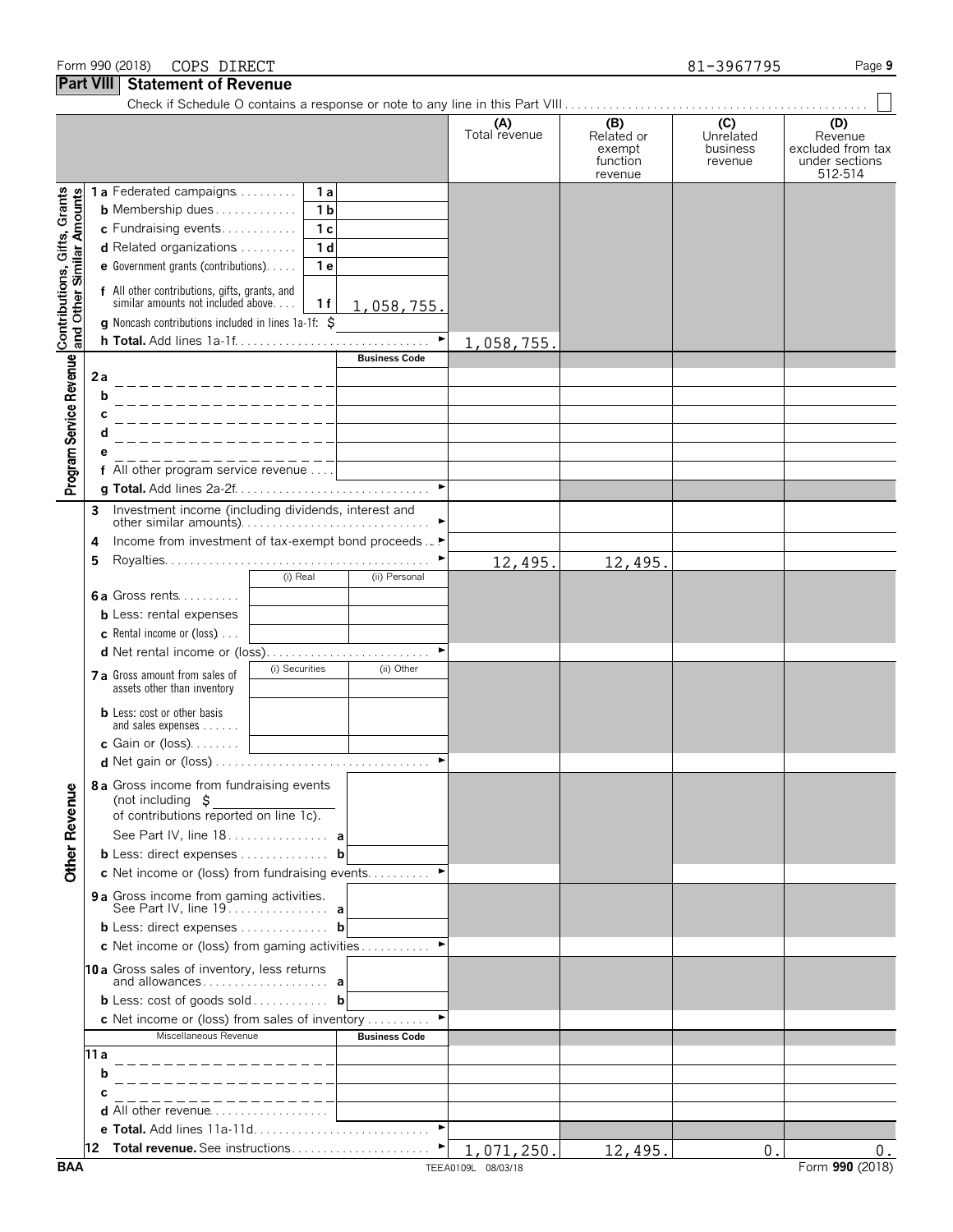|                | Section 501(c)(3) and 501(c)(4) organizations must complete all columns. All other organizations must complete column (A).                                                                                                                                                                      |                       |                                    |                                           |                                |  |  |
|----------------|-------------------------------------------------------------------------------------------------------------------------------------------------------------------------------------------------------------------------------------------------------------------------------------------------|-----------------------|------------------------------------|-------------------------------------------|--------------------------------|--|--|
|                |                                                                                                                                                                                                                                                                                                 |                       |                                    |                                           |                                |  |  |
|                | Do not include amounts reported on lines<br>6b, 7b, 8b, 9b, and 10b of Part VIII.                                                                                                                                                                                                               | (A)<br>Total expenses | (B)<br>Program service<br>expenses | (C)<br>Management and<br>general expenses | (D)<br>Fundraising<br>expenses |  |  |
| 1              | Grants and other assistance to domestic<br>organizations and domestic governments.                                                                                                                                                                                                              |                       |                                    |                                           |                                |  |  |
| $\mathfrak{p}$ | Grants and other assistance to domestic<br>individuals. See Part IV, line 22                                                                                                                                                                                                                    |                       |                                    |                                           |                                |  |  |
| 3              | Grants and other assistance to foreign<br>organizations, foreign governments, and for-<br>eign individuals. See Part IV, lines 15 and 16.                                                                                                                                                       |                       |                                    |                                           |                                |  |  |
| 4              | Benefits paid to or for members                                                                                                                                                                                                                                                                 |                       |                                    |                                           |                                |  |  |
| 5              | Compensation of current officers, directors,<br>trustees, and key employees                                                                                                                                                                                                                     | 0.                    | 0.                                 | 0.                                        | $0$ .                          |  |  |
| 6              | Compensation not included above, to<br>disqualified persons (as defined under<br>section 4958(f)(1)) and persons described                                                                                                                                                                      | $\mathbf 0$ .         | 0.                                 | 0.                                        | 0.                             |  |  |
| 7              | Other salaries and wages                                                                                                                                                                                                                                                                        |                       |                                    |                                           |                                |  |  |
| 8              | Pension plan accruals and contributions<br>(include section $401(k)$ and $403(b)$ )<br>employer contributions)                                                                                                                                                                                  |                       |                                    |                                           |                                |  |  |
| 9              | Other employee benefits                                                                                                                                                                                                                                                                         |                       |                                    |                                           |                                |  |  |
| 10             | Payroll taxes                                                                                                                                                                                                                                                                                   |                       |                                    |                                           |                                |  |  |
| 11             | Fees for services (non-employees):                                                                                                                                                                                                                                                              |                       |                                    |                                           |                                |  |  |
|                |                                                                                                                                                                                                                                                                                                 |                       |                                    |                                           |                                |  |  |
|                |                                                                                                                                                                                                                                                                                                 |                       |                                    |                                           |                                |  |  |
|                |                                                                                                                                                                                                                                                                                                 | 8,838.                |                                    | 8,838.                                    |                                |  |  |
|                |                                                                                                                                                                                                                                                                                                 |                       |                                    |                                           |                                |  |  |
|                | e Professional fundraising services. See Part IV, line 17.                                                                                                                                                                                                                                      | 84,139.               |                                    |                                           | 84, 139.                       |  |  |
|                | f Investment management fees<br>g Other. (If line 11q amount exceeds 10% of line 25, column                                                                                                                                                                                                     |                       |                                    |                                           |                                |  |  |
|                | (A) amount, list line 11g expenses on Schedule 0.)                                                                                                                                                                                                                                              | 9,141.                |                                    | 9,141.                                    |                                |  |  |
|                | 12 Advertising and promotion                                                                                                                                                                                                                                                                    | 7,700.                | 6,776.                             | 924.                                      |                                |  |  |
| 13             | Office expenses                                                                                                                                                                                                                                                                                 | 865.                  |                                    | 865.                                      |                                |  |  |
| 14             | Information technology                                                                                                                                                                                                                                                                          |                       |                                    |                                           |                                |  |  |
| 15             |                                                                                                                                                                                                                                                                                                 |                       |                                    |                                           |                                |  |  |
| 16             |                                                                                                                                                                                                                                                                                                 |                       |                                    |                                           |                                |  |  |
| 17             |                                                                                                                                                                                                                                                                                                 | 62.                   | 62.                                |                                           |                                |  |  |
| 18             | Payments of travel or entertainment<br>expenses for any federal, state, or local<br>public officials                                                                                                                                                                                            |                       |                                    |                                           |                                |  |  |
| 19             | Conferences, conventions, and meetings                                                                                                                                                                                                                                                          |                       |                                    |                                           |                                |  |  |
| 20             |                                                                                                                                                                                                                                                                                                 |                       |                                    |                                           |                                |  |  |
| 21             | Payments to affiliates                                                                                                                                                                                                                                                                          |                       |                                    |                                           |                                |  |  |
| 22             | Depreciation, depletion, and amortization                                                                                                                                                                                                                                                       |                       |                                    |                                           |                                |  |  |
| 23             | $insurance. \ldots \ldots \ldots \ldots \ldots \ldots \ldots \ldots \ldots$<br>24 Other expenses. Itemize expenses not<br>covered above (List miscellaneous expenses<br>in line 24e. If line 24e amount exceeds 10%<br>of line 25, column (A) amount, list line 24e<br>expenses on Schedule O.) |                       |                                    |                                           |                                |  |  |
|                | a PRINTING AND PUBLICATIONS _______                                                                                                                                                                                                                                                             | 475,504               | 295,117                            | 18,846.                                   | 161,541.                       |  |  |
|                | <b>b</b> <u>POSTAGE AND SHIPPING</u> ________                                                                                                                                                                                                                                                   | 266,298               | 165,276.                           | 10,554                                    | 90,468.                        |  |  |
|                | C PRODUCT ACQUISITION & DISTRIB ___                                                                                                                                                                                                                                                             | 32,814                | 32,814                             |                                           |                                |  |  |
|                | $d$ other direct Mail ____________                                                                                                                                                                                                                                                              | 29,504                | 20,683                             | 922                                       | 7,899.                         |  |  |
|                |                                                                                                                                                                                                                                                                                                 | 69,842.               | 34,041.                            | 17,167.                                   | 18,634.                        |  |  |
|                | 25 Total functional expenses. Add lines 1 through 24e                                                                                                                                                                                                                                           | 984,707.              | 554,769.                           | 67,257.                                   | 362,681.                       |  |  |
|                | <b>26 Joint costs.</b> Complete this line only if<br>the organization reported in column (B)<br>joint costs from a combined educational<br>campaign and fundraising solicitation.<br>Check here $\blacktriangleright$ $\overline{X}$ if following                                               |                       |                                    |                                           |                                |  |  |
|                | SOP 98-2 (ASC 958-720)                                                                                                                                                                                                                                                                          | 912,384.              | 501,624.                           | 55,465.                                   | 355, 295.                      |  |  |
|                | <b>BAA</b><br>Form 990 (2018)<br>TEEA0110L 08/03/18                                                                                                                                                                                                                                             |                       |                                    |                                           |                                |  |  |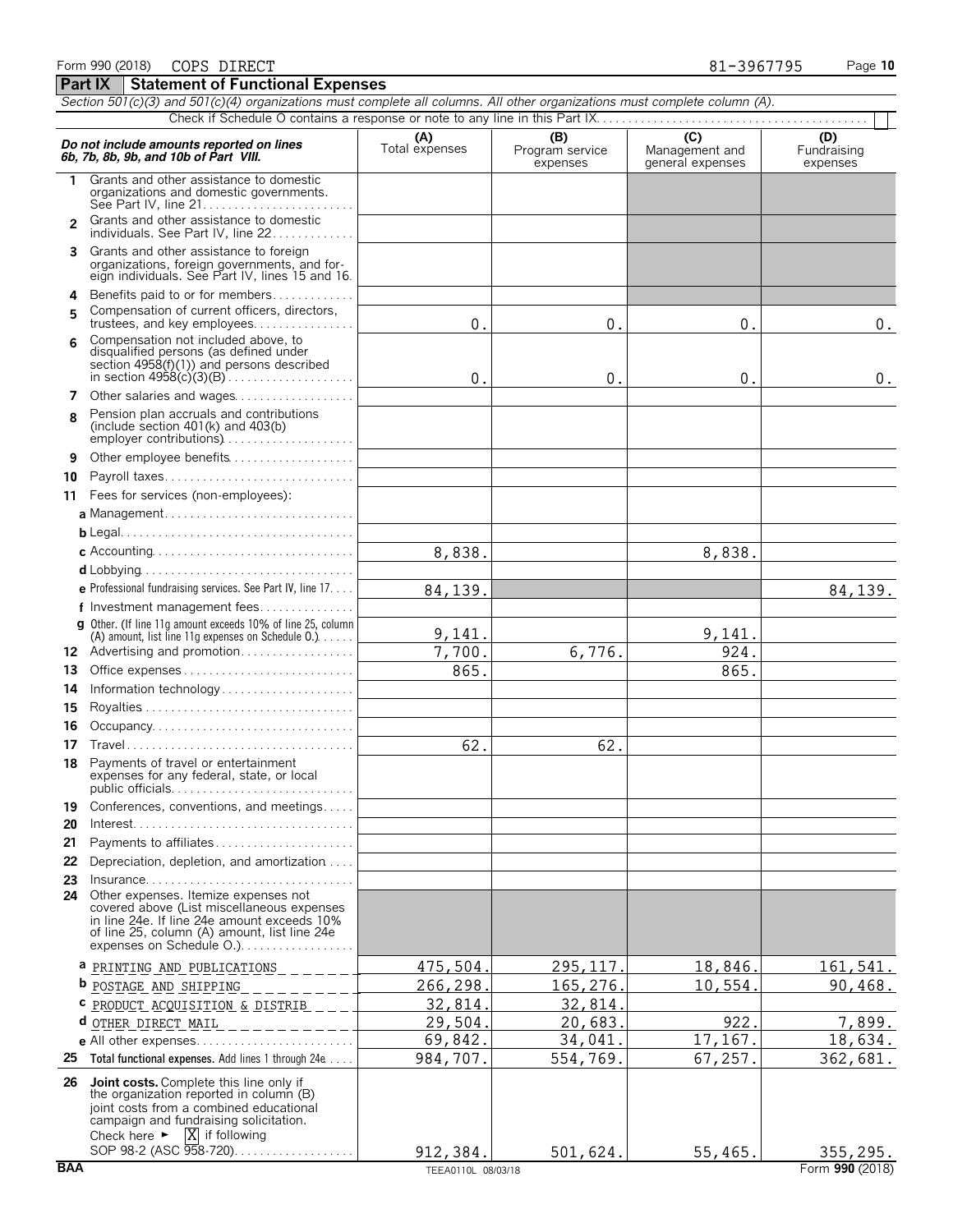### Form 990 (2018) Page **11** COPS DIRECT 81-3967795

**Part X** Balance Sheet Check if Schedule O contains a response or note to any line in this Part X. . . . . . . . . . . . . . . . . . . . . . . . . . . . . . . . . . . . . . . . . . . . . . . . . .  $(B)$  **(A)**  $\qquad \qquad$  **End of year** End of year **(A) (B) 1** Cash ' non-interest-bearing . . . . . . . . . . . . . . . . . . . . . . . . . . . . . . . . . . . . . . . . . . . . . . . . . **1** 18,129. 1 92,951 **2** Savings and temporary cash investments. . . . . . . . . . . . . . . . . . . . . . . . . . . . . . . . . . . . . . **2 3** Pledges and grants receivable, net. . . . . . . . . . . . . . . . . . . . . . . . . . . . . . . . . . . . . . . . . . . . **3 4** Accounts receivable, net. . . . . . . . . . . . . . . . . . . . . . . . . . . . . . . . . . . . . . . . . . . . . . . . . . . . . **4 5** Loans and other receivables from current and former officers, directors, trustees, key employees, and highest compensated employees. Complete Part II of Schedule L . . . . . . . . . . . . . . . . . . . . . . . . . . . . . . . . . . . . . . . . . . . . . . . . . . . . . . . . **5 6** Loans and other receivables from other disqualified persons (as defined under section 4958(f)(1)), persons described in section 4958(c)(3)(B), and contributing employers and sponsoring organizations of section  $501(c)(9)$  voluntary employees' beneficiary organizations (see instructions). Complete Part II of Schedule L . . . . . . . **6 7** Notes and loans receivable, net. . . . . . . . . . . . . . . . . . . . . . . . . . . . . . . . . . . . . . . . . . . . . . . **7** Assets **8** Inventories for sale or use . . . . . . . . . . . . . . . . . . . . . . . . . . . . . . . . . . . . . . . . . . . . . . . . . . . **8 9** Prepaid expenses and deferred charges . . . . . . . . . . . . . . . . . . . . . . . . . . . . . . . . . . . . . . . **9** 57,772. **10 a** Land, buildings, and equipment: cost or other basis. Complete Part VI of Schedule D . . . . . . . . . . . . . . . . . . . **10a b** Less: accumulated depreciation. . . . . . . . . . . . . . . . . . . . **10b 10 c 11** Investments ' publicly traded securities. . . . . . . . . . . . . . . . . . . . . . . . . . . . . . . . . . . . . . . **11 12** Investments ' other securities. See Part IV, line 11 . . . . . . . . . . . . . . . . . . . . . . . . . . . . **12 13** Investments ' program-related. See Part IV, line 11. . . . . . . . . . . . . . . . . . . . . . . . . . . . **13 14** Intangible assets. . . . . . . . . . . . . . . . . . . . . . . . . . . . . . . . . . . . . . . . . . . . . . . . . . . . . . . . . . . . **14 15** Other assets. See Part IV, line 11. . . . . . . . . . . . . . . . . . . . . . . . . . . . . . . . . . . . . . . . . . . . . **15** 5,454. **16 Total assets.** Add lines 1 through 15 (must equal line 34). . . . . . . . . . . . . . . . . . . . . . . . **16** 18,129. 156,177. **17** Accounts payable and accrued expenses . . . . . . . . . . . . . . . . . . . . . . . . . . . . . . . . . . . . . . **17** 103,678 **18** Grants payable . . . . . . . . . . . . . . . . . . . . . . . . . . . . . . . . . . . . . . . . . . . . . . . . . . . . . . . . . . . . . **18 19** Deferred revenue . . . . . . . . . . . . . . . . . . . . . . . . . . . . . . . . . . . . . . . . . . . . . . . . . . . . . . . . . . . **19 20** Tax-exempt bond liabilities. . . . . . . . . . . . . . . . . . . . . . . . . . . . . . . . . . . . . . . . . . . . . . . . . . . **20 21** Escrow or custodial account liability. Complete Part IV of Schedule D. . . . . . . . . . . . **21 Liabilities 22** Loans and other payables to current and former officers, directors, trustees, key employees, highest compensated employees, and disqualified persons. Complete Part II of Schedule L . . . . . . . . . . . . . . . . . . . . . . . . . . . . . . . . . . . . . . . . . . . . . . . **22 23** Secured mortgages and notes payable to unrelated third parties . . . . . . . . . . . . . . . . . **23 24** Unsecured notes and loans payable to unrelated third parties. . . . . . . . . . . . . . . . . . . . **24 25** Other liabilities (including federal income tax, payables to related third parties,<br>and other liabilities not included on lines 17-24). Complete Part X of Schedule D. . . **25** 257, **25** 12,357. 25 12,357. **26 Total liabilities.** Add lines 17 through 25 . . . . . . . . . . . . . . . . . . . . . . . . . . . . . . . . . . . . . . . **26** 116,035. Organizations that follow SFAS 117 (ASC 958), check here ►  $\boxed{\mathrm{X}}$  and complete Balances **lines 27 through 29, and lines 33 and 34. 27** Unrestricted net assets . . . . . . . . . . . . . . . . . . . . . . . . . . . . . . . . . . . . . . . . . . . . . . . . . . . . . . **27** -46,401. 40,142. **28** Temporarily restricted net assets . . . . . . . . . . . . . . . . . . . . . . . . . . . . . . . . . . . . . . . . . . . . . **28 29** Permanently restricted net assets. . . . . . . . . . . . . . . . . . . . . . . . . . . . . . . . . . . . . . . . . . . . . **29** or Fund **Organizations that do not follow SFAS 117 (ASC 958), check here** G **and complete lines 30 through 34. 30** Capital stock or trust principal, or current funds. . . . . . . . . . . . . . . . . . . . . . . . . . . . . . . . . **30**

**34** Total liabilities and net assets/fund balances. . . . . . . . . . . . . . . . . . . . . . . . . . . . . . . . . . . **34** TEEA0111L 08/03/18 **BAA** Form **990** (2018)

Ľ. Asset ğ

**31** Paid-in or capital surplus, or land, building, or equipment fund. . . . . . . . . . . . . . . . . . . **31 32** Retained earnings, endowment, accumulated income, or other funds . . . . . . . . . . . . . **32 33** Total net assets or fund balances. . . . . . . . . . . . . . . . . . . . . . . . . . . . . . . . . . . . . . . . . . . . . **33**

18,129. 156,177.

 $-46,401$ . 33 | 40,142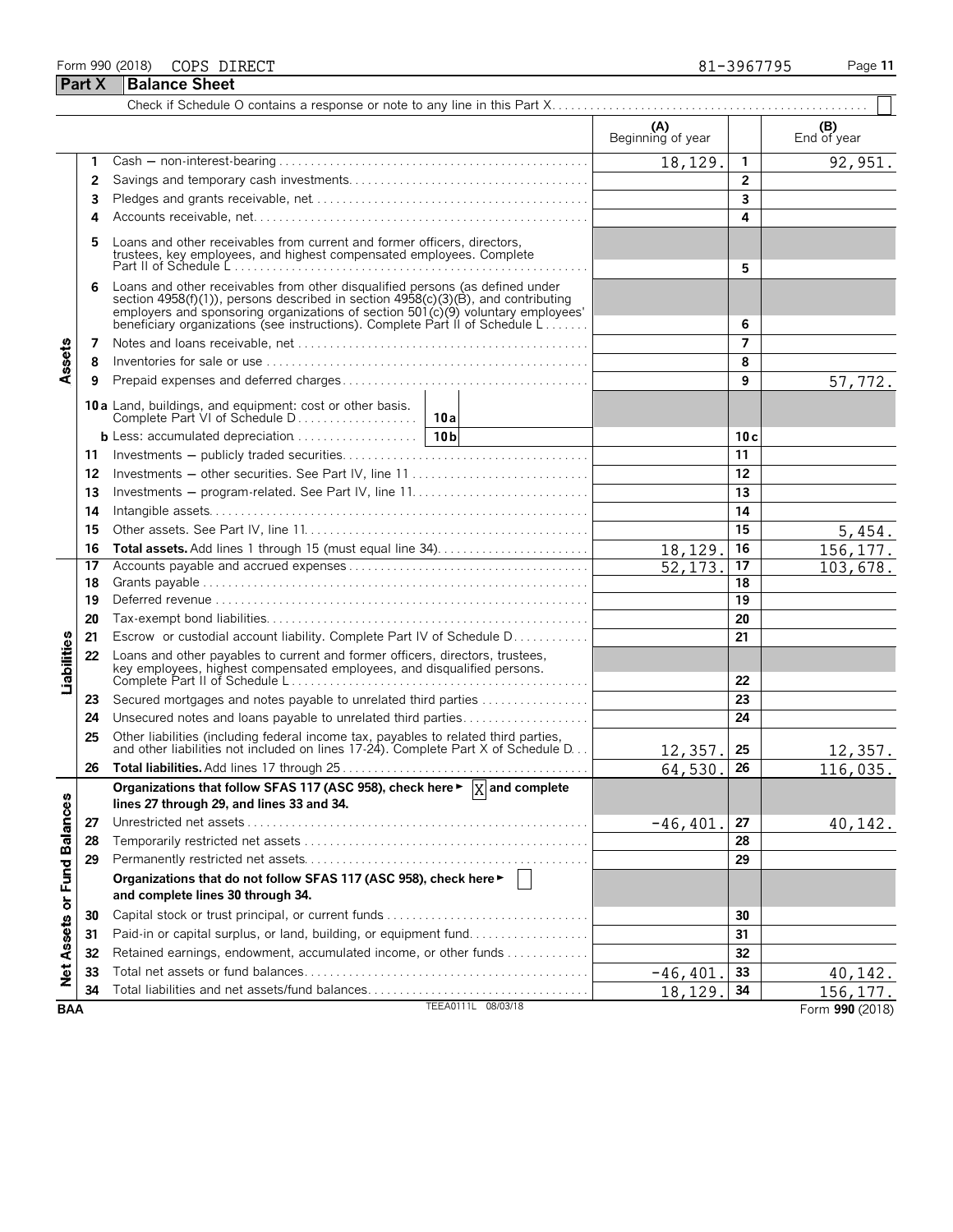|            |                | Form 990 (2018) | COPS DIRECT                                                                                                                                                                                                                        | 81-3967795     |                 |            | Page 12     |
|------------|----------------|-----------------|------------------------------------------------------------------------------------------------------------------------------------------------------------------------------------------------------------------------------------|----------------|-----------------|------------|-------------|
|            | <b>Part XI</b> |                 | Reconciliation of Net Assets                                                                                                                                                                                                       |                |                 |            |             |
|            |                |                 |                                                                                                                                                                                                                                    |                |                 |            |             |
| 1.         |                |                 |                                                                                                                                                                                                                                    | $\mathbf{1}$   | 1,071,250.      |            |             |
| 2          |                |                 |                                                                                                                                                                                                                                    | $\overline{2}$ |                 |            | 984,707.    |
| 3          |                |                 |                                                                                                                                                                                                                                    | $\overline{3}$ |                 |            | 86,543.     |
| 4          |                |                 |                                                                                                                                                                                                                                    | 4              |                 |            | $-46, 401.$ |
| 5          |                |                 |                                                                                                                                                                                                                                    | 5              |                 |            |             |
| 6          |                |                 |                                                                                                                                                                                                                                    | 6              |                 |            |             |
| 7          |                |                 |                                                                                                                                                                                                                                    |                |                 |            |             |
| 8          |                |                 |                                                                                                                                                                                                                                    | 8              |                 |            |             |
| 9          |                |                 |                                                                                                                                                                                                                                    | 9              |                 |            | 0.          |
| 10         |                |                 | Net assets or fund balances at end of year. Combine lines 3 through 9 (must equal Part X, line 33,                                                                                                                                 | 10             |                 | 40,142.    |             |
|            |                |                 | <b>Part XII Financial Statements and Reporting</b>                                                                                                                                                                                 |                |                 |            |             |
|            |                |                 |                                                                                                                                                                                                                                    |                |                 |            |             |
|            |                |                 |                                                                                                                                                                                                                                    |                |                 | <b>Yes</b> | No          |
| 1.         |                |                 | X Accrual<br>Other<br>Accounting method used to prepare the Form 990:<br>Cash                                                                                                                                                      |                |                 |            |             |
|            |                | in Schedule O.  | If the organization changed its method of accounting from a prior year or checked 'Other,' explain                                                                                                                                 |                |                 |            |             |
|            |                |                 | 2a Were the organization's financial statements compiled or reviewed by an independent accountant?                                                                                                                                 |                | 2a              |            | Χ           |
|            |                | Separate basis  | If 'Yes,' check a box below to indicate whether the financial statements for the year were compiled or reviewed on a<br>separate basis, consolidated basis, or both:<br>Consolidated basis<br>Both consolidated and separate basis |                |                 |            |             |
|            |                |                 | <b>b</b> Were the organization's financial statements audited by an independent accountant?                                                                                                                                        |                | 2 <sub>b</sub>  | X          |             |
|            | X              | Separate basis  | If 'Yes,' check a box below to indicate whether the financial statements for the year were audited on a separate<br>basis, consolidated basis, or both:<br>Consolidated basis<br><b>Both consolidated and separate basis</b>       |                |                 |            |             |
|            |                |                 | c If 'Yes' to line 2a or 2b, does the organization have a committee that assumes responsibility for oversight of the audit,<br>review, or compilation of its financial statements and selection of an independent accountant?      |                | 2c              | Χ          |             |
|            |                | in Schedule O.  | If the organization changed either its oversight process or selection process during the tax year, explain                                                                                                                         |                |                 |            |             |
|            |                |                 | 3a As a result of a federal award, was the organization required to undergo an audit or audits as set forth in the Single                                                                                                          |                | Зa              |            | X           |
|            |                |                 | b If 'Yes,' did the organization undergo the required audit or audits? If the organization did not undergo the required audit<br>or audits, explain why in Schedule O and describe any steps taken to undergo such audits          |                | 3 <sub>b</sub>  |            |             |
| <b>BAA</b> |                |                 | TEEA0112L 08/03/18                                                                                                                                                                                                                 |                | Form 990 (2018) |            |             |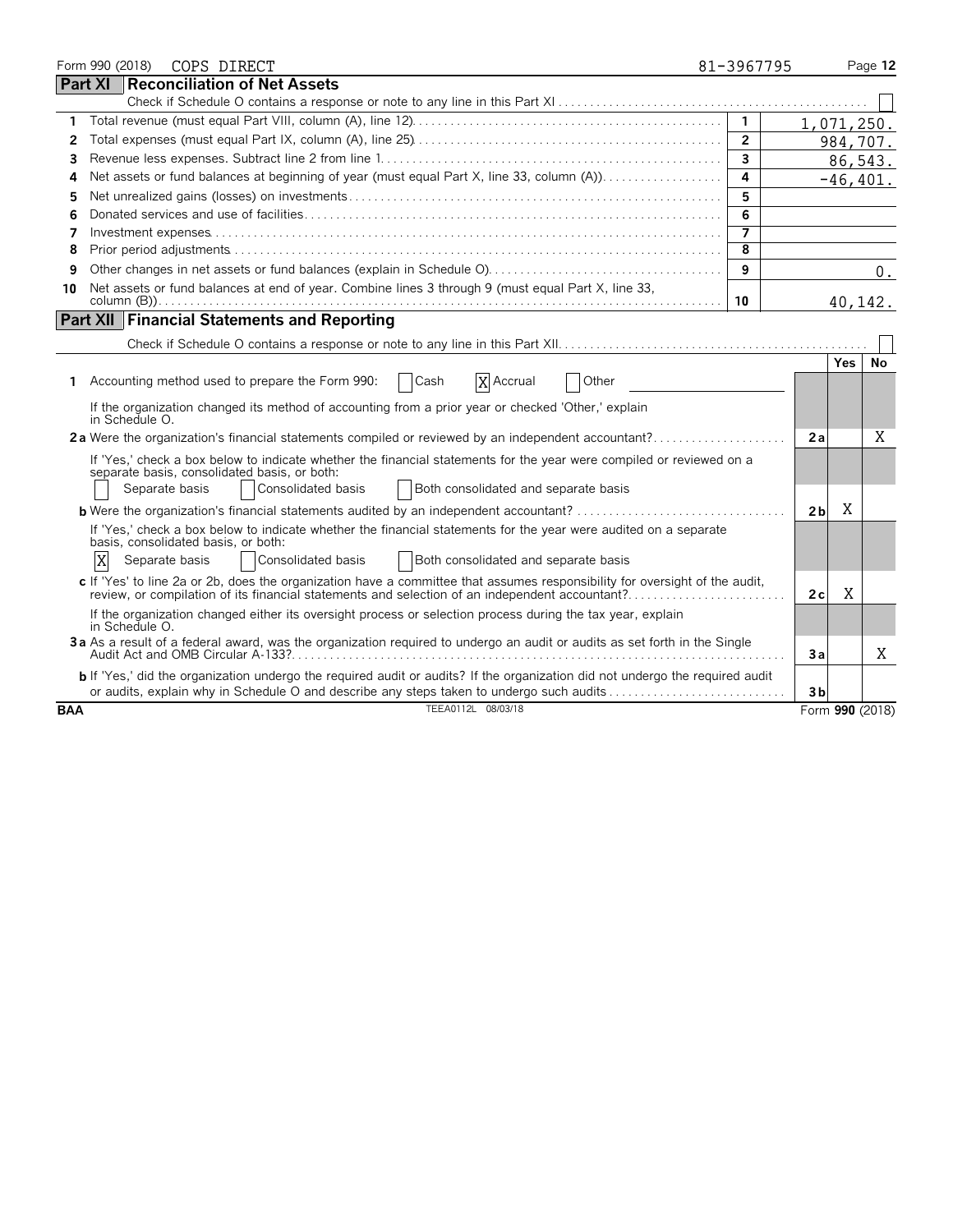# **CHEDULE A** Public Charity Status and Public Support<br>
(Form 990 or 990-EZ) Complete if the organization is a section 501(c)(3) organization or a section

**COMPOUTE A**<br>(Form 990 or 990-EZ) Complete if the organization is a section 501(c)(3) organization or a section<br>4947(a)(1) nonexempt charitable trust.

► Attach to Form 990 or Form 990-EZ. **Depictive State of Public** 

Department of the Treasury **Frank Concord Figure 3 Go to** *www.irs.gov/Form990* **for instructions and the latest information.** Internal Revenue Service

| <b>Open to Publi</b> |  |  |
|----------------------|--|--|
| <b>Inspection</b>    |  |  |

|  | Name of the organization |
|--|--------------------------|

| nue Service  | as to minimately and a more modeled to and the latest implification. | ---- |
|--------------|----------------------------------------------------------------------|------|
| organization | <b>Employer identification number</b>                                |      |

|       |                                                                                                                  | COPS DIRECT                                                                                                                                                                                                                                                                                                                                                                                                                                                                      |              |                                                                                     |     |                                                                        | 81-3967795                                           |                                                    |  |  |  |  |
|-------|------------------------------------------------------------------------------------------------------------------|----------------------------------------------------------------------------------------------------------------------------------------------------------------------------------------------------------------------------------------------------------------------------------------------------------------------------------------------------------------------------------------------------------------------------------------------------------------------------------|--------------|-------------------------------------------------------------------------------------|-----|------------------------------------------------------------------------|------------------------------------------------------|----------------------------------------------------|--|--|--|--|
|       | <b>Reason for Public Charity Status</b> (All organizations must complete this part.) See instructions.<br>Part I |                                                                                                                                                                                                                                                                                                                                                                                                                                                                                  |              |                                                                                     |     |                                                                        |                                                      |                                                    |  |  |  |  |
|       |                                                                                                                  | The organization is not a private foundation because it is: (For lines 1 through 12, check only one box.)                                                                                                                                                                                                                                                                                                                                                                        |              |                                                                                     |     |                                                                        |                                                      |                                                    |  |  |  |  |
| 1     |                                                                                                                  | A church, convention of churches, or association of churches described in section 170(b)(1)(A)(i).                                                                                                                                                                                                                                                                                                                                                                               |              |                                                                                     |     |                                                                        |                                                      |                                                    |  |  |  |  |
| 2     |                                                                                                                  | A school described in section 170(b)(1)(A)(ii). (Attach Schedule E (Form 990 or 990-EZ).)                                                                                                                                                                                                                                                                                                                                                                                        |              |                                                                                     |     |                                                                        |                                                      |                                                    |  |  |  |  |
| 3     |                                                                                                                  | A hospital or a cooperative hospital service organization described in section 170(b)(1)(A)(iii).                                                                                                                                                                                                                                                                                                                                                                                |              |                                                                                     |     |                                                                        |                                                      |                                                    |  |  |  |  |
| 4     |                                                                                                                  | A medical research organization operated in conjunction with a hospital described in section 170(b)(1)(A)(iii). Enter the hospital's                                                                                                                                                                                                                                                                                                                                             |              |                                                                                     |     |                                                                        |                                                      |                                                    |  |  |  |  |
|       |                                                                                                                  | name, city, and state:                                                                                                                                                                                                                                                                                                                                                                                                                                                           |              |                                                                                     |     |                                                                        |                                                      |                                                    |  |  |  |  |
| 5     |                                                                                                                  | An organization operated for the benefit of a college or university owned or operated by a governmental unit described in<br>section 170(b)(1)(A)(iv). (Complete Part II.)                                                                                                                                                                                                                                                                                                       |              |                                                                                     |     |                                                                        |                                                      |                                                    |  |  |  |  |
| 6     |                                                                                                                  | A federal, state, or local government or governmental unit described in section 170(b)(1)(A)(v).                                                                                                                                                                                                                                                                                                                                                                                 |              |                                                                                     |     |                                                                        |                                                      |                                                    |  |  |  |  |
| 7     |                                                                                                                  | An organization that normally receives a substantial part of its support from a governmental unit or from the general public described<br>in section 170(b)(1)(A)(vi). (Complete Part II.)                                                                                                                                                                                                                                                                                       |              |                                                                                     |     |                                                                        |                                                      |                                                    |  |  |  |  |
| 8     |                                                                                                                  | A community trust described in section 170(b)(1)(A)(vi). (Complete Part II.)                                                                                                                                                                                                                                                                                                                                                                                                     |              |                                                                                     |     |                                                                        |                                                      |                                                    |  |  |  |  |
| 9     |                                                                                                                  | An agricultural research organization described in section 170(b)(1)(A)(ix) operated in conjunction with a land-grant college<br>or university or a non-land-grant college of agriculture (see instructions). Enter the name, city, and state of the college or                                                                                                                                                                                                                  |              |                                                                                     |     |                                                                        |                                                      |                                                    |  |  |  |  |
|       |                                                                                                                  | university:                                                                                                                                                                                                                                                                                                                                                                                                                                                                      |              |                                                                                     |     |                                                                        |                                                      |                                                    |  |  |  |  |
| 10    |                                                                                                                  | An organization that normally receives: (1) more than 33-1/3% of its support from contributions, membership fees, and gross receipts<br>from activities related to its exempt functions—subject to certain exceptions, and (2) no more than 33-1/3% of its support from gross<br>investment income and unrelated business taxable income (less section 511 tax) from businesses acquired by the organization after<br>June 30, 1975. See section 509(a)(2). (Complete Part III.) |              |                                                                                     |     |                                                                        |                                                      |                                                    |  |  |  |  |
| 11    |                                                                                                                  | An organization organized and operated exclusively to test for public safety. See section 509(a)(4).                                                                                                                                                                                                                                                                                                                                                                             |              |                                                                                     |     |                                                                        |                                                      |                                                    |  |  |  |  |
| 12    |                                                                                                                  | An organization organized and operated exclusively for the benefit of, to perform the functions of, or to carry out the purposes of one<br>or more publicly supported organizations described in section 509(a)(1) or section 509(a)(2). See section 509(a)(3). Check the box in<br>lines 12a through 12d that describes the type of supporting organization and complete lines 12e, 12f, and 12g,                                                                               |              |                                                                                     |     |                                                                        |                                                      |                                                    |  |  |  |  |
| a     |                                                                                                                  | Type I. A supporting organization operated, supervised, or controlled by its supported organization(s), typically by giving the supported<br>organization(s) the power to regularly appoint or elect a majority of the directors or trustees of the supporting organization. You must<br>complete Part IV, Sections A and B.                                                                                                                                                     |              |                                                                                     |     |                                                                        |                                                      |                                                    |  |  |  |  |
| b     |                                                                                                                  | Type II. A supporting organization supervised or controlled in connection with its supported organization(s), by having control or<br>management of the supporting organization vested in the same persons that control or manage the supported organization(s). You<br>must complete Part IV, Sections A and C.                                                                                                                                                                 |              |                                                                                     |     |                                                                        |                                                      |                                                    |  |  |  |  |
| c     |                                                                                                                  | Type III functionally integrated. A supporting organization operated in connection with, and functionally integrated with, its supported<br>organization(s) (see instructions). You must complete Part IV, Sections A, D, and E.                                                                                                                                                                                                                                                 |              |                                                                                     |     |                                                                        |                                                      |                                                    |  |  |  |  |
| d     |                                                                                                                  | Type III non-functionally integrated. A supporting organization operated in connection with its supported organization(s) that is not<br>functionally integrated. The organization generally must satisfy a distribution requirement and an attentiveness requirement (see<br>instructions). You must complete Part IV, Sections A and D, and Part V.                                                                                                                            |              |                                                                                     |     |                                                                        |                                                      |                                                    |  |  |  |  |
| е     |                                                                                                                  | Check this box if the organization received a written determination from the IRS that it is a Type I, Type II, Type III functionally<br>integrated, or Type III non-functionally integrated supporting organization.                                                                                                                                                                                                                                                             |              |                                                                                     |     |                                                                        |                                                      |                                                    |  |  |  |  |
|       |                                                                                                                  |                                                                                                                                                                                                                                                                                                                                                                                                                                                                                  |              |                                                                                     |     |                                                                        |                                                      |                                                    |  |  |  |  |
|       |                                                                                                                  | $q$ Provide the following information about the supported organization(s).                                                                                                                                                                                                                                                                                                                                                                                                       |              |                                                                                     |     |                                                                        |                                                      |                                                    |  |  |  |  |
|       |                                                                                                                  | (i) Name of supported organization                                                                                                                                                                                                                                                                                                                                                                                                                                               | $(ii)$ $EIN$ | (iii) Type of organization<br>(described on lines 1-10<br>above (see instructions)) |     | $(iv)$ is the<br>organization listed<br>in your governing<br>document? | (v) Amount of monetary<br>support (see instructions) | (vi) Amount of other<br>support (see instructions) |  |  |  |  |
|       |                                                                                                                  |                                                                                                                                                                                                                                                                                                                                                                                                                                                                                  |              |                                                                                     | Yes | No                                                                     |                                                      |                                                    |  |  |  |  |
| (A)   |                                                                                                                  |                                                                                                                                                                                                                                                                                                                                                                                                                                                                                  |              |                                                                                     |     |                                                                        |                                                      |                                                    |  |  |  |  |
| (B)   |                                                                                                                  |                                                                                                                                                                                                                                                                                                                                                                                                                                                                                  |              |                                                                                     |     |                                                                        |                                                      |                                                    |  |  |  |  |
|       |                                                                                                                  |                                                                                                                                                                                                                                                                                                                                                                                                                                                                                  |              |                                                                                     |     |                                                                        |                                                      |                                                    |  |  |  |  |
| (C)   |                                                                                                                  |                                                                                                                                                                                                                                                                                                                                                                                                                                                                                  |              |                                                                                     |     |                                                                        |                                                      |                                                    |  |  |  |  |
| (D)   |                                                                                                                  |                                                                                                                                                                                                                                                                                                                                                                                                                                                                                  |              |                                                                                     |     |                                                                        |                                                      |                                                    |  |  |  |  |
| (E)   |                                                                                                                  |                                                                                                                                                                                                                                                                                                                                                                                                                                                                                  |              |                                                                                     |     |                                                                        |                                                      |                                                    |  |  |  |  |
| Total |                                                                                                                  |                                                                                                                                                                                                                                                                                                                                                                                                                                                                                  |              |                                                                                     |     |                                                                        |                                                      |                                                    |  |  |  |  |
|       |                                                                                                                  |                                                                                                                                                                                                                                                                                                                                                                                                                                                                                  |              |                                                                                     |     |                                                                        |                                                      |                                                    |  |  |  |  |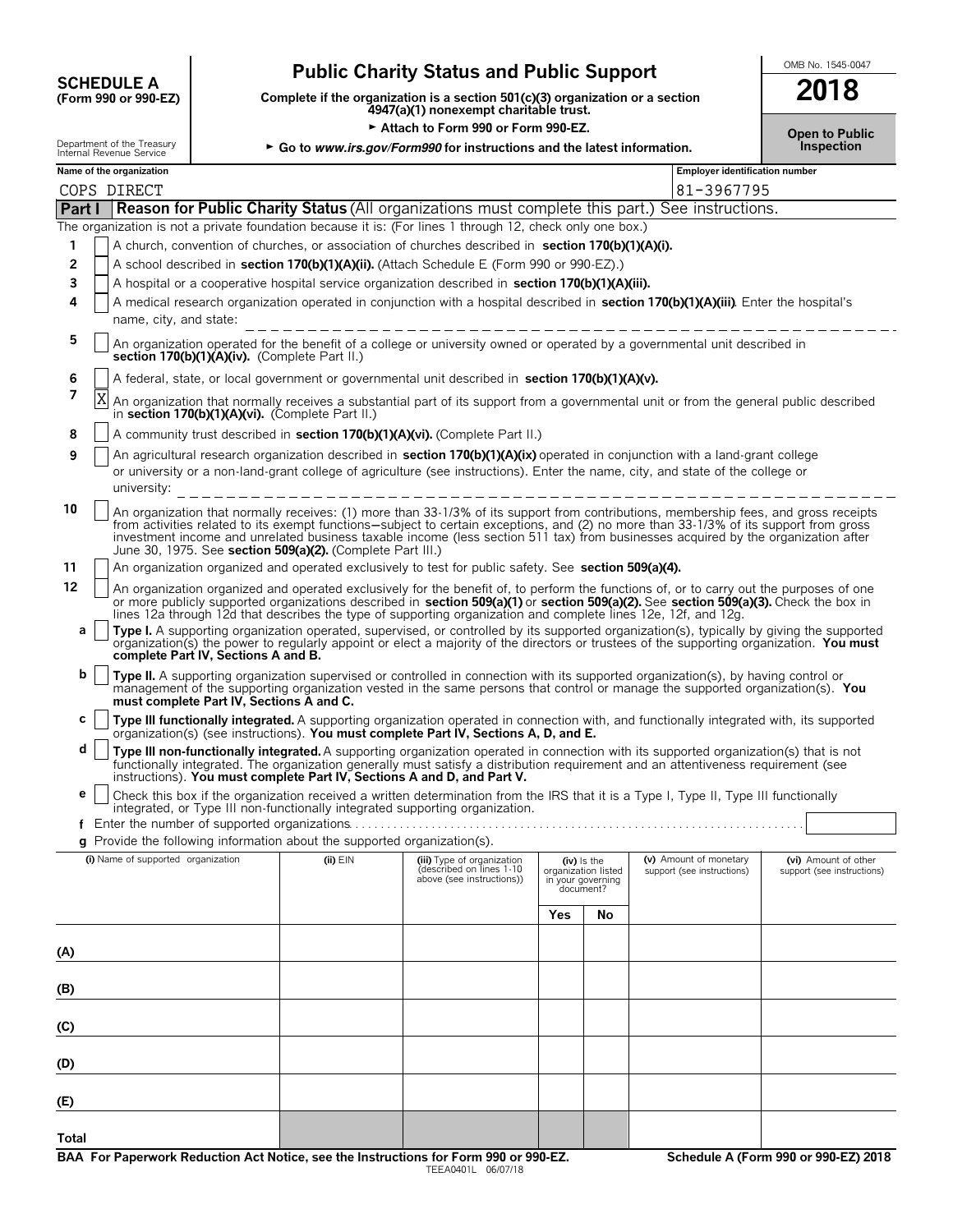|            | Calendar year (or fiscal year<br>beginning in) $\blacktriangleright$                                                                                                                                                                                                                                                                                                                                      | (a) 2014   | $(b)$ 2015 | $(c)$ 2016 | $(d)$ 2017 | (e) $2018$                     | (f) Total                            |
|------------|-----------------------------------------------------------------------------------------------------------------------------------------------------------------------------------------------------------------------------------------------------------------------------------------------------------------------------------------------------------------------------------------------------------|------------|------------|------------|------------|--------------------------------|--------------------------------------|
|            | 1 Gifts, grants, contributions, and<br>membership fees received. (Do not<br>include any 'unusual grants.')                                                                                                                                                                                                                                                                                                |            |            | 223,576.   |            | $914, 798.$   1,058,755.       | 2, 197, 129.                         |
|            | 2 Tax revenues levied for the<br>organization's benefit and<br>either paid to or expended<br>on its behalf                                                                                                                                                                                                                                                                                                |            |            |            |            |                                | $0$ .                                |
| 3          | The value of services or<br>facilities furnished by a<br>governmental unit to the<br>organization without charge                                                                                                                                                                                                                                                                                          |            |            |            |            |                                | 0.                                   |
|            | 4 Total. Add lines 1 through 3                                                                                                                                                                                                                                                                                                                                                                            | 0.         | 0.         | 223,576.   |            | $914, 798. \mid 1, 058, 755.$  | 2, 197, 129.                         |
| 5          | The portion of total<br>contributions by each person<br>(other than a governmental<br>unit or publicly supported<br>organization) included on line 1<br>that exceeds 2% of the amount<br>shown on line 11, column (f)                                                                                                                                                                                     |            |            |            |            |                                | $0$ .                                |
| 6.         | <b>Public support.</b> Subtract line 5<br>from line $4. \ldots \ldots \ldots \ldots \ldots$                                                                                                                                                                                                                                                                                                               |            |            |            |            |                                | 2, 197, 129.                         |
|            | <b>Section B. Total Support</b>                                                                                                                                                                                                                                                                                                                                                                           |            |            |            |            |                                |                                      |
|            | Calendar year (or fiscal year<br>beginning in) $\blacktriangleright$                                                                                                                                                                                                                                                                                                                                      | (a) $2014$ | (b) $2015$ | $(c)$ 2016 | $(d)$ 2017 | (e) 2018                       | (f) Total                            |
|            | 7 Amounts from line 4                                                                                                                                                                                                                                                                                                                                                                                     | 0.         | 0.         | 223, 576.  |            | $914, 798. \vert 1, 058, 755.$ | 2, 197, 129.                         |
| 8          | Gross income from interest,<br>dividends, payments received<br>on securities loans, rents,<br>royalties, and income from<br>similar sources                                                                                                                                                                                                                                                               |            |            |            |            |                                | 0.                                   |
| 9          | Net income from unrelated<br>business activities, whether or<br>not the business is regularly<br>carried on                                                                                                                                                                                                                                                                                               |            |            |            |            |                                | 0.                                   |
|            | 10 Other income. Do not include<br>gain or loss from the sale of<br>capital assets (Explain in                                                                                                                                                                                                                                                                                                            |            |            |            |            |                                | 0.                                   |
|            | 11 Total support. Add lines 7<br>through $10$                                                                                                                                                                                                                                                                                                                                                             |            |            |            |            |                                | 2, 197, 129.                         |
| 12         |                                                                                                                                                                                                                                                                                                                                                                                                           |            |            |            |            | 12                             | 12,495.                              |
|            | 13 First five years. If the Form 990 is for the organization's first, second, third, fourth, or fifth tax year as a section 501(c)(3)<br>organization, check this box and stop here.                                                                                                                                                                                                                      |            |            |            |            |                                | $\blacktriangleright$ X              |
|            | <b>Section C. Computation of Public Support Percentage</b>                                                                                                                                                                                                                                                                                                                                                |            |            |            |            |                                |                                      |
|            |                                                                                                                                                                                                                                                                                                                                                                                                           |            |            |            |            | 14                             | %                                    |
| 15         |                                                                                                                                                                                                                                                                                                                                                                                                           |            |            |            |            | 15                             | %                                    |
|            | 16a 33-1/3% support test-2018. If the organization did not check the box on line 13, and line 14 is 33-1/3% or more, check this box                                                                                                                                                                                                                                                                       |            |            |            |            |                                |                                      |
|            | b 33-1/3% support test-2017. If the organization did not check a box on line 13 or 16a, and line 15 is 33-1/3% or more, check this box                                                                                                                                                                                                                                                                    |            |            |            |            |                                |                                      |
|            | 17a 10%-facts-and-circumstances test-2018. If the organization did not check a box on line 13, 16a, or 16b, and line 14 is 10%<br>or more, and if the organization meets the 'facts-and-circumstances' test, check this box and stop here. Explain in Part VI how<br>the organization meets the 'facts-and-circumstances' test. The organization qualifies as a publicly supported organization           |            |            |            |            |                                |                                      |
|            | <b>b 10%-facts-and-circumstances test–2017.</b> If the organization did not check a box on line 13, 16a, 16b, or 17a, and line 15 is 10%<br>or more, and if the organization meets the 'facts-and-circumstances' test, check this box and stop here. Explain in Part VI how the<br>organization meets the 'facts-and-circumstances' test. The organization qualifies as a publicly supported organization |            |            |            |            |                                |                                      |
|            | 18 Private foundation. If the organization did not check a box on line 13, 16a, 16b, 17a, or 17b, check this box and see instructions                                                                                                                                                                                                                                                                     |            |            |            |            |                                |                                      |
| <b>BAA</b> |                                                                                                                                                                                                                                                                                                                                                                                                           |            |            |            |            |                                | Schedule A (Form 990 or 990-EZ) 2018 |

**Section A. Public Support**

**Part II Support Schedule for Organizations Described in Sections 170(b)(1)(A)(iv) and 170(b)(1)(A)(vi)** (Complete only if you checked the box on line 5, 7, or 8 of Part I or if the organization failed to qualify under Part III. If the organization fails to qualify under the tests listed below, please complete Part III.)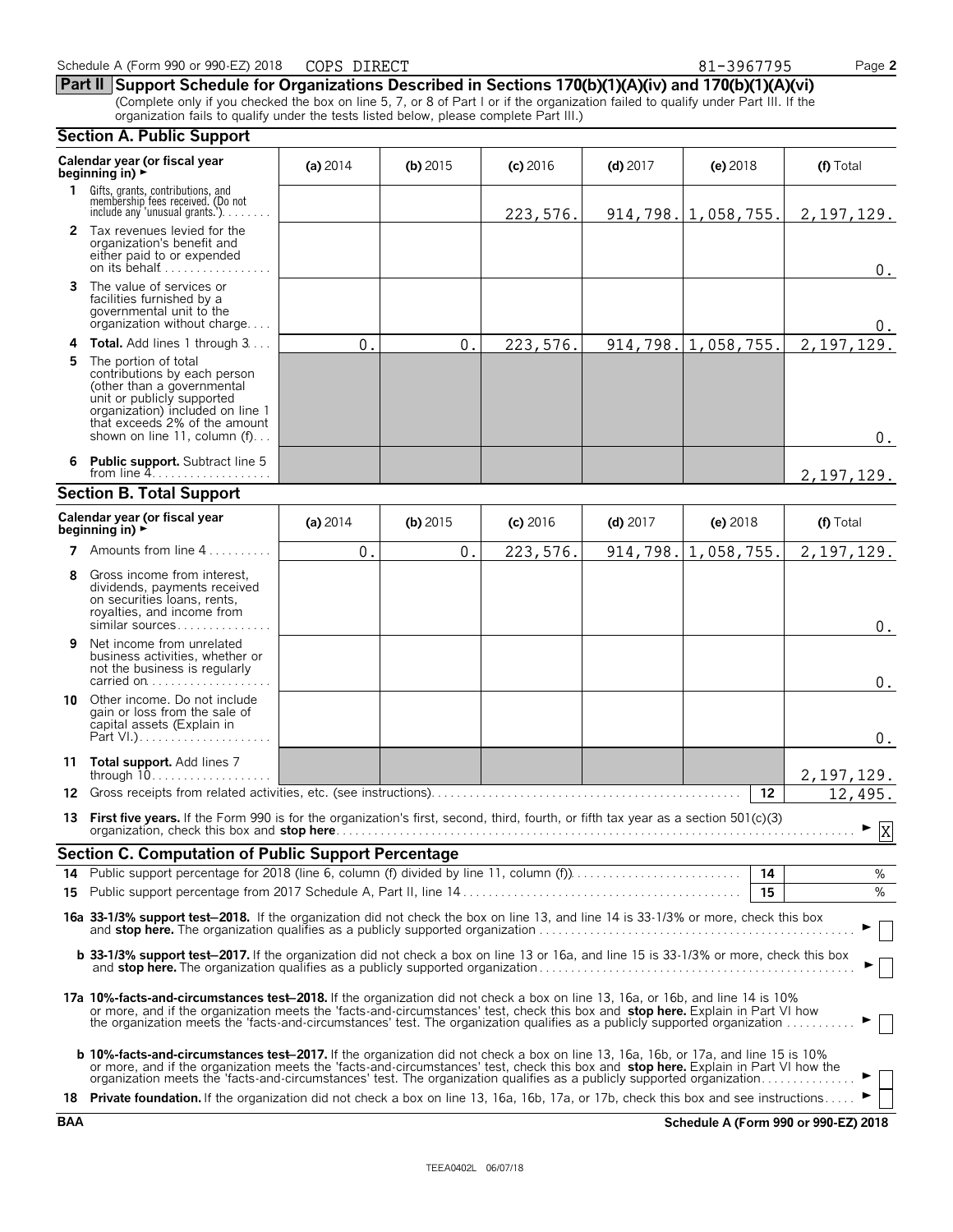# **Part III Support Schedule for Organizations Described in Section 509(a)(2)**

(Complete only if you checked the box on line 10 of Part I or if the organization failed to qualify under Part II. If the organization fails to qualify under the tests listed below, please complete Part II.)

|     | <b>Section A. Public Support</b>                                                                                                                                                                                                                               |            |                    |            |            |            |    |                                      |
|-----|----------------------------------------------------------------------------------------------------------------------------------------------------------------------------------------------------------------------------------------------------------------|------------|--------------------|------------|------------|------------|----|--------------------------------------|
|     | Calendar year (or fiscal year beginning in) $\blacktriangleright$<br>1 Gifts, grants, contributions,<br>and membership fees<br>received. (Do not include                                                                                                       | (a) $2014$ | (b) $2015$         | $(c)$ 2016 | (d) $2017$ | $(e)$ 2018 |    | (f) Total                            |
|     | any 'unusual grants.')<br>2 Gross receipts from admissions,<br>merchandise sold or services<br>performed, or facilities                                                                                                                                        |            |                    |            |            |            |    |                                      |
|     | furnished in any activity that is<br>related to the organization's<br>$tax\text{-}exempt$ purpose                                                                                                                                                              |            |                    |            |            |            |    |                                      |
| 3   | Gross receipts from activities<br>that are not an unrelated trade<br>or business under section 513.                                                                                                                                                            |            |                    |            |            |            |    |                                      |
| 4   | Tax revenues levied for the<br>organization's benefit and<br>either paid to or expended on<br>its behalf                                                                                                                                                       |            |                    |            |            |            |    |                                      |
| 5.  | The value of services or<br>facilities furnished by a<br>governmental unit to the<br>organization without charge                                                                                                                                               |            |                    |            |            |            |    |                                      |
|     | <b>6 Total.</b> Add lines 1 through $5 \ldots$<br><b>7a</b> Amounts included on lines 1.<br>2, and 3 received from<br>disqualified persons                                                                                                                     |            |                    |            |            |            |    |                                      |
|     | <b>b</b> Amounts included on lines 2<br>and 3 received from other than<br>disqualified persons that<br>exceed the greater of \$5,000 or<br>1% of the amount on line 13<br>for the year                                                                         |            |                    |            |            |            |    |                                      |
|     | c Add lines 7a and 7b                                                                                                                                                                                                                                          |            |                    |            |            |            |    |                                      |
|     | <b>Public support.</b> (Subtract line<br>7c from line 6.).                                                                                                                                                                                                     |            |                    |            |            |            |    |                                      |
|     | <b>Section B. Total Support</b>                                                                                                                                                                                                                                |            |                    |            |            |            |    |                                      |
|     | Calendar year (or fiscal year beginning in) $\blacktriangleright$                                                                                                                                                                                              | (a) $2014$ | $(b)$ 2015         | $(c)$ 2016 | $(d)$ 2017 | $(e)$ 2018 |    | (f) Total                            |
| 9.  | Amounts from line 6                                                                                                                                                                                                                                            |            |                    |            |            |            |    |                                      |
|     | <b>10a</b> Gross income from interest, dividends,<br>payments received on securities loans,<br>rents, royalties, and income from<br>similar sources.                                                                                                           |            |                    |            |            |            |    |                                      |
|     | <b>b</b> Unrelated business taxable<br>income (less section 511<br>taxes) from businesses<br>acquired after June 30, 1975<br>c. Add lines 10a and $10b$                                                                                                        |            |                    |            |            |            |    |                                      |
| 11  | Net income from unrelated business<br>activities not included in line 10b,<br>whether or not the business is<br>regularly carried on. $\ldots$                                                                                                                 |            |                    |            |            |            |    |                                      |
|     | 12 Other income. Do not include<br>gain or loss from the sale of<br>capital assets (Explain in                                                                                                                                                                 |            |                    |            |            |            |    |                                      |
|     | 13 Total support. (Add lines 9,<br>10c, 11, and 12.)                                                                                                                                                                                                           |            |                    |            |            |            |    |                                      |
|     | 14 First five years. If the Form 990 is for the organization's first, second, third, fourth, or fifth tax year as a section 501(c)(3)<br>organization, check this box and stop here.                                                                           |            |                    |            |            |            |    |                                      |
|     | Section C. Computation of Public Support Percentage                                                                                                                                                                                                            |            |                    |            |            |            |    |                                      |
|     | 15 Public support percentage for 2018 (line 8, column (f), divided by line 13, column (f)                                                                                                                                                                      |            |                    |            |            |            | 15 | ್ಠಿ                                  |
|     |                                                                                                                                                                                                                                                                |            |                    |            |            |            | 16 | oه                                   |
|     | Section D. Computation of Investment Income Percentage                                                                                                                                                                                                         |            |                    |            |            |            |    |                                      |
| 17  |                                                                                                                                                                                                                                                                |            |                    |            |            |            | 17 | ್ಗ                                   |
| 18  |                                                                                                                                                                                                                                                                |            |                    |            |            |            | 18 | ್ಠಿ                                  |
|     | 19a 33-1/3% support tests-2018. If the organization did not check the box on line 14, and line 15 is more than 33-1/3%, and line 17<br>is not more than 33-1/3%, check this box and stop here. The organization qualifies as a publicly supported organization |            |                    |            |            |            |    |                                      |
|     | <b>b</b> 33-1/3% support tests-2017. If the organization did not check a box on line 14 or line 19a, and line 16 is more than 33-1/3%, and                                                                                                                     |            |                    |            |            |            |    |                                      |
| 20  | line 18 is not more than 33-1/3%, check this box and stop here. The organization qualifies as a publicly supported organization<br>Private foundation. If the organization did not check a box on line 14, 19a, or 19b, check this box and see instructions    |            |                    |            |            |            |    |                                      |
| BAA |                                                                                                                                                                                                                                                                |            | TEEA0403L 06/07/18 |            |            |            |    | Schedule A (Form 990 or 990-EZ) 2018 |
|     |                                                                                                                                                                                                                                                                |            |                    |            |            |            |    |                                      |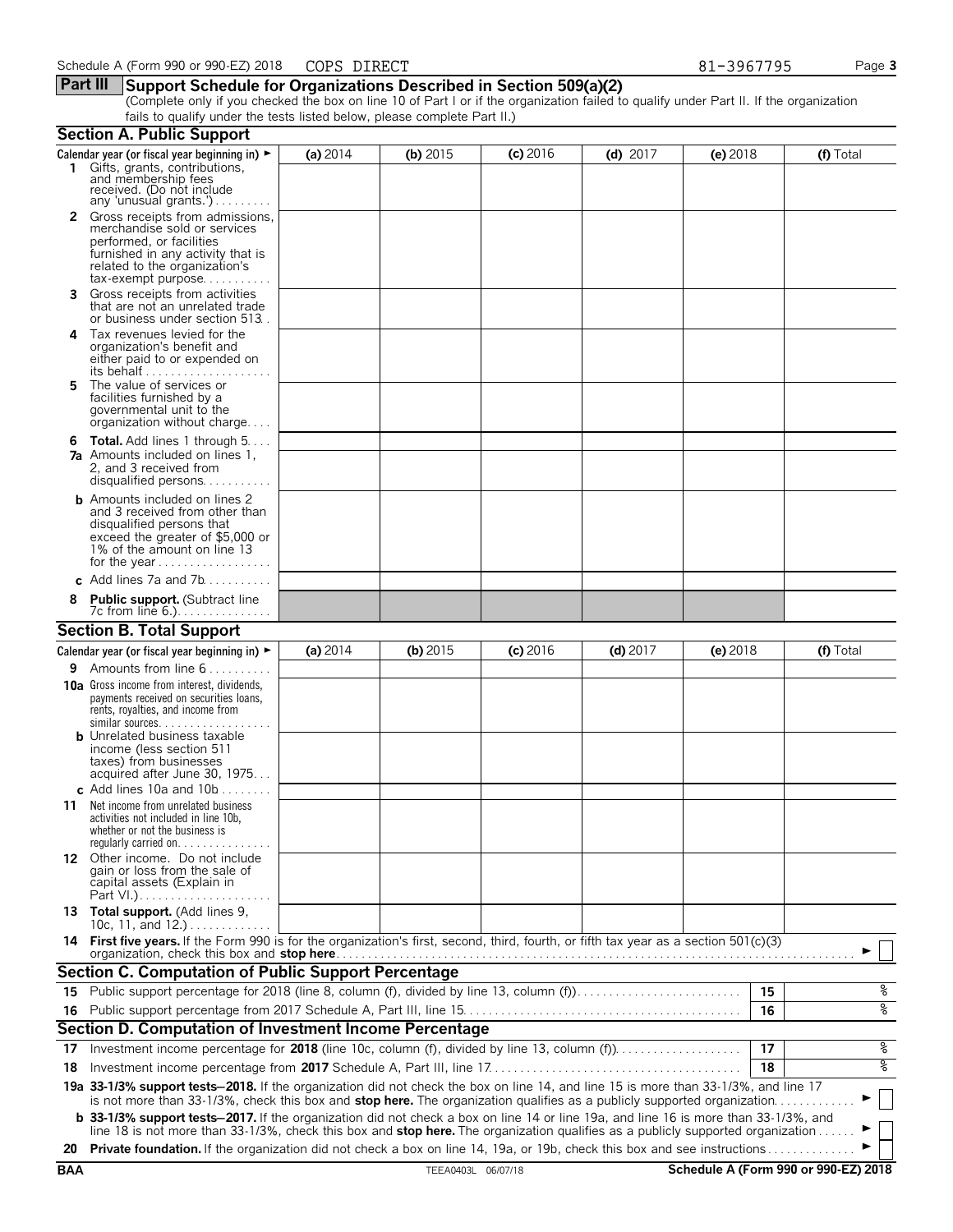# **Part IV Supporting Organizations**

(Complete only if you checked a box in line 12 on Part I. If you checked 12a of Part I, complete Sections A and B. If you checked 12b of Part I, complete Sections A and C. If you checked 12c of Part I, complete Sections A, D, and E. If you checked 12d of Part I, complete Sections A and D, and complete Part V.)

# **Section A. All Supporting Organizations**

**1** Are all of the organization's supported organizations listed by name in the organization's governing documents? *If 'No,' describe in* **Part VI** *how the supported organizations are designated. If designated by class or purpose, describe the designation. If historic and continuing relationship, explain.* **1 2** Did the organization have any supported organization that does not have an IRS determination of status under section 509(a)(1) or (2)? *If 'Yes,' explain in* **Part VI** *how the organization determined that the supported organization was described in section 509(a)(1) or (2).* **2 3a** Did the organization have a supported organization described in section 501(c)(4), (5), or (6)? *If 'Yes,' answer (b) and (c) below.* **3a b** Did the organization confirm that each supported organization qualified under section 501(c)(4), (5), or (6) and satisfied the public support tests under section 509(a)(2)? *If 'Yes,' describe in* **Part VI** *when and how the organization made the determination.* **3b c** Did the organization ensure that all support to such organizations was used exclusively for section 170(c)(2)(B) purposes? *If 'Yes,' explain in* **Part VI** *what controls the organization put in place to ensure such use.* **3c 4a** Was any supported organization not organized in the United States ('foreign supported organization')? *If 'Yes' and if you checked 12a or 12b in Part I, answer (b) and (c) below.* **4a b** Did the organization have ultimate control and discretion in deciding whether to make grants to the foreign supported organization? *If 'Yes,' describe in* **Part VI** *how the organization had such control and discretion despite being controlled or supervised by or in connection with its supported organizations.* **4b c** Did the organization support any foreign supported organization that does not have an IRS determination under sections 501(c)(3) and 509(a)(1) or (2)? *If 'Yes,' explain in* **Part VI** *what controls the organization used to ensure that all support to the foreign supported organization was used exclusively for section 170(c)(2)(B) purposes.* **4c 5a** Did the organization add, substitute, or remove any supported organizations during the tax year? *If 'Yes,' answer (b) and (c) below (if applicable). Also, provide detail in* **Part VI,** *including (i) the names and EIN numbers of the supported organizations added, substituted, or removed; (ii) the reasons for each such action; (iii) the authority under the organization's organizing document authorizing such action; and (iv) how the action was accomplished (such as by amendment to the organizing document).* **5a b Type I or Type II only.** Was any added or substituted supported organization part of a class already designated in the organization's organizing document? **5b c Substitutions only.** Was the substitution the result of an event beyond the organization's control? **5c 6** Did the organization provide support (whether in the form of grants or the provision of services or facilities) to anyone other than (i) its supported organizations, (ii) individuals that are part of the charitable class benefited by one or more of its supported organizations, or (iii) other supporting organizations that also support or benefit one or more of the filing organization's supported organizations? *If 'Yes,' provide detail in* **Part VI. 6 7** Did the organization provide a grant, loan, compensation, or other similar payment to a substantial contributor (as defined in section 4958(c)(3)(C)), a family member of a substantial contributor, or a 35% controlled entity with regard to a substantial contributor? *If 'Yes,' complete Part I of Schedule L (Form 990 or 990-EZ).* **7 8** Did the organization make a loan to a disqualified person (as defined in section 4958) not described in line 7? *If 'Yes,' complete Part I of Schedule L (Form 990 or 990-EZ).* **8 9a** Was the organization controlled directly or indirectly at any time during the tax year by one or more disqualified persons as defined in section 4946 (other than foundation managers and organizations described in section 509(a)(1) or (2))? *If 'Yes,' provide detail in* **Part VI**. **9a b** Did one or more disqualified persons (as defined in line 9a) hold a controlling interest in any entity in which the<br>supporting organization had an interest? If 'Yes,' provide detail in **Part VI**. c Did a disqualified person (as defined in line 9a) have an ownership interest in, or derive any personal benefit from,<br>assets in which the supporting organization also had an interest? If 'Yes,' provide detail in Part VI **10a** Was the organization subject to the excess business holdings rules of section 4943 because of section 4943(f) (regarding certain Type II supporting organizations, and all Type III non-functionally integrated supporting organizations)? *If 'Yes,'* answer 10b below. **10a b** Did the organization have any excess business holdings in the tax year? *(Use Schedule C, Form 4720, to determine whether the organization had excess business holdings.)* **10b BAA** TEEA0404L 06/07/18 **Schedule A (Form 990 or 990-EZ) 2018**

**Yes No**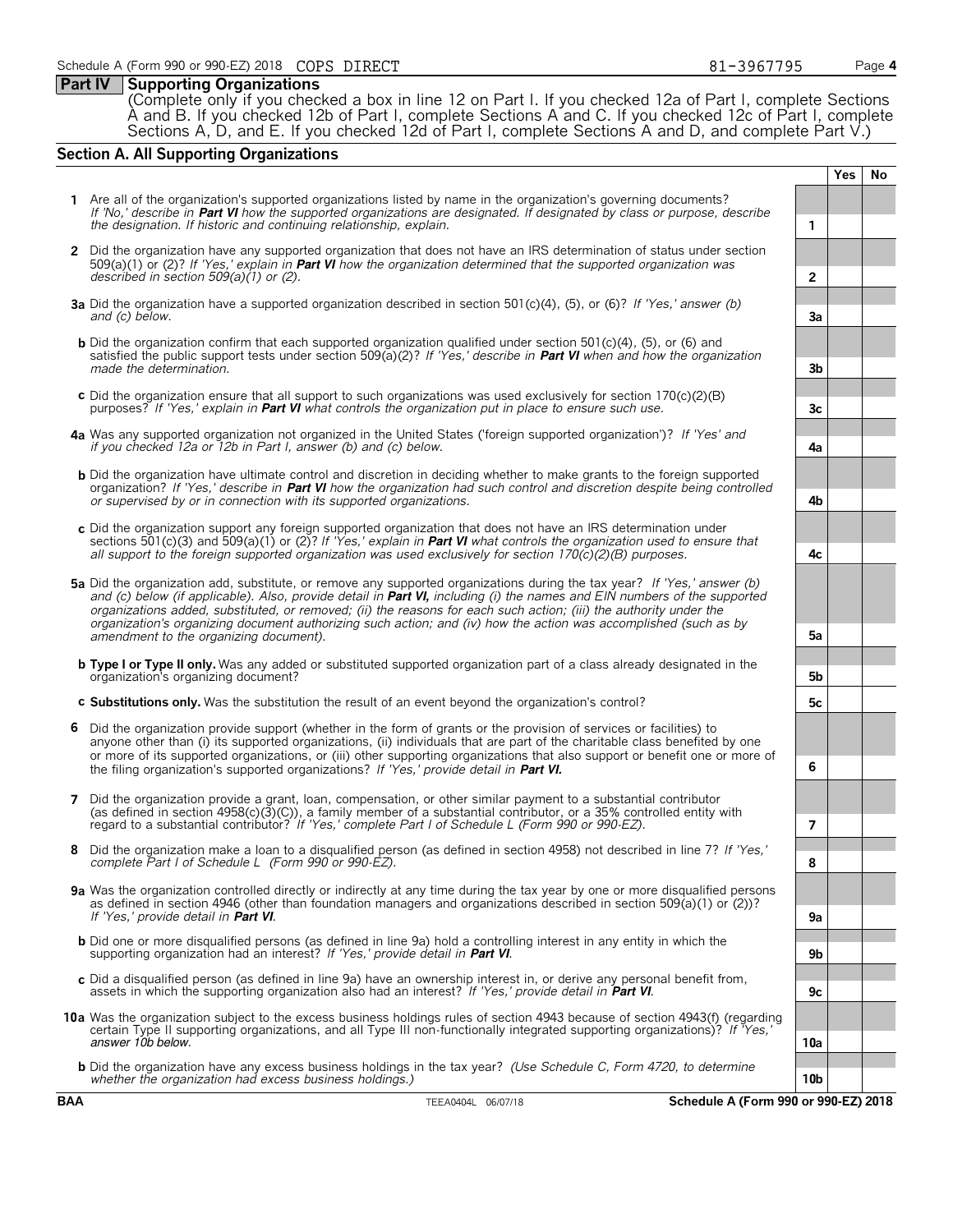|                                                                                                                           |                 | Yes | No |
|---------------------------------------------------------------------------------------------------------------------------|-----------------|-----|----|
| Has the organization accepted a gift or contribution from any of the following persons?<br>11                             |                 |     |    |
| a A person who directly or indirectly controls, either alone or together with persons described in (b) and (c) below, the |                 |     |    |
| governing body of a supported organization?                                                                               | 11a             |     |    |
| <b>b</b> A family member of a person described in (a) above?                                                              | 11 <sub>b</sub> |     |    |
| c A 35% controlled entity of a person described in (a) or (b) above? If 'Yes' to a, b, or c, provide detail in Part VI.   | 11 c            |     |    |
| <b>Section B. Type I Supporting Organizations</b>                                                                         |                 |     |    |
|                                                                                                                           |                 |     |    |

- **1** Did the directors, trustees, or membership of one or more supported organizations have the power to regularly appoint or elect at least a majority of the organization's directors or trustees at all times during the tax year? *If 'No,' describe in* **Part VI** *how the supported organization(s) effectively operated, supervised, or controlled the organization's activities. If the organization had more than one supported organization, describe how the powers to appoint and/or remove directors or trustees were allocated among the supported organizations and what conditions or restrictions, if any, applied to such powers during the tax* year. **1**
- **2** Did the organization operate for the benefit of any supported organization other than the supported organization(s) that operated, supervised, or controlled the supporting organization? *If 'Yes,' explain in* **Part VI** *how providing such benefit carried out the purposes of the supported organization(s) that operated, supervised, or controlled the supporting organization.* **2**

## **Section C. Type II Supporting Organizations**

|                                                                                                                                                                                                                                                               | Yes I | Nο |
|---------------------------------------------------------------------------------------------------------------------------------------------------------------------------------------------------------------------------------------------------------------|-------|----|
| Were a majority of the organization's directors or trustees during the tax year also a majority of the directors or trustees<br>of each of the organization's supported organization(s)? If 'No,' describe in <b>Part VI</b> how control or management of the |       |    |
| supporting organization was vested in the same persons that controlled or managed the supported organization(s).                                                                                                                                              |       |    |

# **Section D. All Type III Supporting Organizations**

|  |                                                                                                                                                                                                                                                                                                                                                                      |  | 'es |  |  |
|--|----------------------------------------------------------------------------------------------------------------------------------------------------------------------------------------------------------------------------------------------------------------------------------------------------------------------------------------------------------------------|--|-----|--|--|
|  | Did the organization provide to each of its supported organizations, by the last day of the fifth month of the<br>organization's tax year, (i) a written notice describing the type and amount of support provided during the prior tax<br>year, (ii) a copy of the Form 990 that was most recently filed as of the date of notification, and (iii) copies of the    |  |     |  |  |
|  | organization's governing documents in effect on the date of notification, to the extent not previously provided?                                                                                                                                                                                                                                                     |  |     |  |  |
|  | 2 Were any of the organization's officers, directors, or trustees either (i) appointed or elected by the supported<br>organization(s) or (ii) serving on the governing body of a supported organization? If 'No,' explain in <b>Part VI</b> how<br>the organization maintained a close and continuous working relationship with the supported organization(s).       |  |     |  |  |
|  |                                                                                                                                                                                                                                                                                                                                                                      |  |     |  |  |
|  | 3 By reason of the relationship described in (2), did the organization's supported organizations have a significant<br>voice in the organization's investment policies and in directing the use of the organization's income or assets at<br>all times during the tax year? If 'Yes,' describe in Part VI the role the organization's supported organizations played |  |     |  |  |
|  | in this regard.                                                                                                                                                                                                                                                                                                                                                      |  |     |  |  |

# **Section E. Type III Functionally Integrated Supporting Organizations**

- **1** *Check the box next to the method that the organization used to satisfy the Integral Part Test during the year* (see instructions).
- **a** The organization satisfied the Activities Test. *Complete line 2 below.*
- **b** The organization is the parent of each of its supported organizations. *Complete line 3 below.*
- **c** The organization supported a governmental entity. *Describe in* **Part VI** *how you supported a government entity (see instructions).*

## **2** Activities Test. Answer (a) and (b) below. **Yes No**

- **a** Did substantially all of the organization's activities during the tax year directly further the exempt purposes of the supported organization(s) to which the organization was responsive? *If 'Yes,' then in* **Part VI identify those supported organizations and explain** *how these activities directly furthered their exempt purposes, how the organization was responsive to those supported organizations, and how the organization determined that these activities constituted substantially all of its activities.* **2a**
- **b** Did the activities described in (a) constitute activities that, but for the organization's involvement, one or more of the organization's supported organization(s) would have been engaged in? If 'Yes,' explain in **Part VI** *the reasons for the organization's position that its supported organization(s) would have engaged in these activities but for the organization's involvement.* **2b**
- **3** Parent of Supported Organizations. **Answer (a) and (b) below.**
- **a** Did the organization have the power to regularly appoint or elect a majority of the officers, directors, or trustees of each of the supported organizations? *Provide details in* **Part VI. 3a**
- **b** Did the organization exercise a substantial degree of direction over the policies, programs, and activities of each of its supported organizations? *If 'Yes,' describe in* **Part VI** *the role played by the organization in this regard.* **3b**

**BAA** TEEA0405L 06/07/18 **Schedule A (Form 990 or 990-EZ) 2018**

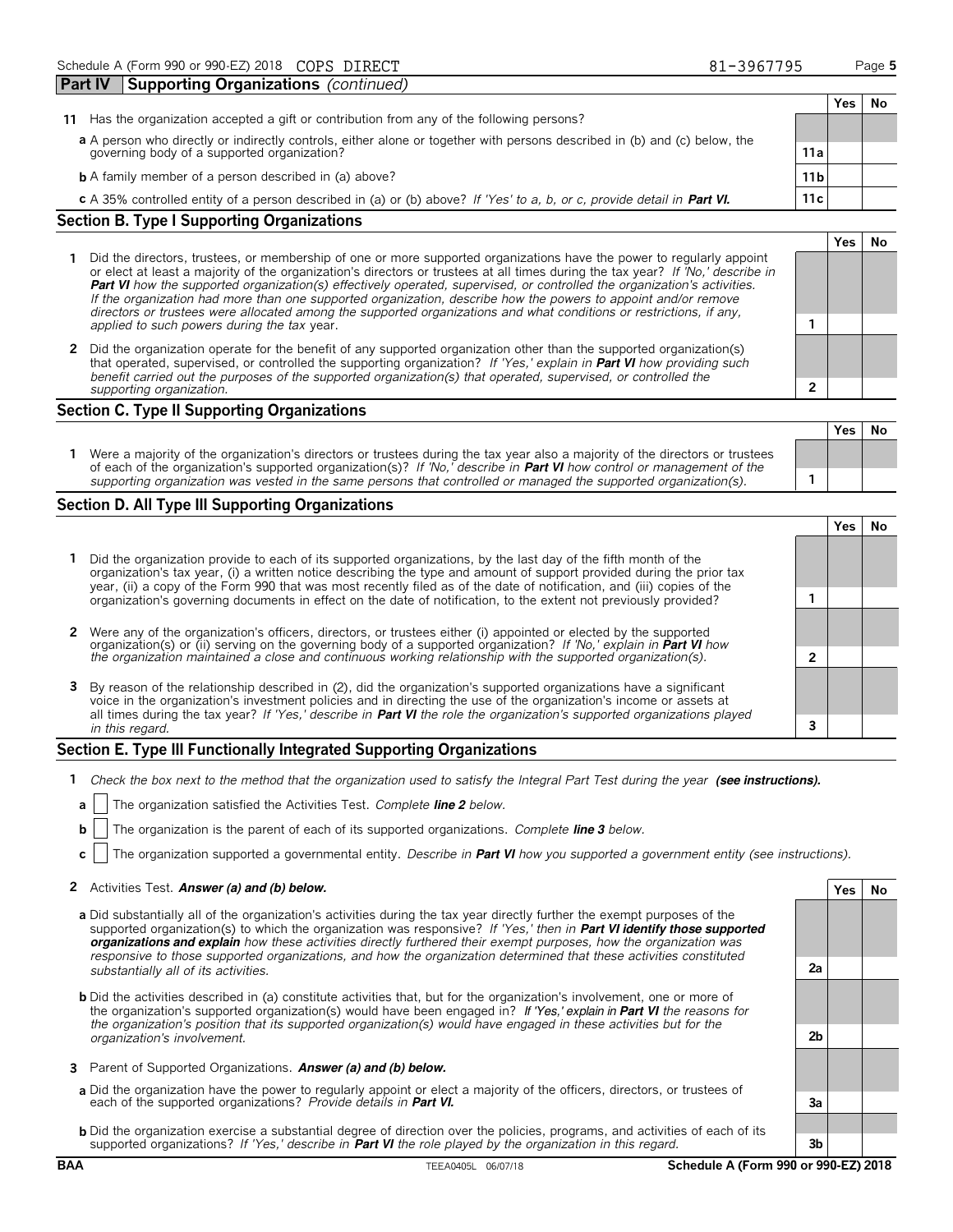**Part V Type III Non-Functionally Integrated 509(a)(3) Supporting Organizations**

| 1              | Check here if the organization satisfied the Integral Part Test as a qualifying trust on Nov. 20, 1970 (explain in Part VI). See<br><b>instructions.</b> All other Type III non-functionally integrated supporting organizations must complete Sections A through E. |                |                |                                |  |  |  |  |
|----------------|----------------------------------------------------------------------------------------------------------------------------------------------------------------------------------------------------------------------------------------------------------------------|----------------|----------------|--------------------------------|--|--|--|--|
|                | Section A - Adjusted Net Income                                                                                                                                                                                                                                      |                | (A) Prior Year | (B) Current Year<br>(optional) |  |  |  |  |
|                | <b>1</b> Net short-term capital gain                                                                                                                                                                                                                                 | 1              |                |                                |  |  |  |  |
| 2              | Recoveries of prior-year distributions                                                                                                                                                                                                                               | $\overline{2}$ |                |                                |  |  |  |  |
| 3.             | Other gross income (see instructions)                                                                                                                                                                                                                                | 3              |                |                                |  |  |  |  |
| 4              | Add lines 1 through 3.                                                                                                                                                                                                                                               | 4              |                |                                |  |  |  |  |
| 5.             | Depreciation and depletion                                                                                                                                                                                                                                           | 5              |                |                                |  |  |  |  |
| 6              | Portion of operating expenses paid or incurred for production or collection of gross<br>income or for management, conservation, or maintenance of property held for<br>production of income (see instructions)                                                       | 6              |                |                                |  |  |  |  |
| 7              | Other expenses (see instructions)                                                                                                                                                                                                                                    | $\overline{7}$ |                |                                |  |  |  |  |
| 8              | Adjusted Net Income (subtract lines 5, 6, and 7 from line 4)                                                                                                                                                                                                         | 8              |                |                                |  |  |  |  |
|                | <b>Section B - Minimum Asset Amount</b>                                                                                                                                                                                                                              |                | (A) Prior Year | (B) Current Year<br>(optional) |  |  |  |  |
|                | 1 Aggregate fair market value of all non-exempt-use assets (see instructions for short<br>tax year or assets held for part of year):                                                                                                                                 |                |                |                                |  |  |  |  |
|                | a Average monthly value of securities                                                                                                                                                                                                                                | 1a             |                |                                |  |  |  |  |
|                | <b>b</b> Average monthly cash balances                                                                                                                                                                                                                               | 1b             |                |                                |  |  |  |  |
|                | c Fair market value of other non-exempt-use assets                                                                                                                                                                                                                   | 1c             |                |                                |  |  |  |  |
|                | <b>d Total</b> (add lines 1a, 1b, and 1c)                                                                                                                                                                                                                            | 1 <sub>d</sub> |                |                                |  |  |  |  |
|                | <b>e Discount</b> claimed for blockage or other<br>factors (explain in detail in Part VI):                                                                                                                                                                           |                |                |                                |  |  |  |  |
| 2              | Acquisition indebtedness applicable to non-exempt-use assets                                                                                                                                                                                                         | 2              |                |                                |  |  |  |  |
| 3              | Subtract line 2 from line 1d.                                                                                                                                                                                                                                        | 3              |                |                                |  |  |  |  |
| 4              | Cash deemed held for exempt use. Enter 1-1/2% of line 3 (for greater amount,<br>see instructions).                                                                                                                                                                   | 4              |                |                                |  |  |  |  |
| 5.             | Net value of non-exempt-use assets (subtract line 4 from line 3)                                                                                                                                                                                                     | 5              |                |                                |  |  |  |  |
| 6              | Multiply line 5 by .035.                                                                                                                                                                                                                                             | 6              |                |                                |  |  |  |  |
| 7              | Recoveries of prior-year distributions                                                                                                                                                                                                                               | $\overline{7}$ |                |                                |  |  |  |  |
| 8              | Minimum Asset Amount (add line 7 to line 6)                                                                                                                                                                                                                          | 8              |                |                                |  |  |  |  |
|                | Section C - Distributable Amount                                                                                                                                                                                                                                     |                |                | <b>Current Year</b>            |  |  |  |  |
| 1.             | Adjusted net income for prior year (from Section A, line 8, Column A)                                                                                                                                                                                                | 1              |                |                                |  |  |  |  |
| $\overline{2}$ | Enter 85% of line 1.                                                                                                                                                                                                                                                 | $\overline{2}$ |                |                                |  |  |  |  |
| 3              | Minimum asset amount for prior year (from Section B, line 8, Column A)                                                                                                                                                                                               | 3              |                |                                |  |  |  |  |
| 4              | Enter greater of line 2 or line 3.                                                                                                                                                                                                                                   | 4              |                |                                |  |  |  |  |
| 5.             | Income tax imposed in prior year                                                                                                                                                                                                                                     | 5              |                |                                |  |  |  |  |
| 6              | <b>Distributable Amount.</b> Subtract line 5 from line 4, unless subject to emergency<br>temporary reduction (see instructions).                                                                                                                                     | 6              |                |                                |  |  |  |  |

**7**  $\Box$  Check here if the current year is the organization's first as a non-functionally integrated Type III supporting organization (see instructions).

**BAA Schedule A (Form 990 or 990-EZ) 2018**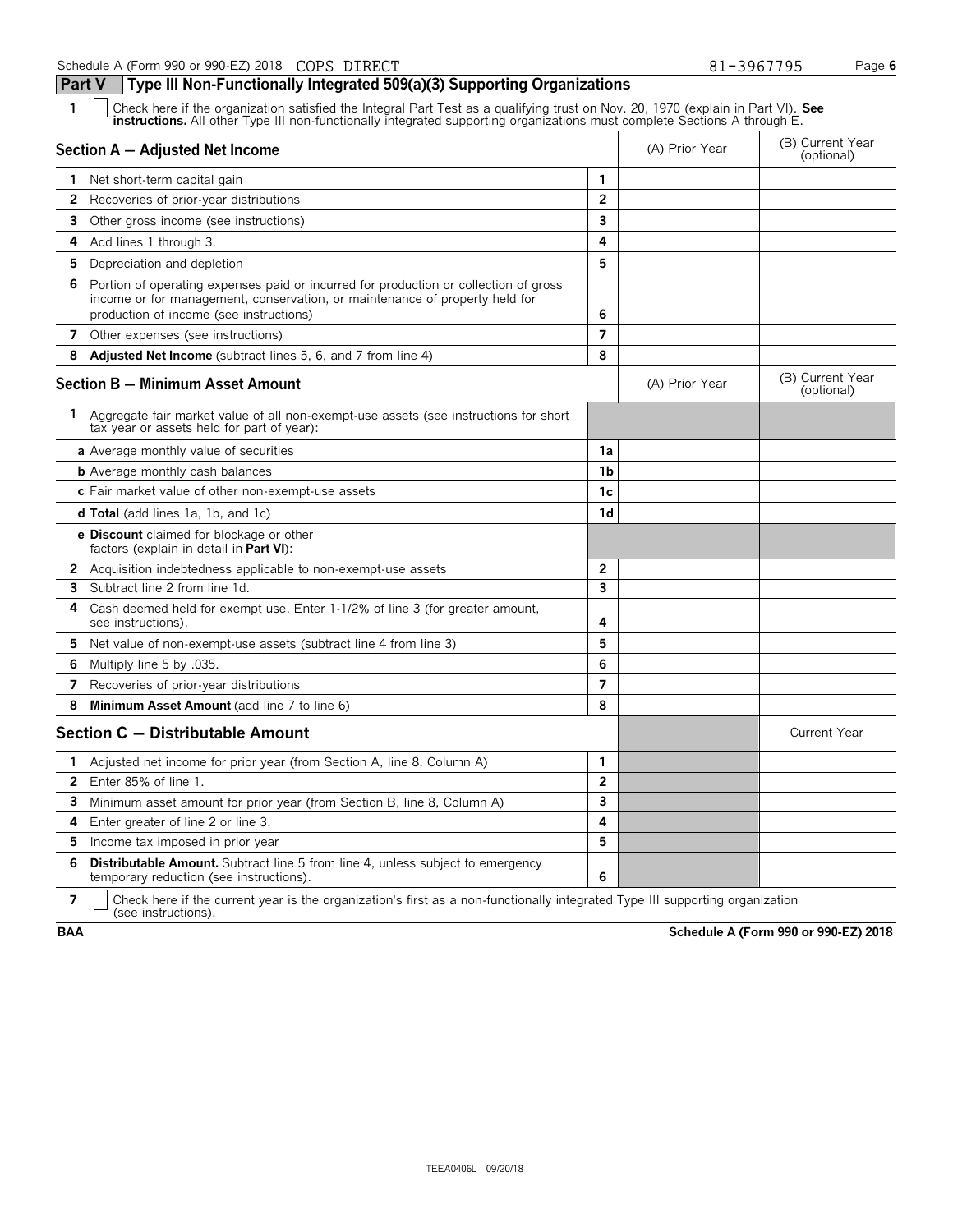| <b>Type III Non-Functionally Integrated 509(a)(3) Supporting Organizations</b> (continued)<br>Part V                                                                            |                                              |                                              |                                                  |
|---------------------------------------------------------------------------------------------------------------------------------------------------------------------------------|----------------------------------------------|----------------------------------------------|--------------------------------------------------|
| <b>Section D - Distributions</b>                                                                                                                                                |                                              |                                              | <b>Current Year</b>                              |
| Amounts paid to supported organizations to accomplish exempt purposes<br>1                                                                                                      |                                              |                                              |                                                  |
| 2 Amounts paid to perform activity that directly furthers exempt purposes of supported organizations,<br>in excess of income from activity                                      |                                              |                                              |                                                  |
| 3<br>Administrative expenses paid to accomplish exempt purposes of supported organizations                                                                                      |                                              |                                              |                                                  |
| Amounts paid to acquire exempt-use assets<br>4                                                                                                                                  |                                              |                                              |                                                  |
| Qualified set-aside amounts (prior IRS approval required)<br>5                                                                                                                  |                                              |                                              |                                                  |
| 6<br>Other distributions (describe in Part VI). See instructions.                                                                                                               |                                              |                                              |                                                  |
| Total annual distributions. Add lines 1 through 6.<br>7                                                                                                                         |                                              |                                              |                                                  |
| 8<br>Distributions to attentive supported organizations to which the organization is responsive (provide details<br>in <b>Part VI</b> ). See instructions.                      |                                              |                                              |                                                  |
| 9<br>Distributable amount for 2018 from Section C, line 6                                                                                                                       |                                              |                                              |                                                  |
| 10 Line 8 amount divided by line 9 amount                                                                                                                                       |                                              |                                              |                                                  |
| Section E - Distribution Allocations (see instructions)                                                                                                                         | (i)<br><b>Excess</b><br><b>Distributions</b> | (i)<br><b>Underdistributions</b><br>Pre-2018 | (iii)<br><b>Distributable</b><br>Amount for 2018 |
| Distributable amount for 2018 from Section C, line 6<br>1                                                                                                                       |                                              |                                              |                                                  |
| 2 Underdistributions, if any, for years prior to 2018 (reasonable<br>cause required - explain in Part VI). See instructions.                                                    |                                              |                                              |                                                  |
| 3 Excess distributions carryover, if any, to 2018                                                                                                                               |                                              |                                              |                                                  |
| a From 2013.                                                                                                                                                                    |                                              |                                              |                                                  |
| <b>b</b> From 2014.                                                                                                                                                             |                                              |                                              |                                                  |
| c From 2015.                                                                                                                                                                    |                                              |                                              |                                                  |
| $d$ From 2016.                                                                                                                                                                  |                                              |                                              |                                                  |
| e From 2017.                                                                                                                                                                    |                                              |                                              |                                                  |
| f Total of lines 3a through e                                                                                                                                                   |                                              |                                              |                                                  |
| g Applied to underdistributions of prior years                                                                                                                                  |                                              |                                              |                                                  |
| h Applied to 2018 distributable amount                                                                                                                                          |                                              |                                              |                                                  |
| <i>i</i> Carryover from 2013 not applied (see instructions)                                                                                                                     |                                              |                                              |                                                  |
| j Remainder. Subtract lines 3g, 3h, and 3i from 3f.                                                                                                                             |                                              |                                              |                                                  |
| Distributions for 2018 from Section D.<br>4<br>\$<br>line $7:$                                                                                                                  |                                              |                                              |                                                  |
| a Applied to underdistributions of prior years                                                                                                                                  |                                              |                                              |                                                  |
| <b>b</b> Applied to 2018 distributable amount                                                                                                                                   |                                              |                                              |                                                  |
| c Remainder. Subtract lines 4a and 4b from 4.                                                                                                                                   |                                              |                                              |                                                  |
| 5 Remaining underdistributions for years prior to 2018, if any.<br>Subtract lines 3g and 4a from line 2. For result greater than<br>zero, explain in Part VI. See instructions. |                                              |                                              |                                                  |
| Remaining underdistributions for 2018. Subtract lines 3h and 4b<br>6.<br>from line 1. For result greater than zero, explain in Part VI. See<br>instructions.                    |                                              |                                              |                                                  |
| 7 Excess distributions carryover to 2019. Add lines 3j and 4c.                                                                                                                  |                                              |                                              |                                                  |
| 8 Breakdown of line 7:                                                                                                                                                          |                                              |                                              |                                                  |
| <b>a</b> Excess from 2014                                                                                                                                                       |                                              |                                              |                                                  |
| $b$ Excess from 2015                                                                                                                                                            |                                              |                                              |                                                  |
| $c$ Excess from 2016                                                                                                                                                            |                                              |                                              |                                                  |
| <b>d</b> Excess from 2017                                                                                                                                                       |                                              |                                              |                                                  |
| <b>e</b> Excess from $2018$                                                                                                                                                     |                                              |                                              |                                                  |

**BAA Schedule A (Form 990 or 990-EZ) 2018**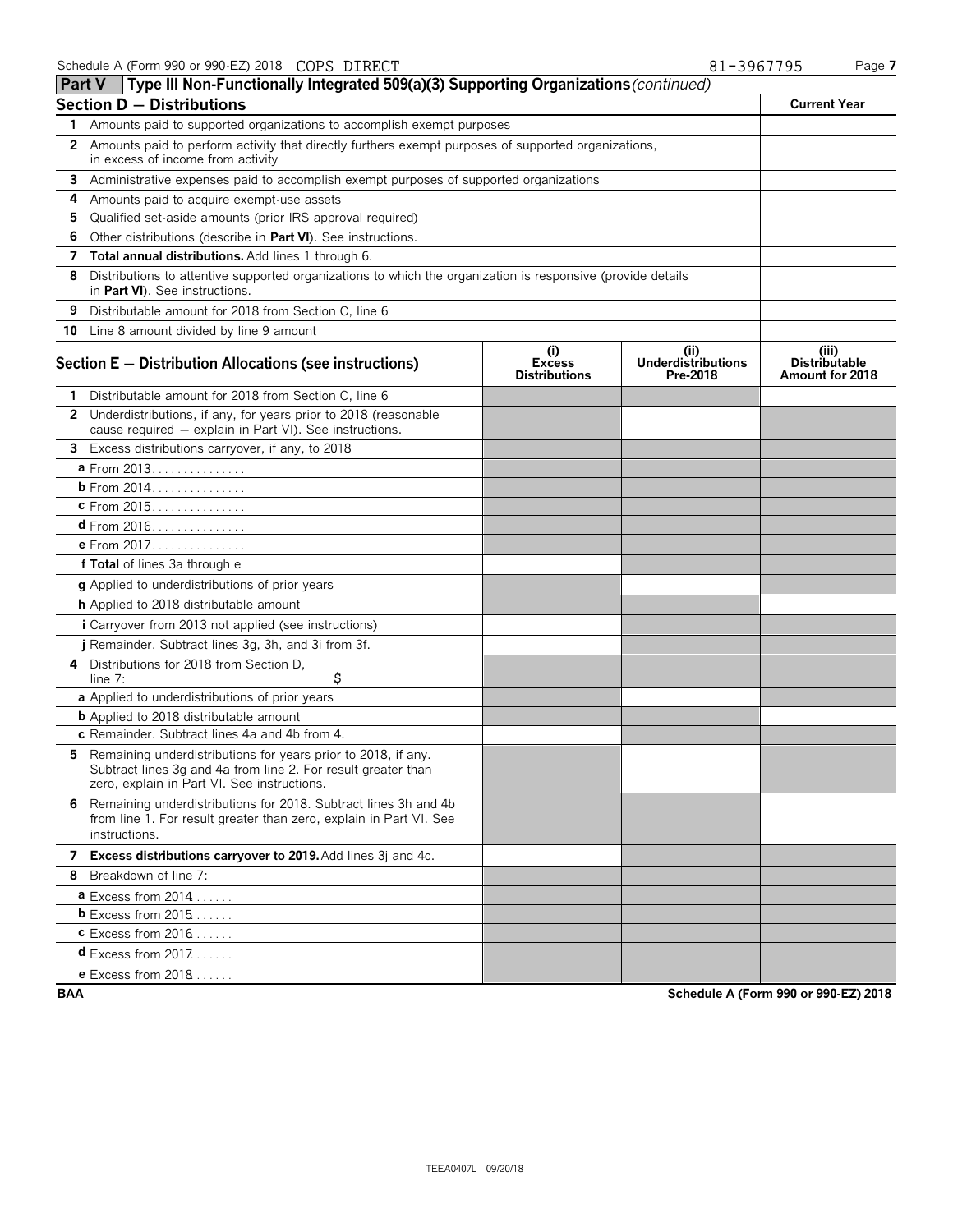**Part VI** Supplemental Information. Provide the explanations required by Part II, line 10; Part II, line 17a or 17b;Part III, line 12; Part IV, Section A, lines 1, 2, 3b, 3c, 4b, 4c, 5a, 6, 9a, 9b, 9c, 11a, 11b, and 11c; Part IV, Section B, lines 1 and 2; Part IV, Section C, line 1; Part IV, Section D, lines 2 and 3; Part IV, Section E, lines 1c, 2a, 2b, 3a, and 3b; Part V, line 1; Part V, Section B, line 1e; Part V, Section D, lines 5, 6, and 8; and Part V, Section E, lines 2, 5, and 6. Also complete this part for any additional information. (See instructions.)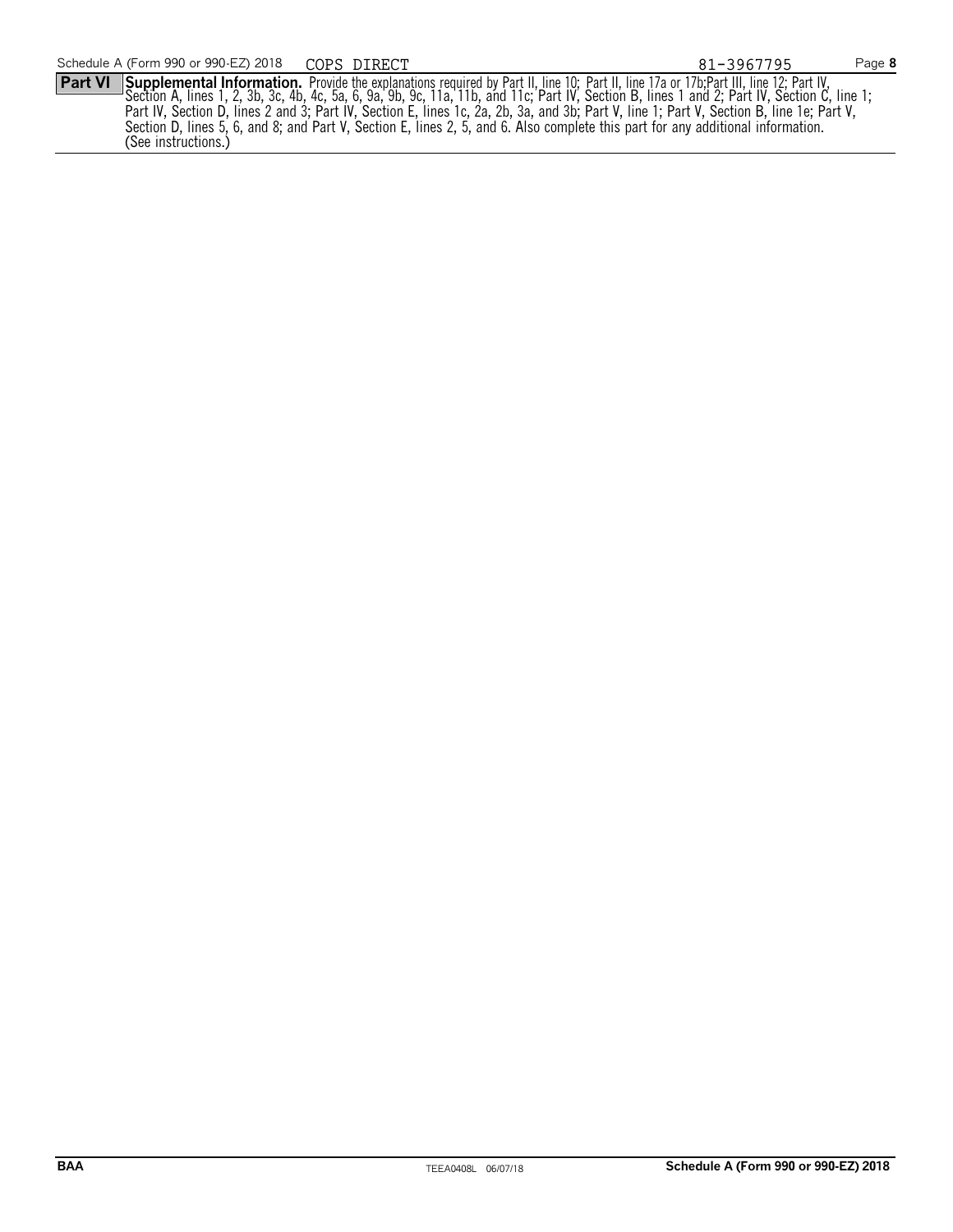| <b>SCHEDULE D</b> |  |
|-------------------|--|
| (Form 990)        |  |

# **SCHEDULE D**  $\begin{bmatrix} \text{OMB No. 1545-0047} \\ \text{OMB No. 1545-0047} \end{bmatrix}$

**Part IV, line 6, 7, 8, 9, 10, 11a, 11b, 11c, 11d, 11e, 11f, 12a, or 12b.**<br>
Part IV, line 6, 7, 8, 9, 10, 11a, 11b, 11c, 11d, 11e, 11f, 12a, or 12b.

G **Attach to Form 990.**

Department of the Treasury **Computer of the Treasury <b>Public** Go to *www.irs.gov/Form990* for instructions and the latest information.<br>Inspection of the organization<br>**Name of the organization** 

|            | <b>Open to Publio</b> |
|------------|-----------------------|
| Incnection |                       |

**Name of the organization Employer identification number**

|                  | COPS DIRECT                                                                                                                                                                                                                                                                                                                                                                                    |                         |                                                                                                      |                |                     | 81-3967795                      |           |
|------------------|------------------------------------------------------------------------------------------------------------------------------------------------------------------------------------------------------------------------------------------------------------------------------------------------------------------------------------------------------------------------------------------------|-------------------------|------------------------------------------------------------------------------------------------------|----------------|---------------------|---------------------------------|-----------|
| Part I           | <b>Organizations Maintaining Donor Advised Funds or Other Similar Funds or Accounts.</b><br>Complete if the organization answered 'Yes' on Form 990, Part IV, line 6.                                                                                                                                                                                                                          |                         |                                                                                                      |                |                     |                                 |           |
|                  |                                                                                                                                                                                                                                                                                                                                                                                                |                         |                                                                                                      |                |                     |                                 |           |
| ı<br>2<br>3<br>4 | Total number at end of year<br>Aggregate value of contributions to (during year)<br>Aggregate value of grants from (during year)<br>Aggregate value at end of year                                                                                                                                                                                                                             | (a) Donor advised funds |                                                                                                      |                |                     | (b) Funds and other accounts    |           |
| 5                | Did the organization inform all donors and donor advisors in writing that the assets held in donor advised funds<br>are the organization's property, subject to the organization's exclusive legal control?                                                                                                                                                                                    |                         |                                                                                                      |                |                     | Yes                             | No        |
| 6                | Did the organization inform all grantees, donors, and donor advisors in writing that grant funds can be used only for charitable purposes and not for the benefit of the donor or donor advisor, or for any other purpose conf                                                                                                                                                                 |                         |                                                                                                      |                |                     | Yes                             | No        |
| <b>Part II</b>   | <b>Conservation Easements.</b><br>Complete if the organization answered 'Yes' on Form 990, Part IV, line 7.                                                                                                                                                                                                                                                                                    |                         |                                                                                                      |                |                     |                                 |           |
| 1                | Purpose(s) of conservation easements held by the organization (check all that apply).                                                                                                                                                                                                                                                                                                          |                         |                                                                                                      |                |                     |                                 |           |
| 2                | Preservation of land for public use (e.g., recreation or education)<br>Protection of natural habitat<br>Preservation of open space<br>Complete lines 2a through 2d if the organization held a qualified conservation contribution in the form of a conservation easement on the<br>last day of the tax year.                                                                                   |                         | Preservation of a historically important land area<br>Preservation of a certified historic structure |                |                     |                                 |           |
|                  |                                                                                                                                                                                                                                                                                                                                                                                                |                         |                                                                                                      |                |                     | Held at the End of the Tax Year |           |
|                  |                                                                                                                                                                                                                                                                                                                                                                                                |                         |                                                                                                      | 2a             |                     |                                 |           |
|                  |                                                                                                                                                                                                                                                                                                                                                                                                |                         |                                                                                                      | 2 <sub>b</sub> |                     |                                 |           |
|                  | c Number of conservation easements on a certified historic structure included in $(a)$                                                                                                                                                                                                                                                                                                         |                         |                                                                                                      | 2c             |                     |                                 |           |
|                  | d Number of conservation easements included in (c) acquired after 7/25/06, and not on a historic                                                                                                                                                                                                                                                                                               |                         |                                                                                                      | 2d             |                     |                                 |           |
| 3                | Number of conservation easements modified, transferred, released, extinguished, or terminated by the organization during the<br>tax year ►                                                                                                                                                                                                                                                     |                         |                                                                                                      |                |                     |                                 |           |
| 4                | Number of states where property subject to conservation easement is located ►                                                                                                                                                                                                                                                                                                                  |                         |                                                                                                      |                |                     |                                 |           |
| 5                | Does the organization have a written policy regarding the periodic monitoring, inspection, handling of violations,                                                                                                                                                                                                                                                                             |                         |                                                                                                      |                |                     | Yes                             | No        |
| 6                | Staff and volunteer hours devoted to monitoring, inspecting, handling of violations, and enforcing conservation easements during the year                                                                                                                                                                                                                                                      |                         |                                                                                                      |                |                     |                                 |           |
| 7                | Amount of expenses incurred in monitoring, inspecting, handling of violations, and enforcing conservation easements during the year<br>►Ŝ                                                                                                                                                                                                                                                      |                         |                                                                                                      |                |                     |                                 |           |
|                  | Does each conservation easement reported on line 2(d) above satisfy the requirements of section 170(h)(4)(B)(i)                                                                                                                                                                                                                                                                                |                         |                                                                                                      |                |                     | Yes                             | <b>No</b> |
|                  | In Part XIII, describe how the organization reports conservation easements in its revenue and expense statement, and balance sheet, and<br>include, if applicable, the text of the footnote to the organization's financial statements that describes the organization's accounting for<br>conservation easements.                                                                             |                         |                                                                                                      |                |                     |                                 |           |
| Part III         | Organizations Maintaining Collections of Art, Historical Treasures, or Other Similar Assets.<br>Complete if the organization answered 'Yes' on Form 990, Part IV, line 8.                                                                                                                                                                                                                      |                         |                                                                                                      |                |                     |                                 |           |
|                  | 1a If the organization elected, as permitted under SFAS 116 (ASC 958), not to report in its revenue statement and balance sheet works of<br>art, historical treasures, or other similar assets held for public exhibition, education, or research in furtherance of public service, provide,<br>in Part XIII, the text of the footnote to its financial statements that describes these items. |                         |                                                                                                      |                |                     |                                 |           |
|                  | b If the organization elected, as permitted under SFAS 116 (ASC 958), to report in its revenue statement and balance sheet works of art,<br>historical treasures, or other similar assets held for public exhibition, education, or research in furtherance of public service, provide the<br>following amounts relating to these items:                                                       |                         |                                                                                                      |                |                     |                                 |           |
|                  | (i)                                                                                                                                                                                                                                                                                                                                                                                            |                         |                                                                                                      |                |                     |                                 |           |
|                  |                                                                                                                                                                                                                                                                                                                                                                                                |                         |                                                                                                      |                | $\triangleright$ \$ |                                 |           |
|                  | 2 If the organization received or held works of art, historical treasures, or other similar assets for financial gain, provide the following<br>amounts required to be reported under SFAS 116 (ASC 958) relating to these items:                                                                                                                                                              |                         |                                                                                                      |                |                     |                                 |           |
|                  |                                                                                                                                                                                                                                                                                                                                                                                                |                         |                                                                                                      |                |                     |                                 |           |
|                  |                                                                                                                                                                                                                                                                                                                                                                                                |                         |                                                                                                      |                |                     |                                 |           |

| BAA For Paperwork Reduction Act Notice, see the Instructions for Form 990. | Schedule D (Form 990) 2018 |
|----------------------------------------------------------------------------|----------------------------|
| <b>TEEA3301L</b>                                                           | 10/10/18                   |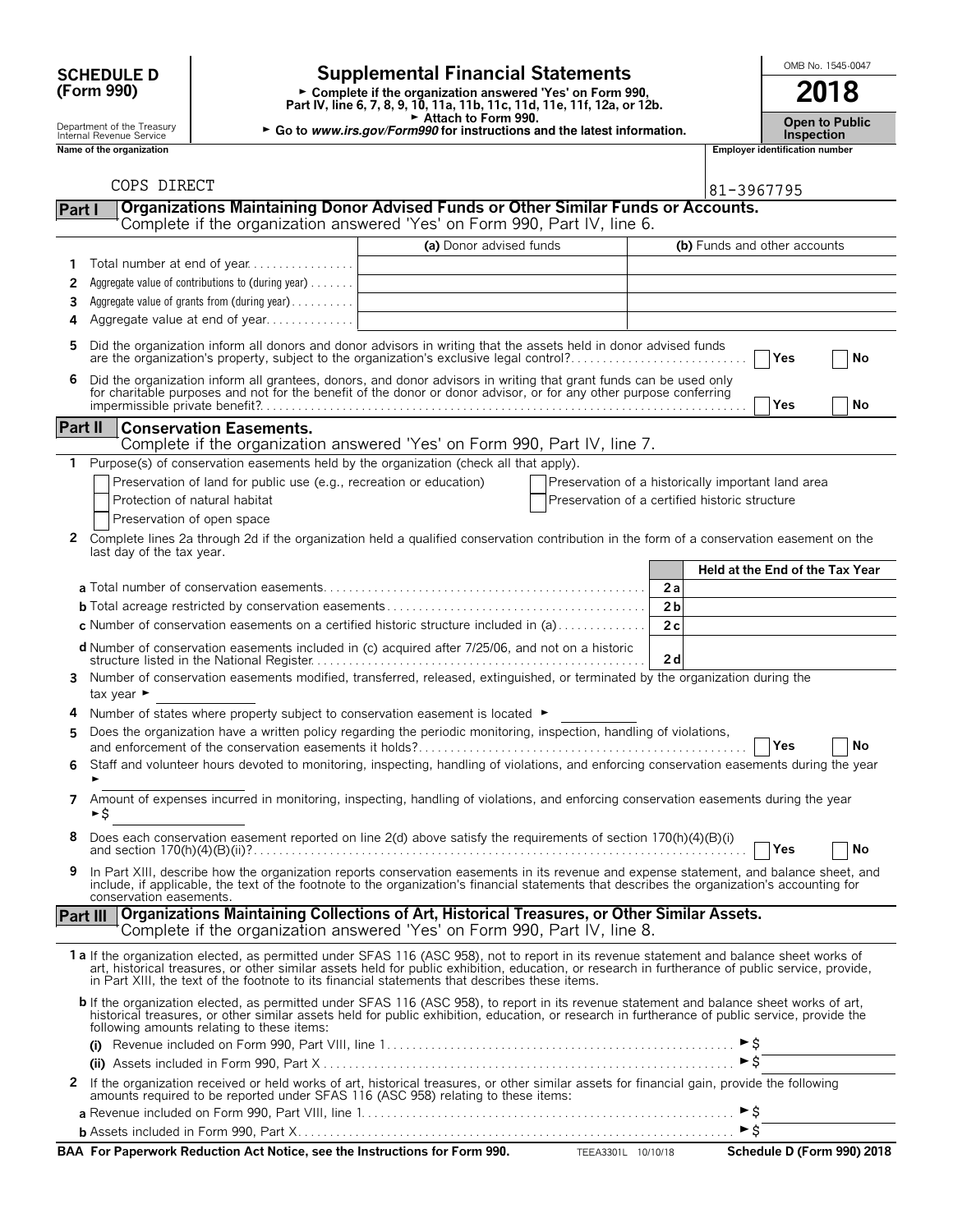| Schedule D (Form 990) 2018 COPS DIRECT                                                                                                                                                                                                          |                  |                                         |                                    |                                 | 81-3967795           |                |                     | Page 2                           |
|-------------------------------------------------------------------------------------------------------------------------------------------------------------------------------------------------------------------------------------------------|------------------|-----------------------------------------|------------------------------------|---------------------------------|----------------------|----------------|---------------------|----------------------------------|
| Part III   Organizations Maintaining Collections of Art, Historical Treasures, or Other Similar Assets (continued)                                                                                                                              |                  |                                         |                                    |                                 |                      |                |                     |                                  |
| 3<br>Using the organization's acquisition, accession, and other records, check any of the following that are a significant use of its collection<br>items (check all that apply):                                                               |                  |                                         |                                    |                                 |                      |                |                     |                                  |
| Public exhibition<br>a                                                                                                                                                                                                                          |                  | d                                       | Loan or exchange programs          |                                 |                      |                |                     |                                  |
| Scholarly research<br>b                                                                                                                                                                                                                         |                  | Other<br>е                              |                                    |                                 |                      |                |                     |                                  |
| Preservation for future generations<br>c<br>Provide a description of the organization's collections and explain how they further the organization's exempt purpose in<br>4                                                                      |                  |                                         |                                    |                                 |                      |                |                     |                                  |
| Part XIII.<br>During the year, did the organization solicit or receive donations of art, historical treasures, or other similar assets<br>5<br>to be sold to raise funds rather than to be maintained as part of the organization's collection? |                  |                                         |                                    |                                 |                      | Yes            |                     | No                               |
| Part IV   Escrow and Custodial Arrangements. Complete if the organization answered 'Yes' on Form 990, Part IV,                                                                                                                                  |                  |                                         |                                    |                                 |                      |                |                     |                                  |
| line 9, or reported an amount on Form 990, Part X, line 21.                                                                                                                                                                                     |                  |                                         |                                    |                                 |                      |                |                     |                                  |
|                                                                                                                                                                                                                                                 |                  |                                         |                                    |                                 |                      |                |                     |                                  |
| 1 a Is the organization an agent, trustee, custodian or other intermediary for contributions or other assets not included                                                                                                                       |                  |                                         |                                    |                                 |                      | Yes            |                     | <b>No</b>                        |
| b If 'Yes,' explain the arrangement in Part XIII and complete the following table:                                                                                                                                                              |                  |                                         |                                    |                                 |                      |                |                     |                                  |
|                                                                                                                                                                                                                                                 |                  |                                         |                                    |                                 |                      | Amount         |                     |                                  |
|                                                                                                                                                                                                                                                 |                  |                                         |                                    | 1 с                             |                      |                |                     |                                  |
|                                                                                                                                                                                                                                                 |                  |                                         |                                    | 1 <sub>d</sub>                  |                      |                |                     |                                  |
|                                                                                                                                                                                                                                                 |                  |                                         |                                    | 1 e                             |                      |                |                     |                                  |
|                                                                                                                                                                                                                                                 |                  |                                         |                                    | 1f                              |                      |                |                     |                                  |
| 2a Did the organization include an amount on Form 990, Part X, line 21, for escrow or custodial account liability?                                                                                                                              |                  |                                         |                                    |                                 |                      | Yes            |                     | No                               |
|                                                                                                                                                                                                                                                 |                  |                                         |                                    |                                 |                      |                |                     |                                  |
|                                                                                                                                                                                                                                                 |                  |                                         |                                    |                                 |                      |                |                     |                                  |
| <b>Part V</b><br>Endowment Funds. Complete if the organization answered 'Yes' on Form 990, Part IV, line 10.                                                                                                                                    |                  | (b) Prior year                          | (c) Two years back                 |                                 | (d) Three years back |                | (e) Four years back |                                  |
| <b>1 a</b> Beginning of year balance                                                                                                                                                                                                            | (a) Current year |                                         |                                    |                                 |                      |                |                     |                                  |
| <b>b</b> Contributions. $\ldots \ldots \ldots \ldots \ldots$                                                                                                                                                                                    |                  |                                         |                                    |                                 |                      |                |                     |                                  |
|                                                                                                                                                                                                                                                 |                  |                                         |                                    |                                 |                      |                |                     |                                  |
| c Net investment earnings, gains,<br>and losses                                                                                                                                                                                                 |                  |                                         |                                    |                                 |                      |                |                     |                                  |
| <b>d</b> Grants or scholarships $\ldots \ldots \ldots$                                                                                                                                                                                          |                  |                                         |                                    |                                 |                      |                |                     |                                  |
| <b>e</b> Other expenditures for facilities                                                                                                                                                                                                      |                  |                                         |                                    |                                 |                      |                |                     |                                  |
| and programs                                                                                                                                                                                                                                    |                  |                                         |                                    |                                 |                      |                |                     |                                  |
| f Administrative expenses                                                                                                                                                                                                                       |                  |                                         |                                    |                                 |                      |                |                     |                                  |
| <b>q</b> End of year balance $\ldots \ldots \ldots$<br>2 Provide the estimated percentage of the current year end balance (line 1g, column (a)) held as:                                                                                        |                  |                                         |                                    |                                 |                      |                |                     |                                  |
| a Board designated or quasi-endowment $\blacktriangleright$                                                                                                                                                                                     |                  |                                         |                                    |                                 |                      |                |                     |                                  |
| <b>b</b> Permanent endowment ►                                                                                                                                                                                                                  | %                |                                         |                                    |                                 |                      |                |                     |                                  |
| c Temporarily restricted endowment                                                                                                                                                                                                              |                  |                                         |                                    |                                 |                      |                |                     |                                  |
| The percentages on lines 2a, 2b, and 2c should equal 100%.                                                                                                                                                                                      |                  |                                         |                                    |                                 |                      |                |                     |                                  |
|                                                                                                                                                                                                                                                 |                  |                                         |                                    |                                 |                      |                |                     |                                  |
| 3a Are there endowment funds not in the possession of the organization that are held and administered for the<br>organization by:                                                                                                               |                  |                                         |                                    |                                 |                      |                | Yes                 | No                               |
| (i)                                                                                                                                                                                                                                             |                  |                                         |                                    |                                 |                      | 3a(i)          |                     |                                  |
|                                                                                                                                                                                                                                                 |                  |                                         |                                    |                                 |                      | 3a(ii)         |                     |                                  |
|                                                                                                                                                                                                                                                 |                  |                                         |                                    |                                 |                      | 3 <sub>b</sub> |                     |                                  |
| Describe in Part XIII the intended uses of the organization's endowment funds.                                                                                                                                                                  |                  |                                         |                                    |                                 |                      |                |                     |                                  |
| <b>Part VI Land, Buildings, and Equipment.</b>                                                                                                                                                                                                  |                  |                                         |                                    |                                 |                      |                |                     |                                  |
| Complete if the organization answered 'Yes' on Form 990, Part IV, line 11a. See Form 990, Part X, line 10.                                                                                                                                      |                  |                                         |                                    |                                 |                      |                |                     |                                  |
| Description of property                                                                                                                                                                                                                         |                  | (a) Cost or other basis<br>(investment) | (b) Cost or other<br>basis (other) | (c) Accumulated<br>depreciation |                      |                | (d) Book value      |                                  |
|                                                                                                                                                                                                                                                 |                  |                                         |                                    |                                 |                      |                |                     |                                  |
|                                                                                                                                                                                                                                                 |                  |                                         |                                    |                                 |                      |                |                     |                                  |
|                                                                                                                                                                                                                                                 |                  |                                         |                                    |                                 |                      |                |                     |                                  |
|                                                                                                                                                                                                                                                 |                  |                                         |                                    |                                 |                      |                |                     |                                  |
|                                                                                                                                                                                                                                                 |                  |                                         |                                    |                                 |                      |                |                     |                                  |
|                                                                                                                                                                                                                                                 |                  |                                         |                                    |                                 | ▶                    |                |                     | Ο.<br>Schedule D (Form 990) 2018 |
| BAA                                                                                                                                                                                                                                             |                  |                                         |                                    |                                 |                      |                |                     |                                  |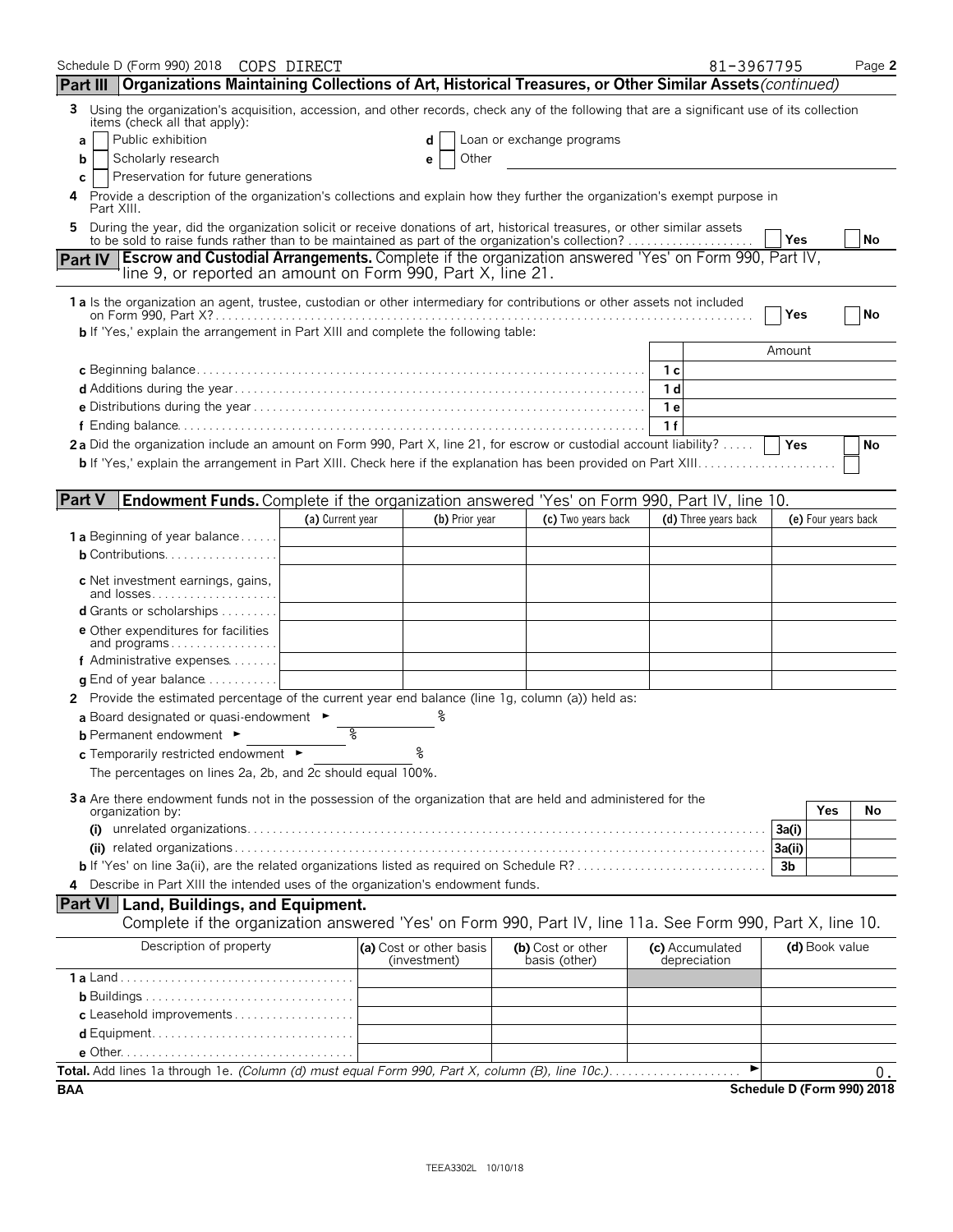|                                    |                               | <b>Part VII</b>   Investments - Other Securities.                         |                 | N/A                                                                                                                                |
|------------------------------------|-------------------------------|---------------------------------------------------------------------------|-----------------|------------------------------------------------------------------------------------------------------------------------------------|
|                                    |                               |                                                                           |                 | Complete if the organization answered 'Yes' on Form 990, Part IV, line 11b. See Form 990, Part X, line 12.                         |
|                                    |                               | (a) Description of security or category (including name of security)      | (b) Book value  | (c) Method of valuation: Cost or end-of-year market value                                                                          |
|                                    |                               |                                                                           |                 |                                                                                                                                    |
|                                    |                               |                                                                           |                 |                                                                                                                                    |
| (3) Other                          |                               | ________________                                                          |                 |                                                                                                                                    |
| (A)                                |                               |                                                                           |                 |                                                                                                                                    |
| $\frac{(B)}{B}$<br>$\frac{(C)}{C}$ |                               |                                                                           |                 |                                                                                                                                    |
|                                    |                               |                                                                           |                 |                                                                                                                                    |
| $\frac{(D)}{(E)}$                  |                               |                                                                           |                 |                                                                                                                                    |
| (F)                                |                               |                                                                           |                 |                                                                                                                                    |
| $\overline{(G)}$                   |                               |                                                                           |                 |                                                                                                                                    |
| $(\mathsf{H})$                     |                               |                                                                           |                 |                                                                                                                                    |
| $($ l $)$                          |                               |                                                                           |                 |                                                                                                                                    |
|                                    |                               | Total. (Column (b) must equal Form 990, Part X, column (B) line $12.$ )   |                 |                                                                                                                                    |
|                                    |                               | Part VIII Investments - Program Related.                                  |                 | N/A<br>Complete if the organization answered 'Yes' on Form 990, Part IV, line 11c. See Form 990, Part X, line 13.                  |
|                                    | (a) Description of investment |                                                                           | (b) Book value  | (c) Method of valuation: Cost or end-of-year market value                                                                          |
| (1)                                |                               |                                                                           |                 |                                                                                                                                    |
| (2)                                |                               |                                                                           |                 |                                                                                                                                    |
| (3)                                |                               |                                                                           |                 |                                                                                                                                    |
| (4)                                |                               |                                                                           |                 |                                                                                                                                    |
| (5)                                |                               |                                                                           |                 |                                                                                                                                    |
| (6)                                |                               |                                                                           |                 |                                                                                                                                    |
| (7)                                |                               |                                                                           |                 |                                                                                                                                    |
| (8)                                |                               |                                                                           |                 |                                                                                                                                    |
| (9)                                |                               |                                                                           |                 |                                                                                                                                    |
| (10)                               |                               | Total. (Column (b) must equal Form 990, Part X, column (B) line 13.)<br>E |                 |                                                                                                                                    |
| Part IX                            | <b>Other Assets.</b>          |                                                                           |                 |                                                                                                                                    |
|                                    |                               |                                                                           |                 | <b>Other Assets.</b><br>Complete if the organization answered 'Yes' on Form 990, Part IV, line 11d. See Form 990, Part X, line 15. |
| (1)                                |                               |                                                                           | (a) Description | (b) Book value                                                                                                                     |
| (2)                                |                               |                                                                           |                 |                                                                                                                                    |
| (3)                                |                               |                                                                           |                 |                                                                                                                                    |
| (4)                                |                               |                                                                           |                 |                                                                                                                                    |
| (5)                                |                               |                                                                           |                 |                                                                                                                                    |
| (6)                                |                               |                                                                           |                 |                                                                                                                                    |
| (7)<br>(8)                         |                               |                                                                           |                 |                                                                                                                                    |
| (9)                                |                               |                                                                           |                 |                                                                                                                                    |
| (10)                               |                               |                                                                           |                 |                                                                                                                                    |
|                                    |                               |                                                                           |                 |                                                                                                                                    |
| Part X                             | <b>Other Liabilities.</b>     |                                                                           |                 |                                                                                                                                    |
|                                    |                               | (a) Description of liability                                              | (b) Book value  | Complete if the organization answered 'Yes' on Form 990, Part IV, line 11e or 11f. See Form 990, Part X, line 25.                  |
|                                    | (1) Federal income taxes      |                                                                           |                 |                                                                                                                                    |
|                                    | (2) DUE TO TROOPS DIRECT      |                                                                           | 12,357.         |                                                                                                                                    |
| (3)                                |                               |                                                                           |                 |                                                                                                                                    |
| (4)                                |                               |                                                                           |                 |                                                                                                                                    |
| $\overline{(5)}$                   |                               |                                                                           |                 |                                                                                                                                    |
| (6)<br>(7)                         |                               |                                                                           |                 |                                                                                                                                    |
| (8)                                |                               |                                                                           |                 |                                                                                                                                    |
| (9)                                |                               |                                                                           |                 |                                                                                                                                    |
| (10)                               |                               |                                                                           |                 |                                                                                                                                    |
| (11)                               |                               |                                                                           |                 |                                                                                                                                    |
|                                    |                               | Total. (Column (b) must equal Form 990, Part X, column (B) line 25.)      | 12,357.         |                                                                                                                                    |

2. Liability for uncertain tax positions. In Part XIII, provide the text of the footnote to the organization's financial statements that reports the organization's liability for uncertain tax positions under FIN 48 (ASC 740). Check here if the text of the footnote has been provided in Part XIII. . . . . . . . . . . . . . . . . . . . . . . . . . . . . . . . . . . . . . . . . . . . . . . . . . . . . . X SEE PART XIII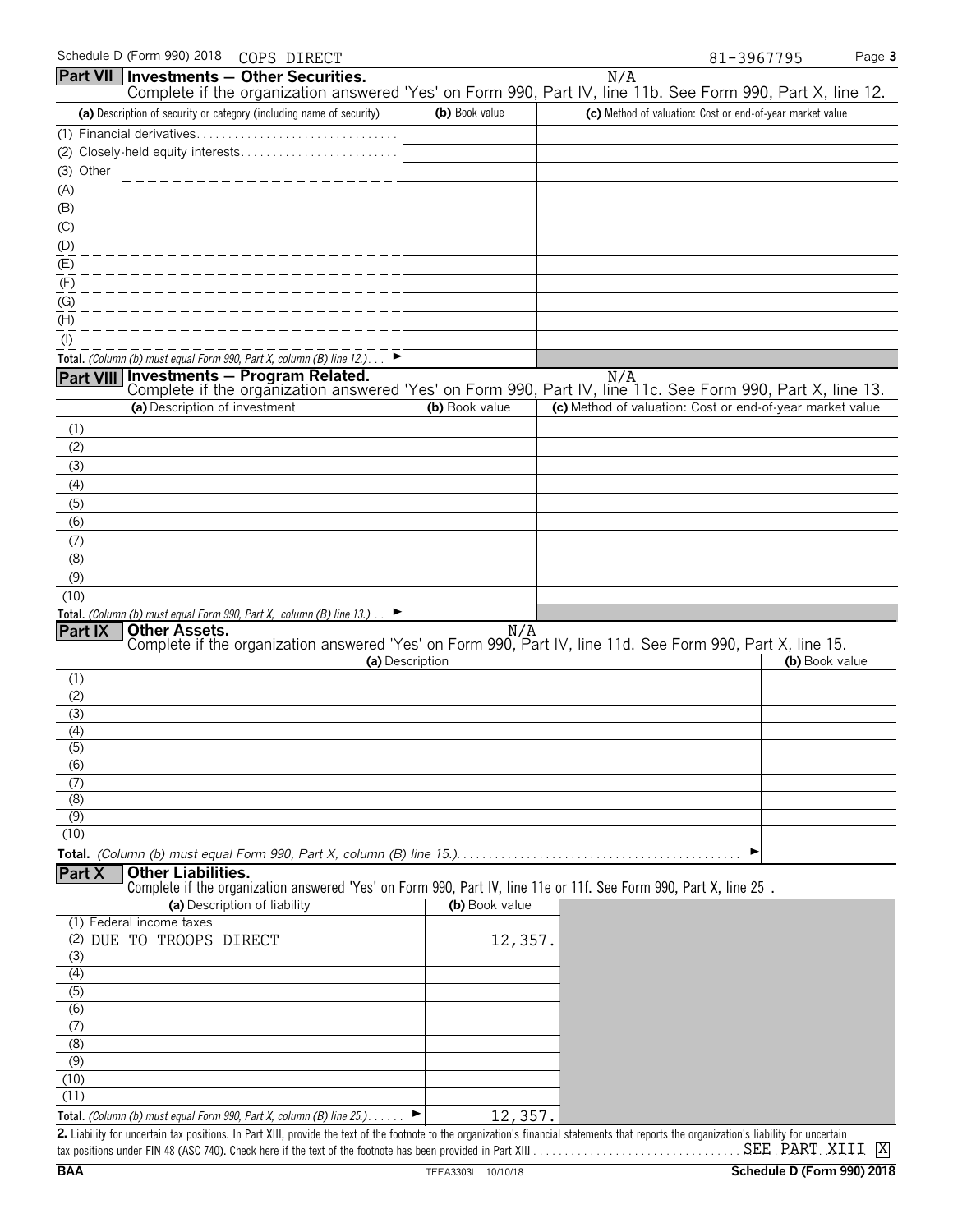| Schedule D (Form 990) 2018 COPS DIRECT                                                               | 81-3967795     | Page 4     |
|------------------------------------------------------------------------------------------------------|----------------|------------|
| <b>Part XI   Reconciliation of Revenue per Audited Financial Statements With Revenue per Return.</b> |                |            |
| Complete if the organization answered 'Yes' on Form 990, Part IV, line 12a.                          |                |            |
|                                                                                                      | $\mathbf{1}$   | 1,071,250. |
| Amounts included on line 1 but not on Form 990, Part VIII, line 12:<br>2                             |                |            |
| 2al                                                                                                  |                |            |
| 2 <sub>b</sub>                                                                                       |                |            |
|                                                                                                      |                |            |
|                                                                                                      |                |            |
|                                                                                                      | 2e             |            |
| 3                                                                                                    | $\overline{3}$ | 1,071,250. |
| Amounts included on Form 990, Part VIII, line 12, but not on line 1:<br>4                            |                |            |
| <b>a</b> Investment expenses not included on Form 990, Part VIII, line 7b. 4a                        |                |            |
|                                                                                                      |                |            |
|                                                                                                      | 4 с            |            |
|                                                                                                      | 5              | 1,071,250. |
| Part XII   Reconciliation of Expenses per Audited Financial Statements With Expenses per Return.     |                |            |
| Complete if the organization answered 'Yes' on Form 990, Part IV, line 12a.                          |                |            |
|                                                                                                      | $\mathbf{1}$   | 984,707.   |
| Amounts included on line 1 but not on Form 990, Part IX, line 25:<br>2                               |                |            |
| 2a                                                                                                   |                |            |
| 2 <sub>b</sub>                                                                                       |                |            |
|                                                                                                      |                |            |
|                                                                                                      |                |            |
|                                                                                                      | 2e             |            |
| 3                                                                                                    | 3              | 984,707.   |
| Amounts included on Form 990, Part IX, line 25, but not on line 1:<br>4                              |                |            |
| <b>a</b> Investment expenses not included on Form 990, Part VIII, line 7b. 4a                        |                |            |
|                                                                                                      |                |            |
|                                                                                                      | 4 c            |            |
|                                                                                                      | 5              | 984,707.   |
| Part XIII Supplemental Information.                                                                  |                |            |

Provide the descriptions required for Part II, lines 3, 5, and 9; Part III, lines 1a and 4; Part IV, lines 1b and 2b; Part V,

line 4; Part X, line 2; Part XI, lines 2d and 4b; and Part XII, lines 2d and 4b. Also complete this part to provide any additional information.

# **PART X - FIN 48 FOOTNOTE**

FINANCIAL STATEMENT PRESENTATION FOLLOWS THE RECOMMENDATIONS OF ASC 740, INCOME TAXES. UNDER ASC 740, COPS DIRECT IS REQUIRED TO REPORT INFORMATION REGARDING ITS EXPOSURE TO VARIOUS TAX POSITIONS TAKEN BY COPS DIRECT AND REQUIRES A TWO-STEP PROCESS THAT SEPARATES RECOGNITION FROM MEASUREMENT. THE FIRST STEP IS DETERMINING WHETHER A TAX POSITION HAS MET THE RECOGNITION THRESHOLD; THE SECOND STEP IS MEASURING A TAX POSITION THAT MEETS THE RECOGNITION THRESHOLD. MANAGEMENT BELIEVES

**BAA Schedule D (Form 990) 2018** THAT IT HAS ADEQUATELY EVALUATED ITS CURRENT TAX POSITIONS AND HAS CONCLUDED THAT AS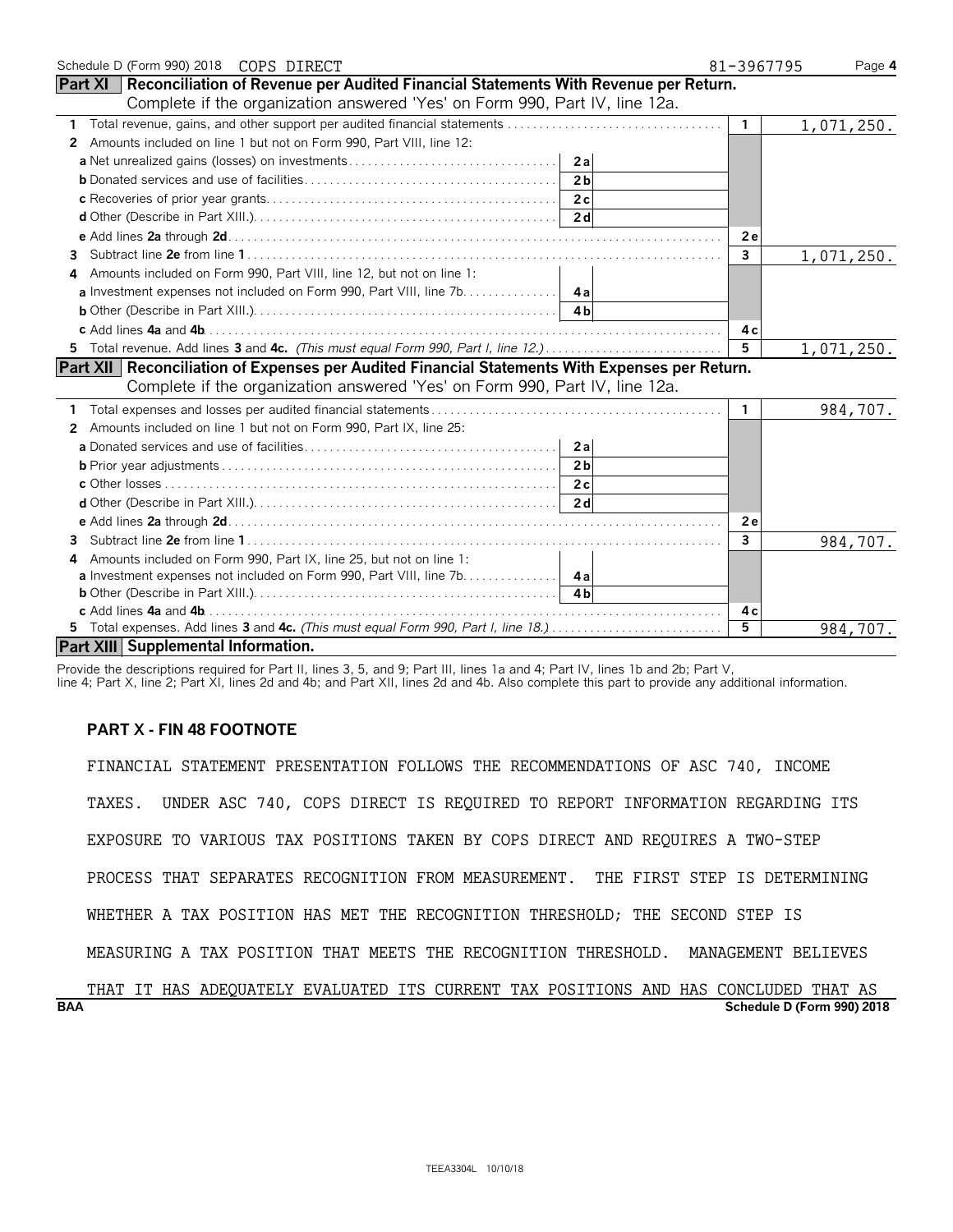**Part XIII Supplemental Information** *(continued)*

# **PART X - FIN 48 FOOTNOTE (CONTINUED)**

OF JUNE 30, 2019 AND 2018, COPS DIRECT DOES NOT HAVE ANY UNCERTAIN TAX POSITIONS FOR WHICH A RESERVE OR AN ACCRUAL FOR A TAX LIABILITY WOULD BE NECESSARY. COPS DIRECT HAS RECEIVED NOTIFICATION FROM THE INTERNAL REVENUE SERVICE AND THE STATE OF CALIFORNIA THAT IT QUALIFIES FOR TAX-EXEMPT STATUS UNDER SECTION 501(C)(3) OF THE INTERNAL REVENUE CODE AND SECTION 23701D OF THE CALIFORNIA REVENUE AND TAXATION CODE. THE EXEMPTIONS ARE SUBJECT TO PERIODIC REVIEW BY THE FEDERAL AND STATE TAXING AUTHORITIES AND MANAGEMENT IS CONFIDENT THAT COPS DIRECT CONTINUES TO SATISFY ALL FEDERAL AND STATE STATUTES IN ORDER TO QUALIFY FOR CONTINUED TAX EXEMPTION STATUS. COPS DIRECT MAY PERIODICALLY RECEIVE UNRELATED BUSINESS INCOME (SUCH AS SUBLEASE RENTAL INCOME) REQUIRING COPS DIRECT TO FILE SEPARATE TAX RETURNS UNDER FEDERAL AND STATE STATUTES. UNDER SUCH CONDITIONS, COPS DIRECT CALCULATES AND ACCRUES THE APPLICABLE TAXES.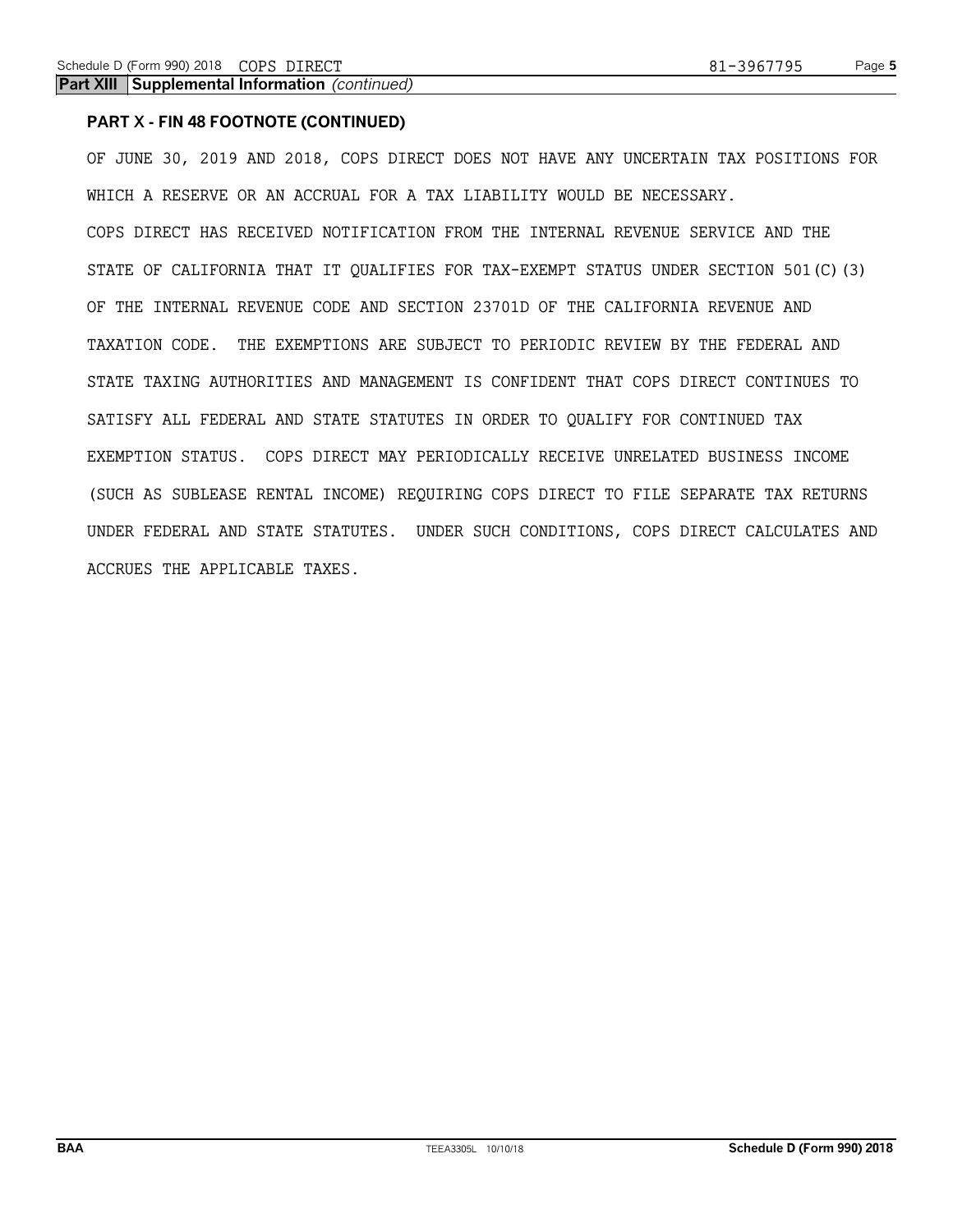|                                                              |                                                                                                 |               |     |                                                                      | Supplemental Information Regarding Fundraising or Gaming Activities                                                                                              |                                                                              | OMB No. 1545-0047                                       |
|--------------------------------------------------------------|-------------------------------------------------------------------------------------------------|---------------|-----|----------------------------------------------------------------------|------------------------------------------------------------------------------------------------------------------------------------------------------------------|------------------------------------------------------------------------------|---------------------------------------------------------|
| <b>SCHEDULE G</b><br>(Form 990 or 990-EZ)                    | Complete if the organization answered 'Yes' on Form 990, Part IV, line 17, 18, or 19, or if the | 18            |     |                                                                      |                                                                                                                                                                  |                                                                              |                                                         |
| Department of the Treasury<br>Internal Revenue Service       |                                                                                                 |               |     |                                                                      | Attach to Form 990 or Form 990-EZ.<br>► Go to www.irs.gov/Form990 for instructions and the latest information.                                                   |                                                                              | <b>Open to Public</b><br><b>Inspection</b>              |
| Name of the organization                                     |                                                                                                 |               |     |                                                                      |                                                                                                                                                                  | <b>Employer identification number</b>                                        |                                                         |
| COPS DIRECT                                                  |                                                                                                 |               |     |                                                                      |                                                                                                                                                                  | 81-3967795                                                                   |                                                         |
| Part I                                                       | Form 990-EZ filers are not required to complete this part.                                      |               |     |                                                                      | Fundraising Activities. Complete if the organization answered 'Yes' on Form 990, Part IV, line 17.                                                               |                                                                              |                                                         |
| 1.                                                           |                                                                                                 |               |     |                                                                      | Indicate whether the organization raised funds through any of the following activities. Check all that apply.                                                    |                                                                              |                                                         |
| X Mail solicitations<br>a                                    |                                                                                                 |               |     | e                                                                    | Solicitation of non-government grants                                                                                                                            |                                                                              |                                                         |
| ΙX<br>b                                                      | Internet and email solicitations                                                                |               |     | f                                                                    | Solicitation of government grants                                                                                                                                |                                                                              |                                                         |
| Phone solicitations<br>C<br>In-person solicitations          |                                                                                                 |               |     | g                                                                    | Special fundraising events                                                                                                                                       |                                                                              |                                                         |
| d                                                            |                                                                                                 |               |     |                                                                      | 2a Did the organization have a written or oral agreement with any individual (including officers, directors, trustees, or key                                    |                                                                              |                                                         |
|                                                              |                                                                                                 |               |     |                                                                      | employees listed in Form 990, Part VII) or entity in connection with professional fundraising services?                                                          |                                                                              | X Yes<br> No                                            |
| compensated at least \$5,000 by the organization.            |                                                                                                 |               |     |                                                                      | b If 'Yes,' list the 10 highest paid individuals or entities (fundraisers) pursuant to agreements under which the fundraiser is to be                            |                                                                              |                                                         |
| (i) Name and address of individual<br>or entity (fundraiser) |                                                                                                 | (ii) Activity |     | (iii) Did fundraiser<br>have custody or control<br>of contributions? | (iv) Gross receipts<br>from activity                                                                                                                             | (v) Amount paid to<br>(or retained by)<br>fundraiser listed in<br>column (i) | (vi) Amount paid to<br>(or retained by)<br>organization |
| FUNDRAISING STRATEGIES                                       |                                                                                                 |               | Yes | Νo                                                                   |                                                                                                                                                                  |                                                                              |                                                         |
| 1<br>1420 SPRING HILL RD #490                                |                                                                                                 | FUNDRAISIN    |     |                                                                      |                                                                                                                                                                  |                                                                              |                                                         |
| MCLEAN VA 22102                                              |                                                                                                 | G             |     | X                                                                    | 1,065,115.                                                                                                                                                       | 84,139.                                                                      | 980,976.                                                |
| $\overline{2}$                                               |                                                                                                 |               |     |                                                                      |                                                                                                                                                                  |                                                                              |                                                         |
| 3                                                            |                                                                                                 |               |     |                                                                      |                                                                                                                                                                  |                                                                              |                                                         |
| 4                                                            |                                                                                                 |               |     |                                                                      |                                                                                                                                                                  |                                                                              |                                                         |
| 5                                                            |                                                                                                 |               |     |                                                                      |                                                                                                                                                                  |                                                                              |                                                         |
| 6                                                            |                                                                                                 |               |     |                                                                      |                                                                                                                                                                  |                                                                              |                                                         |
| 7                                                            |                                                                                                 |               |     |                                                                      |                                                                                                                                                                  |                                                                              |                                                         |
| 8                                                            |                                                                                                 |               |     |                                                                      |                                                                                                                                                                  |                                                                              |                                                         |
| 9                                                            |                                                                                                 |               |     |                                                                      |                                                                                                                                                                  |                                                                              |                                                         |
| 10                                                           |                                                                                                 |               |     |                                                                      |                                                                                                                                                                  |                                                                              |                                                         |
| or licensing.                                                |                                                                                                 |               |     |                                                                      | 1,065,115.<br>3 List all states in which the organization is registered or licensed to solicit contributions or has been notified it is exempt from registration | 84,139.                                                                      | 980, 976.                                               |
| CA                                                           | ________________________________                                                                |               |     |                                                                      |                                                                                                                                                                  |                                                                              |                                                         |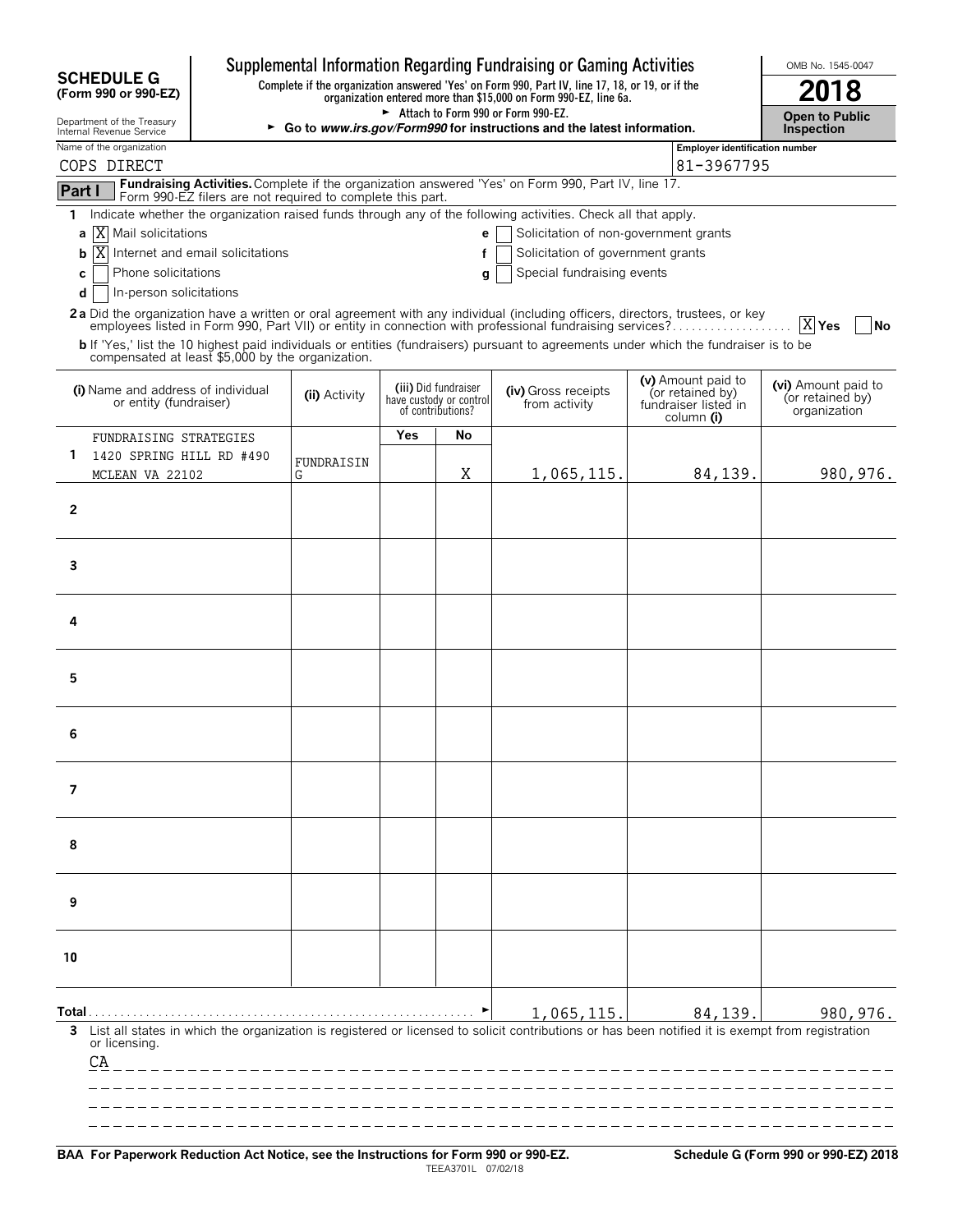|               |    | Schedule G (Form 990 or 990-EZ) 2018 COPS DIRECT                                                                                                                                                                                                                                             |                 |                                                     | 81-3967795                      | Page 2                                                      |
|---------------|----|----------------------------------------------------------------------------------------------------------------------------------------------------------------------------------------------------------------------------------------------------------------------------------------------|-----------------|-----------------------------------------------------|---------------------------------|-------------------------------------------------------------|
|               |    | <b>Part II</b> Fundraising Events. Complete if the organization answered 'Yes' on Form 990, Part IV, line 18, or reported<br>more than \$15,000 of fundraising event contributions and gross income on Form 990-EZ, lines 1 and 6b.<br>List events with gross receipts greater than \$5,000. |                 |                                                     |                                 |                                                             |
|               |    |                                                                                                                                                                                                                                                                                              | (a) Event $#1$  | (b) Event $#2$                                      | (c) Other events<br><b>NONE</b> | (d) Total events<br>(add column (a)<br>through column $(c)$ |
|               |    |                                                                                                                                                                                                                                                                                              | (event type)    | (event type)                                        | (total number)                  |                                                             |
| トロンドイド        | 1  |                                                                                                                                                                                                                                                                                              |                 |                                                     |                                 |                                                             |
|               | 2  |                                                                                                                                                                                                                                                                                              |                 |                                                     |                                 |                                                             |
|               | 3  | Gross income (line 1 minus line 2)                                                                                                                                                                                                                                                           |                 |                                                     |                                 |                                                             |
|               | 4  |                                                                                                                                                                                                                                                                                              |                 |                                                     |                                 |                                                             |
| D             | 5  |                                                                                                                                                                                                                                                                                              |                 |                                                     |                                 |                                                             |
| IRECT         | 6  | Rent/facility costs                                                                                                                                                                                                                                                                          |                 |                                                     |                                 |                                                             |
|               | 7  | Food and beverages                                                                                                                                                                                                                                                                           |                 |                                                     |                                 |                                                             |
| <b>SENSES</b> | 8  |                                                                                                                                                                                                                                                                                              |                 |                                                     |                                 |                                                             |
|               | 9  |                                                                                                                                                                                                                                                                                              |                 |                                                     |                                 |                                                             |
|               | 10 |                                                                                                                                                                                                                                                                                              |                 |                                                     |                                 |                                                             |
|               | 11 |                                                                                                                                                                                                                                                                                              |                 |                                                     |                                 |                                                             |
|               |    | <b>Part III</b> Gaming. Complete if the organization answered 'Yes' on Form 990, Part IV, line 19, or reported more than<br>\$15,000 on Form 990-EZ, line 6a.                                                                                                                                |                 |                                                     |                                 |                                                             |
| アロンドラス        |    |                                                                                                                                                                                                                                                                                              | (a) Bingo       | (b) Pull tabs/instant<br>bingo/progressive<br>bingo | (c) Other gaming                | (d) Total gaming<br>(add column (a)<br>through column $(c)$ |
|               | 1  |                                                                                                                                                                                                                                                                                              |                 |                                                     |                                 |                                                             |
|               |    |                                                                                                                                                                                                                                                                                              |                 |                                                     |                                 |                                                             |
|               | 2  |                                                                                                                                                                                                                                                                                              |                 |                                                     |                                 |                                                             |
|               | 3  |                                                                                                                                                                                                                                                                                              |                 |                                                     |                                 |                                                             |
| s             | 4  | Rent/facility costs                                                                                                                                                                                                                                                                          |                 |                                                     |                                 |                                                             |
|               | 5. | Other direct expenses                                                                                                                                                                                                                                                                        |                 |                                                     |                                 |                                                             |
|               | 6  |                                                                                                                                                                                                                                                                                              | နွ<br>Yes<br>No | ႜ<br><b>Yes</b><br>No                               | °<br>Yes<br>No                  |                                                             |
|               | 7  |                                                                                                                                                                                                                                                                                              |                 |                                                     |                                 |                                                             |
|               | 8  |                                                                                                                                                                                                                                                                                              |                 |                                                     |                                 |                                                             |
| 9             |    | Enter the state(s) in which the organization conducts gaming activities:<br>a Is the organization licensed to conduct gaming activities in each of these states?<br><b>b</b> If 'No,' explain:                                                                                               |                 |                                                     |                                 | Yes<br><b>No</b>                                            |
|               |    | <b>b</b> If 'Yes,' explain:                                                                                                                                                                                                                                                                  |                 |                                                     |                                 | Yes<br>No.                                                  |

**BAA** TEEA3702L 07/02/18 **Schedule G (Form 990 or 990-EZ) 2018**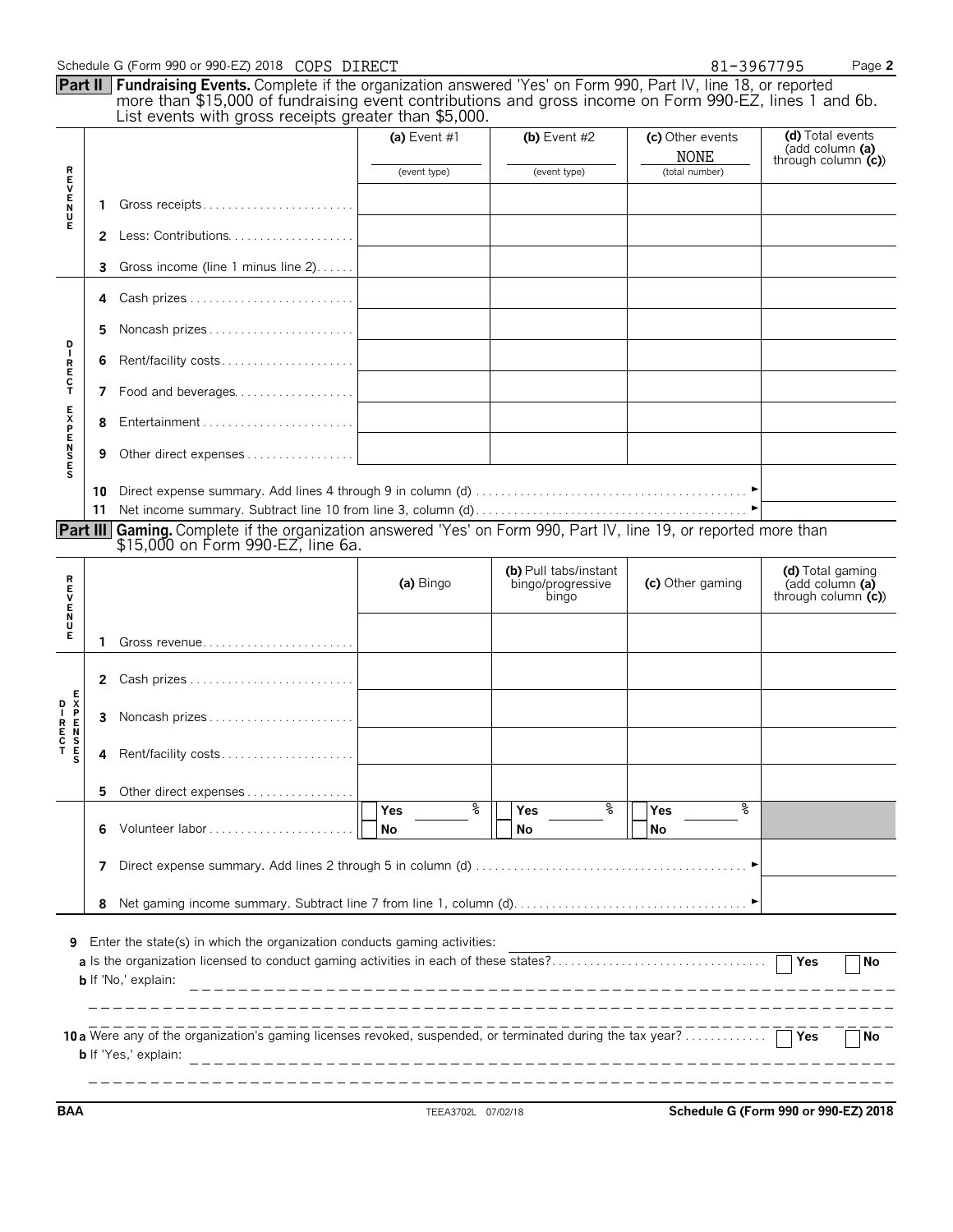| Schedule G (Form 990 or 990-EZ) 2018 COPS DIRECT                                                                                                                                                                                                                                                                                                                                                  | 81-3967795             | Page 3 |
|---------------------------------------------------------------------------------------------------------------------------------------------------------------------------------------------------------------------------------------------------------------------------------------------------------------------------------------------------------------------------------------------------|------------------------|--------|
|                                                                                                                                                                                                                                                                                                                                                                                                   | Yes                    | No     |
| Is the organization a grantor, beneficiary or trustee of a trust, or a member of a partnership or other entity formed to<br>12                                                                                                                                                                                                                                                                    | Yes                    | l No   |
| 13 Indicate the percentage of gaming activity conducted in:                                                                                                                                                                                                                                                                                                                                       |                        |        |
|                                                                                                                                                                                                                                                                                                                                                                                                   |                        | နွ     |
|                                                                                                                                                                                                                                                                                                                                                                                                   | 13 <sub>b</sub>        | ०१०    |
| 14 Enter the name and address of the person who prepares the organization's gaming/special events books and records:                                                                                                                                                                                                                                                                              |                        |        |
| Name $\blacktriangleright$                                                                                                                                                                                                                                                                                                                                                                        |                        |        |
| Address ►                                                                                                                                                                                                                                                                                                                                                                                         |                        |        |
| 15a Does the organization have a contract with a third party from whom the organization receives gaming revenue?      Yes<br><b>b</b> If 'Yes,' enter the amount of gaming revenue received by the organization $\rightarrow$ \$__________ and the amount<br>of gaming revenue retained by the third party $\rightarrow$ \$____________<br>c If 'Yes,' enter name and address of the third party: |                        | No     |
|                                                                                                                                                                                                                                                                                                                                                                                                   |                        |        |
| Name $\blacktriangleright$                                                                                                                                                                                                                                                                                                                                                                        |                        |        |
| Address ►                                                                                                                                                                                                                                                                                                                                                                                         |                        |        |
| Gaming manager information:<br>16                                                                                                                                                                                                                                                                                                                                                                 |                        |        |
| Name $\blacktriangleright$                                                                                                                                                                                                                                                                                                                                                                        |                        |        |
| Gaming manager compensation $\rightarrow$ \$<br>-----------                                                                                                                                                                                                                                                                                                                                       |                        |        |
| Description of services provided ▶                                                                                                                                                                                                                                                                                                                                                                |                        |        |
| Director/officer<br>Employee                                                                                                                                                                                                                                                                                                                                                                      | Independent contractor |        |
| Mandatory distributions:<br>17                                                                                                                                                                                                                                                                                                                                                                    |                        |        |
| a Is the organization required under state law to make charitable distributions from the gaming proceeds to retain the<br>state gaming license?<br><b>b</b> Enter the amount of distributions required under state law to be distributed to other exempt organizations or spent in the                                                                                                            | Yes                    | No     |
| organization's own exempt activities during the tax year $\triangleright$ $\sharp$                                                                                                                                                                                                                                                                                                                |                        |        |
| <b>Part IV</b> Supplemental Information. Provide the explanations required by Part I, line 2b, columns (iii) and (v);<br>and Part III, lines 9, 9b, 10b, 15b, 15c, 16, and 17b, as applicable. Also provide any additional<br>information. See instructions.                                                                                                                                      |                        |        |
| <b>PART I, LINE 2B - FUNDRAISER ADDITIONAL INFORMATION</b><br>COPS DIRECT UTILIZES THE SERVICES OF A THIRD-PARTY FUNDRAISING COMPANY SEPCIALIZING<br>IN HELPING NON-PROFIT ORGANIZATIONS:<br>FUND RAISING STRATEGIES, INC.<br>1420 SPRING HILL ROAD #490<br>MCLEAN, VA 22102                                                                                                                      |                        |        |

703-226-0212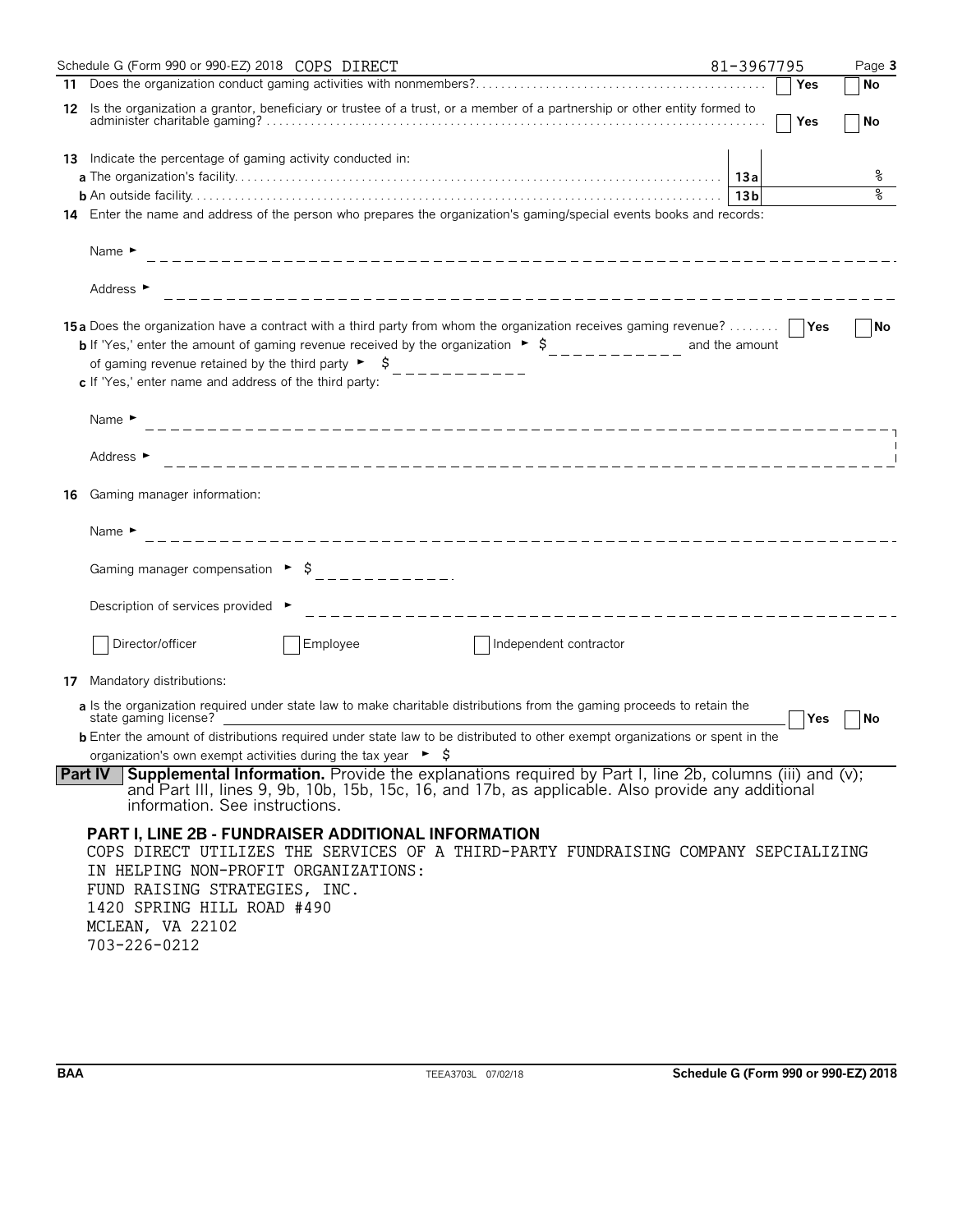Name of the organization **Employer identification number Employer identification number** 

COPS DIRECT 81-3967795

# **FORM 990, PART VI, LINE 11B - FORM 990 REVIEW PROCESS**

FORM 990 IS PREPARED BY AN OUTSIDE TAX PROFESSIONAL. THE FORM IS THEN REVIEWED BY THE ORGANIZATION'S MANAGEMENT (A MEMBER OF THE BOARD OF DIRECTORS). THE CONTENTS OF THE TAX RETURN ARE DISCUSSED/REVIEWED WITH THE OUTSIDE TAX PROFESSIONAL. AFTER A FULL REVIEW, THE FINAL VERSION OF THE TAX RETURN IS PROVIDED TO ALL MEMBERS OF THE ORGANIZATION'S VOTING BODY. A REPRESENTATIVE OF MANAGEMENT AUTHORIZES THE FINAL FORM 990 WHICH IS THEN E-FILED WITH THE INTERNAL REVENUE SERVICE.

**FORM 990, PART VI, LINE 12C - EXPLANATION OF MONITORING AND ENFORCEMENT OF CONFLICTS** MEMBERS OF THE BOARD OF DIRECTORS REVIEW ALL POTENTIAL CONFLICTS OF INTEREST AT LEAST ANNUALLY. ALL PERSONNEL AND BOARD MEMBERS ARE REQUIRED TO DISCLOSE (IN WRITING) POTENTIAL CONFLICTS AND ANY RELATED PARTY AFFILIATIONS. LOANS BETWEEN THE ORGANIZATION AND MEMBERS OF MANAGEMENT AND THE BOARD ARE STRICTLY PROHIBITED. THE ORGANIZATION SEEKS FULL TRANSPARENCY ON ALL RELATIONSHIPS. ANY POTENTIAL CONFLICTS (IN FACT OR APPEARANCE) ARE DISCUSSED OPENLY AND RESOLVED IN ACCORDANCE WITH THE ORGANIZATION'S POLICIES AND PROCEDURES.

**FORM 990, PART VI, LINE 15A - COMPENSATION REVIEW & APPROVAL PROCESS - CEO & TOP MANAGEMENT** THERE WERE NO EMPLOYEES DURING THE FISCAL YEAR.

**FORM 990, PART VI, LINE 15B - COMPENSATION REVIEW & APPROVAL PROCESS - OFFICERS & KEY EMPLOYEES** THERE WERE NO EMPLOYEES DURING THE FISCAL YEAR.

# **FORM 990, PART VI, LINE 19 - OTHER ORGANIZATION DOCUMENTS PUBLICLY AVAILABLE**

ALL OF THE ORGANIZATION'S GOVERNING DOCUMENTS, FINANCIAL STATEMENTS AND OTHER LEGAL FILINGS ARE MAINTAINED IN A SECURE ENVIRONMENT AND HELD AVAILABLE FOR INSPECTION BY TAX AUTHORITIES AND THE GENERAL PUBLIC. TAX RETURNS ARE POSTED ANNUALLY TO WWW.GUIDESTAR.ORG (WHERE THEY ARE AVAILABLE FOR VIEWING AS ELECTRONIC COPIES) AND ARE ALSO AVAILABLE FOR A PHYSICAL INSPECTION AT THE ORGANIZATION'S OFFICE IN SAN

RAMON, CALIFORNIA.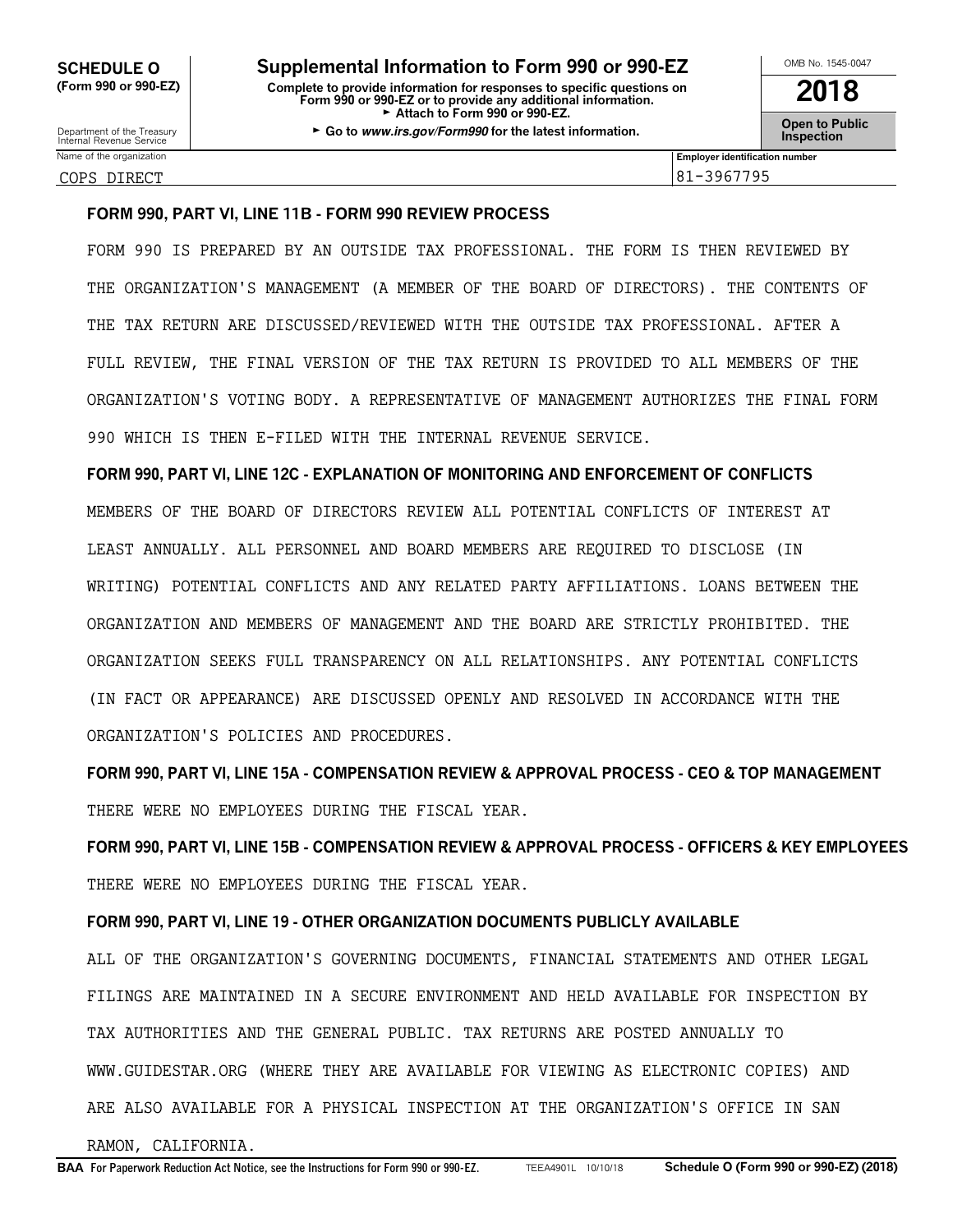Department of the Treasury<br>Internal Revenue Service

# Form **8868 Application for Automatic Extension of Time To File an Exempt Organization Return Exempt Organization Return**

# File a separate application for each return.

► Go to *www.irs.gov/Form8868* for the latest information.

**Electronic filing** *(e-file).* You can electronically file Form 8868 to request a 6-month automatic extension of time to file any of the forms listed<br>below with the exception of Form 8870, Information Return for Transfers extension request must be sent to the IRS in paper format (see instructions). For more details on the electronic filing of this form, visit *www.irs.gov/e*-*file*-*providers/e-file-for-charities-and-non-profits*.

# **Automatic 6-Month Extension of Time.** Only submit original (no copies needed).

All corporations required to file an income tax return other than Form 990-T (including 1120-C filers), partnerships, REMICs, and trusts must use Form 7004 to request an extension of time to file income tax returns. **Enter filer's identifying number, see instructions**

|                                            |                                                                                                                                                                                                                                                                                                                                                                                                                                                                            |                |                                   | Enter lifer's identifying number, see instructions |                |
|--------------------------------------------|----------------------------------------------------------------------------------------------------------------------------------------------------------------------------------------------------------------------------------------------------------------------------------------------------------------------------------------------------------------------------------------------------------------------------------------------------------------------------|----------------|-----------------------------------|----------------------------------------------------|----------------|
|                                            | Name of exempt organization or other filer, see instructions.                                                                                                                                                                                                                                                                                                                                                                                                              |                |                                   | Employer identification number (EIN) or            |                |
| Type or<br>print                           | COPS DIRECT                                                                                                                                                                                                                                                                                                                                                                                                                                                                |                |                                   | 81-3967795                                         |                |
| File by the<br>due date for<br>filing your | Number, street, and room or suite number. If a P.O. box, see instructions.<br>2400 CAMINO RAMON #105                                                                                                                                                                                                                                                                                                                                                                       |                |                                   | Social security number (SSN)                       |                |
| return. See<br>instructions.               | City, town or post office, state, and ZIP code. For a foreign address, see instructions.<br>SAN RAMON, CA 94583                                                                                                                                                                                                                                                                                                                                                            |                |                                   |                                                    |                |
|                                            |                                                                                                                                                                                                                                                                                                                                                                                                                                                                            |                |                                   |                                                    | 01             |
| <b>Application</b><br>Is For               |                                                                                                                                                                                                                                                                                                                                                                                                                                                                            | Return<br>Code | <b>Application</b><br>Is For      |                                                    | Return<br>Code |
|                                            | Form 990 or Form 990-EZ                                                                                                                                                                                                                                                                                                                                                                                                                                                    | 01             | Form 990-T (corporation)          |                                                    | 07             |
| Form 990-BL                                |                                                                                                                                                                                                                                                                                                                                                                                                                                                                            | 02             | Form 1041-A                       |                                                    | 08             |
|                                            | Form 4720 (individual)                                                                                                                                                                                                                                                                                                                                                                                                                                                     | 03             | Form 4720 (other than individual) |                                                    | 09             |
| Form 990-PF                                |                                                                                                                                                                                                                                                                                                                                                                                                                                                                            | 04             | Form 5227                         |                                                    | 10             |
|                                            | Form 990-T (section 401(a) or 408(a) trust)                                                                                                                                                                                                                                                                                                                                                                                                                                | 05             | Form 6069                         |                                                    | 11             |
|                                            | Form 990-T (trust other than above)                                                                                                                                                                                                                                                                                                                                                                                                                                        | 06             | Form 8870                         |                                                    | 12             |
|                                            | • The books are in the care of FRHONDA E. BOERSMA<br>Telephone No. $\triangleright$ 510.599.5296 Fax No. $\triangleright$<br>• If this is for a Group Return, enter the organization's four digit Group Exemption Number (GEN) [If this is for the whole group,<br>check this box $\blacktriangleright \Box$ . If it is for part of the group, check this box $\blacktriangleright \Box$ and attach a list with the names and EINs of all members<br>the extension is for. |                |                                   |                                                    |                |
|                                            | 1 I request an automatic 6-month extension of time until 5/15 , 20 20, to file the exempt organization return<br>for the organization named above. The extension is for the organization's return for:                                                                                                                                                                                                                                                                     |                |                                   |                                                    |                |

|  | calendar year 20 |  |  |
|--|------------------|--|--|
|  |                  |  |  |

| $\overline{X}$ tax year beginning $\overline{Y/01}$ $\overline{Y}$ , 20 $\overline{18}$ and ending<br>►<br>$6/30$ , 20 19 .<br>Initial return<br>2 If the tax year entered in line 1 is for less than 12 months, check reason:<br>Change in accounting period | Final return |    |
|---------------------------------------------------------------------------------------------------------------------------------------------------------------------------------------------------------------------------------------------------------------|--------------|----|
| 3a If this application is for Forms 990-BL, 990-PF, 990-T, 4720, or 6069, enter the tentative tax, less any                                                                                                                                                   | 3a S         | n. |
| <b>b</b> If this application is for Forms 990-PF, 990-T, 4720, or 6069, enter any refundable credits and estimated<br>tax payments made. Include any prior year overpayment allowed as a credit                                                               | 3 b S        |    |
| <b>c Balance due.</b> Subtract line 3b from line 3a. Include your payment with this form, if required, by using                                                                                                                                               | 3cS          |    |

**Caution:** If you are going to make an electronic funds withdrawal (direct debit) with this Form 8868, see Form 8453-EO and Form 8879-EO for payment instructions.

**BAA For Privacy Act and Paperwork Reduction Act Notice, see instructions. Form 8868 (Rev. 1-2019)** Form 8868 (Rev. 1-2019)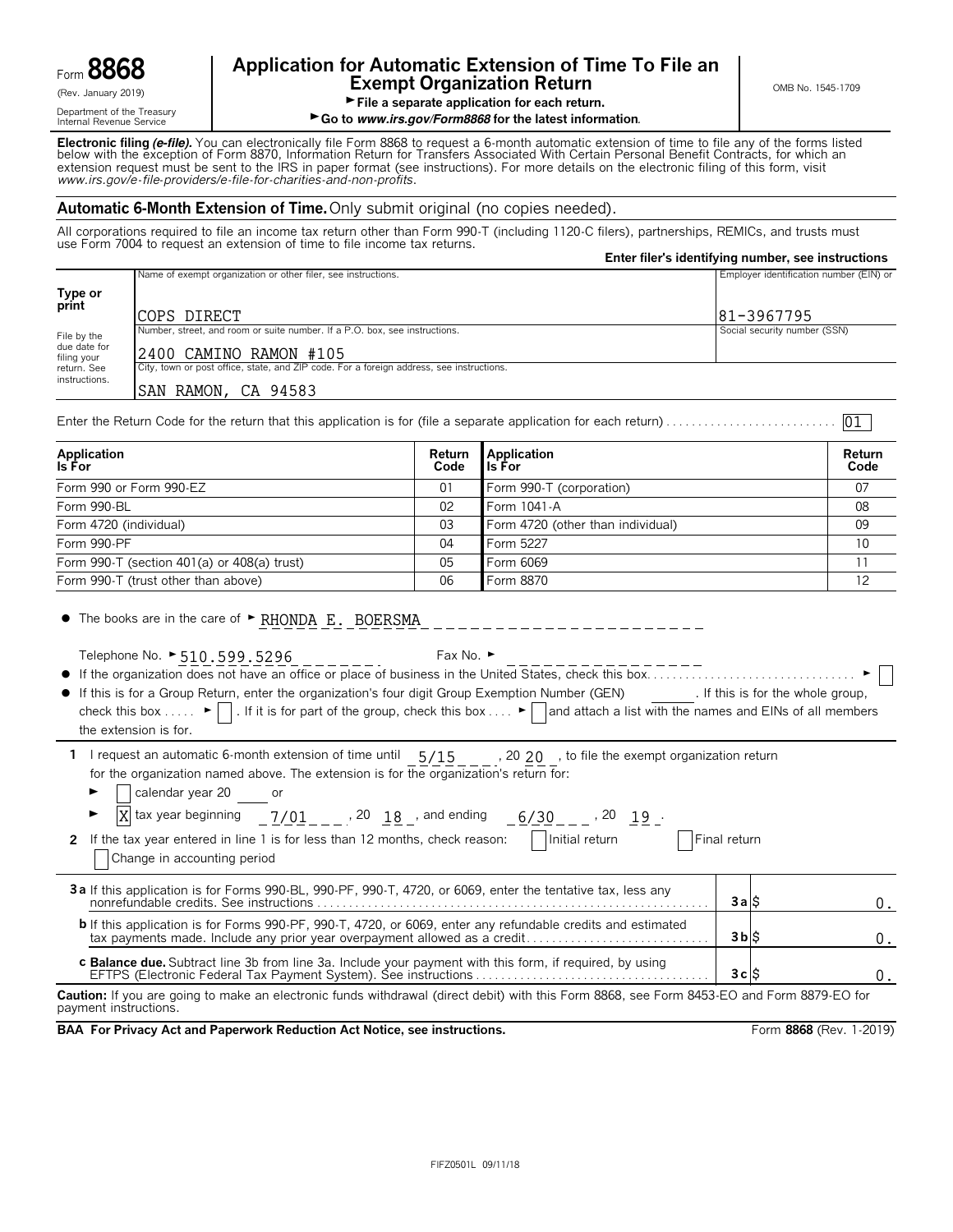# **2018 FEDERAL WORKSHEETS PAGE 1**

# **CLIENT 201810 COPS DIRECT 81-3967795**

5/15/20 12:08PM

# **FORM 990, PART III, LINE 4E PROGRAM SERVICES TOTALS**

|                                     | PROGRAM<br><b>SERVICES</b><br>TOTAL | FORM 990 | SOURCE                                                                                             |
|-------------------------------------|-------------------------------------|----------|----------------------------------------------------------------------------------------------------|
| TOTAL EXPENSES<br>GRANTS<br>REVENUE | 554,769.                            |          | 554,769. PART IX, LINE 25, COL. B<br>0. PART IX, LINES 1-3, COL. B<br>0. PART VIII, LINE 2, COL. A |

# **FORM 990, PART IX, LINE 11G OTHER FEES FOR SERVICES**

|                      |       | (A,      | B<br>PROGRAM | ◡<br>MANAGEMENT   | D)<br>FUND- |
|----------------------|-------|----------|--------------|-------------------|-------------|
|                      |       | TOTAL    | SERVICES     | GENERAL<br>$\sim$ | RAISING     |
| PROFESSIONAL<br>FEES |       | a<br>141 |              | 141<br>u          |             |
|                      | TOTAL | 141      | ν.           | ᆠᆇᆂ               |             |

# **FORM 990, PART IX, LINE 24E OTHER EXPENSES**

|                                                  | (A)                | (B)<br>PROGRAM  | MANAGEMENT        |             |
|--------------------------------------------------|--------------------|-----------------|-------------------|-------------|
|                                                  | TOTAL              | <b>SERVICES</b> | & GENERAL         | FUNDRAISING |
| DATA PROCESSING<br>DIRECT MAIL-AGENCY FEES/ADMIN | 26,556.<br>14,993. | 16,481.         | 1,053.<br>14,993. | 9,022.      |
| LIST RENTAL/ ADVERTISING                         | 28,293.            | 17,560.         | 1,121             | 9,612.      |
| TOTAL                                            | 69,842             | 34,041          | 167               | .634.       |